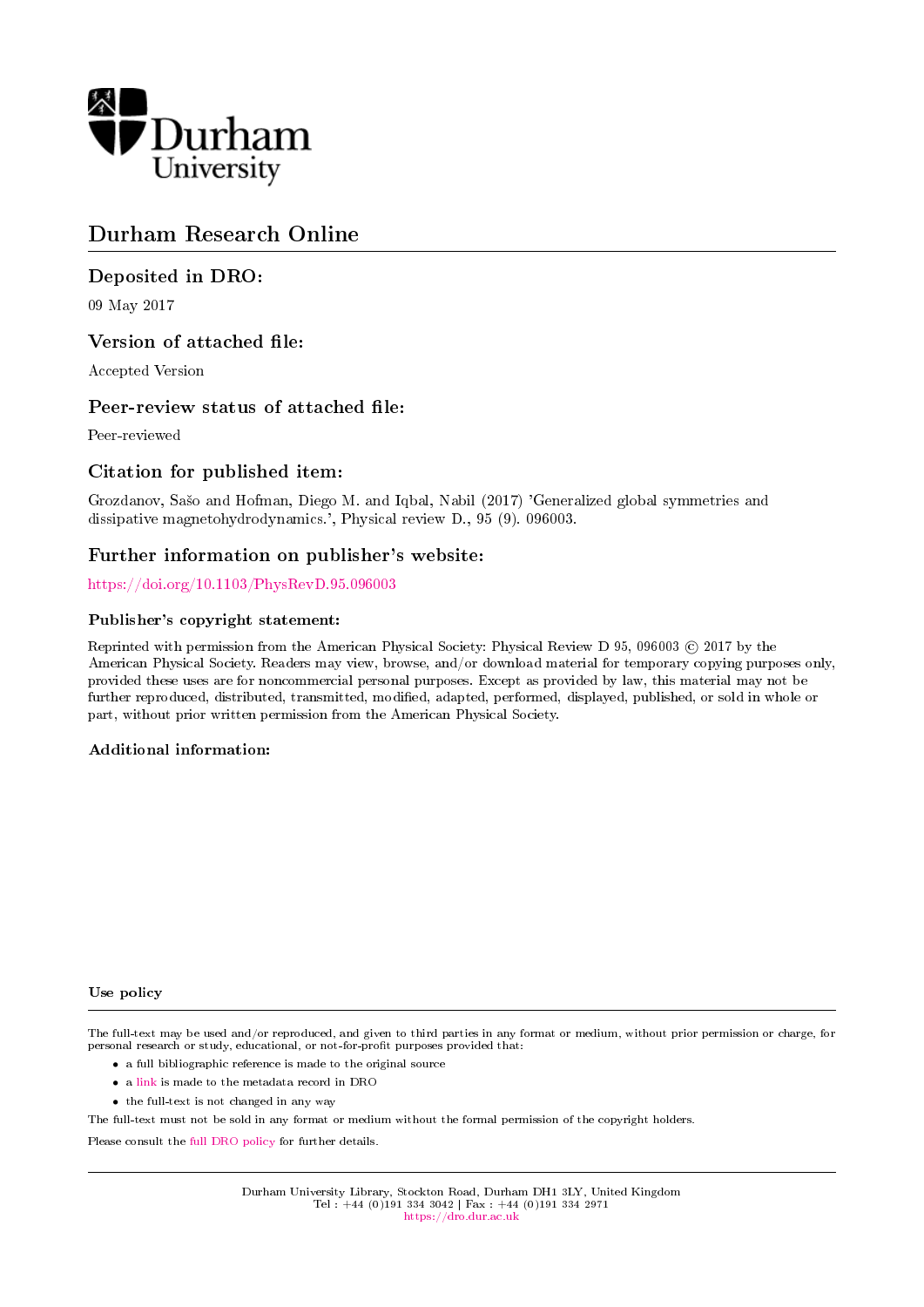### Generalized global symmetries and dissipative magnetohydrodynamics

Sašo Grozdanov,<sup>1, \*</sup> Diego M. Hofman,<sup>2, [†](#page-1-1)</sup> and Nabil Iqbal<sup>2, [‡](#page-1-2)</sup>

Science Park 904, Postbus 94485, 1090 GL Amsterdam, The Netherlands

The conserved magnetic flux of  $U(1)$  electrodynamics coupled to matter in four dimensions is associated with a generalized global symmetry. We study the realization of such a symmetry at finite temperature and develop the hydrodynamic theory describing fluctuations of a conserved 2-form current around thermal equilibrium. This can be thought of as a systematic derivation of relativistic magnetohydrodynamics, constrained only by symmetries and effective field theory. We construct the entropy current and show that at first order in derivatives, there are seven dissipative transport coefficients. We present a universal definition of resistivity in a theory of dynamical electromagnetism and derive a direct Kubo formula for the resistivity in terms of correlation functions of the electric field operator. We also study fluctuations and collective modes, deriving novel expressions for the dissipative widths of magnetosonic and Alfvén modes. Finally, we demonstrate that a non-trivial truncation of the theory can be performed at low temperatures compared to the magnetic field: this theory has an emergent Lorentz invariance along magnetic field lines, and hydrodynamic fluctuations are now parametrized by a fluid tensor rather than a fluid velocity. Throughout, no assumption is made of weak electromagnetic coupling. Thus, our theory may have phenomenological relevance for dense electromagnetic plasmas.

#### **CONTENTS**

#### [I. Introduction](#page-1-3) 1

| II. Ideal magnetohydrodynamics<br>A. Coupling external sources<br>B. Hydrodynamic stress-energy tensor and<br>current                                                  | 3<br>3<br>$\overline{4}$ |
|------------------------------------------------------------------------------------------------------------------------------------------------------------------------|--------------------------|
| III. First-order hydrodynamics<br>A. Transport coefficients<br>B. Kubo formulae                                                                                        | 6<br>6<br>8              |
| IV. Application: Dissipative Alfvén and<br>magnetosonic waves<br>A. Magnetohydrodynamics at weak field<br>B. Magnetohydrodynamics at strong field<br>C. Cyclotron mode | 9<br>11<br>11<br>12      |
| V. Magnetohydrodynamics with a baryon number                                                                                                                           | 12                       |
| VI. Relativistic MHD at zero temperature<br>A. Effective degrees of freedom<br>B. Beyond ideal hydrodynamics<br>C. Application: Modes of the system                    | 13<br>14<br>15<br>16     |
| VII. Conclusions and outlook                                                                                                                                           | 17                       |
| A. Ideal fluid partition function and<br>thermodynamics                                                                                                                | 18                       |

| B. Hydrodynamics of a 1-form current at zero |    |
|----------------------------------------------|----|
| temperature.                                 | 19 |

| C. Classification of tensor structures in MHD at<br>zero temperature | 20 |
|----------------------------------------------------------------------|----|
| References                                                           | 20 |

#### <span id="page-1-3"></span>I. INTRODUCTION

Hydrodynamics is the effective theory describing the long-distance fluctuations of conserved charges around a state of thermal equilibrium. Despite its universal utility in everyday physics and its pedigreed history, its theoretical development continues to be an active area of research even today. In particular, the new laboratory provided by gauge/gravity duality has stimulated developments in hydrodynamics alone, including an understanding of universal effects in anomalous hydrodynamics [\[1](#page-20-2)[–3\]](#page-21-0), potentially fundamental bounds on dissipation [\[4,](#page-21-1) [5\]](#page-21-2), a refined understanding of higher-order transport [\[6–](#page-21-3)[12\]](#page-21-4), and path-integral (action principle) formulations of dissipative hydrodynamics [\[13](#page-21-5)[–21\]](#page-21-6); see e.g. [\[5,](#page-21-2) [22,](#page-21-7) [23\]](#page-21-8) for reviews of hydrodynamics from the point of view afforded by holography.

It is well-understood that the structure of a hydrodynamic theory is completely determined by the conserved currents and the realization of such symmetries in the thermal equilibrium state of the system. In this paper we would like to apply such a symmetry-based approach to the study of magnetohydrodynamics, i.e. the longdistance limit of Maxwell electromagnetism coupled to light charged matter at finite temperature and magnetic field.

<sup>&</sup>lt;sup>1</sup>Instituut-Lorentz for Theoretical Physics, Leiden University, Niels Bohrweg 2, Leiden 2333 CA, The Netherlands  $2$ Institute for Theoretical Physics, University of Amsterdam,

<span id="page-1-0"></span><sup>∗</sup> [grozdanov@lorentz.leidenuniv.nl](mailto:grozdanov@lorentz.leidenuniv.nl)

<span id="page-1-1"></span><sup>†</sup> [d.m.hofman@uva.nl](mailto:d.m.hofman@uva.nl)

<span id="page-1-2"></span><sup>‡</sup> [n.iqbal@uva.nl](mailto:n.iqbal@uva.nl)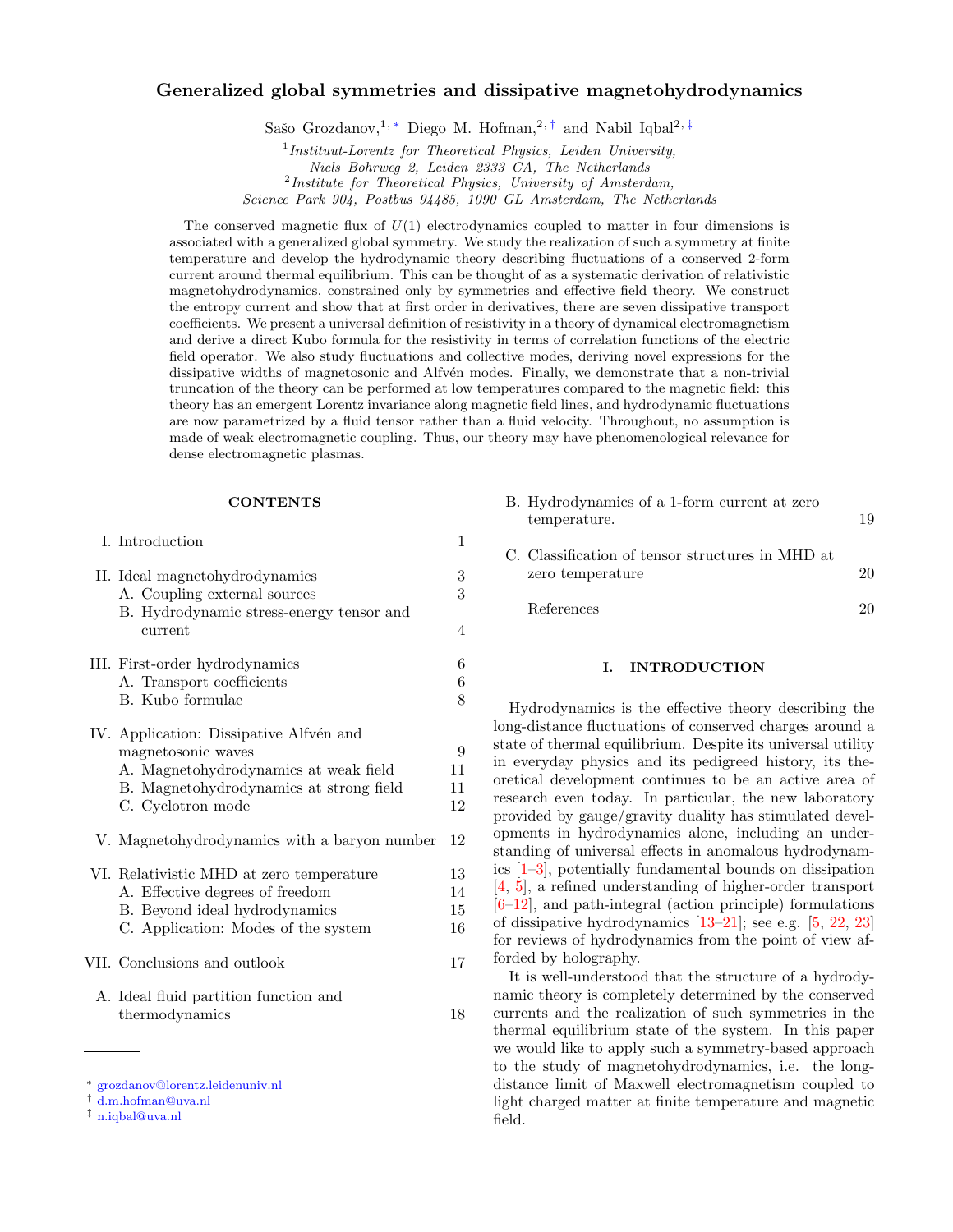To that end, we first ask a question with a seemingly obvious answer: what are the symmetries of  $U(1)$  electrodynamics coupled to charged matter? One might be tempted to say that there is a  $U(1)$  current  $j_{\text{el}}^{\mu}$  associated with electric charge. There is indeed such a divergenceless object, related to the electric field-strength by Maxwell's equations:

<span id="page-2-3"></span>
$$
\frac{1}{g^2} \nabla_{\mu} F^{\mu \nu} = j_{\text{el}}^{\nu}.
$$
 (1.1)

However, the symmetry associated with this current is a gauge symmetry. Gauge symmetries are merely redundancies of the description, and thus are presumably not useful for organizing universal physics.

The true global symmetry of  $U(1)$  electrodynamics is actually something different. Consider the following antisymmetric tensor

<span id="page-2-2"></span>
$$
J^{\mu\nu} = \frac{1}{2} \varepsilon^{\mu\nu\rho\sigma} F_{\rho\sigma}.
$$
 (1.2)

It is immediately clear from the Bianchi identity (i.e. the absence of magnetic monopoles) that  $\nabla_{\mu}J^{\mu\nu} = 0$ . This is not related to the conservation of electric charge, but rather states that magnetic field lines cannot end.

What is the symmetry principle behind such a conservation law? It has recently been stressed in [\[24\]](#page-21-9) that just as a normal 1-form current  $J^{\mu}$  is associated with a global symmetry, higher-form symmetries such as  $J^{\mu\nu}$ are associated with generalized global symmetries, and should be treated on precisely the same footing. We first review the physics of a conventional global symmetry, which we call a 0-form symmetry in the notation of  $[24]$ : with every 0-form symmetry comes a divergenceless 1form current  $j^{\mu}$ , whose Hodge dual we integrate over a codimension-1 manifold to obtain a conserved charge. If this codimension-1 manifold is taken to be a time slice, then the conserved charge can be conveniently thought of as counting a conserved particle number: intuitively, since particle world-lines cannot end in time, we can "catch" all the particles by integrating over a time slice. The objects that are charged under 0-form symmetries are local operators which create and destroy particles, and the symmetry acts (in the  $U(1)$  case) by multiplication of the operator by a 0-form phase  $\Lambda$  that is weighted by the charge of the operator q:  $\mathcal{O}(x) \to e^{iq\Lambda} \mathcal{O}(x)$ .

Consider now the less familiar but directly analogous case of a 1-form symmetry. A 1-form symmetry comes with a divergenceless 2-form current  $J^{\mu\nu}$ , whose Hodge star we integrate over a codimension-2 surface to obtain a conserved charge  $Q = \int_S \star J$ . This conserved charge should be thought of as counting a *string* number: as strings do not end in space or in time, an integral over a codimension-2 surface is enough to "catch" all the strings<sup>[1](#page-2-0)</sup>, as shown in Figure [1.](#page-2-1) The objects that

are charged under 1-form symmetries are 1-dimensional objects such as Wilson or 't Hooft lines. These 1d objects create and destroy strings, and the symmetry acts (in the 1-form case) by multiplication by a 1-form phase  $\Lambda_{\mu}$  integrated along the contour C of the 't Hooft line:  $W(C) \to \exp(iq \int_C \Lambda_\mu dx^\mu) W(C).$ 

<span id="page-2-1"></span>

FIG. 1: Integration over a codimension-2 surface S counts the number of strings that cross it at a given time.

In the case of electromagnetism, the 2-form current is given by  $(1.2)$ , and the strings that are being counted are magnetic field lines. We could also consider the dual current  $F^{\mu\nu}$  itself, which would count *electric* flux lines: however from  $(1.1)$  we see that  $F^{\mu\nu}$  is not conserved in the presence of light electrically charged matter, because electric field lines can now end on charges. Thus, electrodynamics coupled to charged matter has only a single conserved 2-form current. This is the universal feature that distinguishes theories of electromagnetism from other theories, and the manner in which the symmetry is realized should be the starting point for further discussion of the phases of electrodynamics.[2](#page-2-4) For example, this symmetry is spontaneously broken in the usual Coulomb phase (where the gapless photon is the associated Goldstone boson), and is unbroken in the superconducting phase (where magnetic flux tubes are gapped). We refer the reader to [\[24\]](#page-21-9) for a detailed discussion of these issues.

In this paper, we discuss the long-distance physics of this conserved current near thermal equilibrium, applying the conventional machinery of hydrodynamics to a theory with a conserved 2-form current and conserved energymomentum. We are thus constructing a generalization of the (very well-studied) theory that is usually called relativistic magnetohydrodynamics. To the best of our knowledge, most discussions of MHD separate the matter sector from the electrodynamic sector. It seems to us

<span id="page-2-0"></span><sup>1</sup> Note that the dynamics of string-like degrees of freedom has

been discussed in the context of superfluid hydrodynamics in the interesting recent paper [\[25\]](#page-21-10). In that case strings arise as solitons and, unlike in our work, interact through long range forces.

<span id="page-2-4"></span> $2$  In electrodynamics in  $2+1$  dimensions this point of view is somewhat more familiar, as the analog of  $J^{\mu\nu}$  is a conventional 1-form "topological" current  $J_{2+1}^{\mu} = \varepsilon^{\mu\nu\rho} F_{\nu\rho}$ .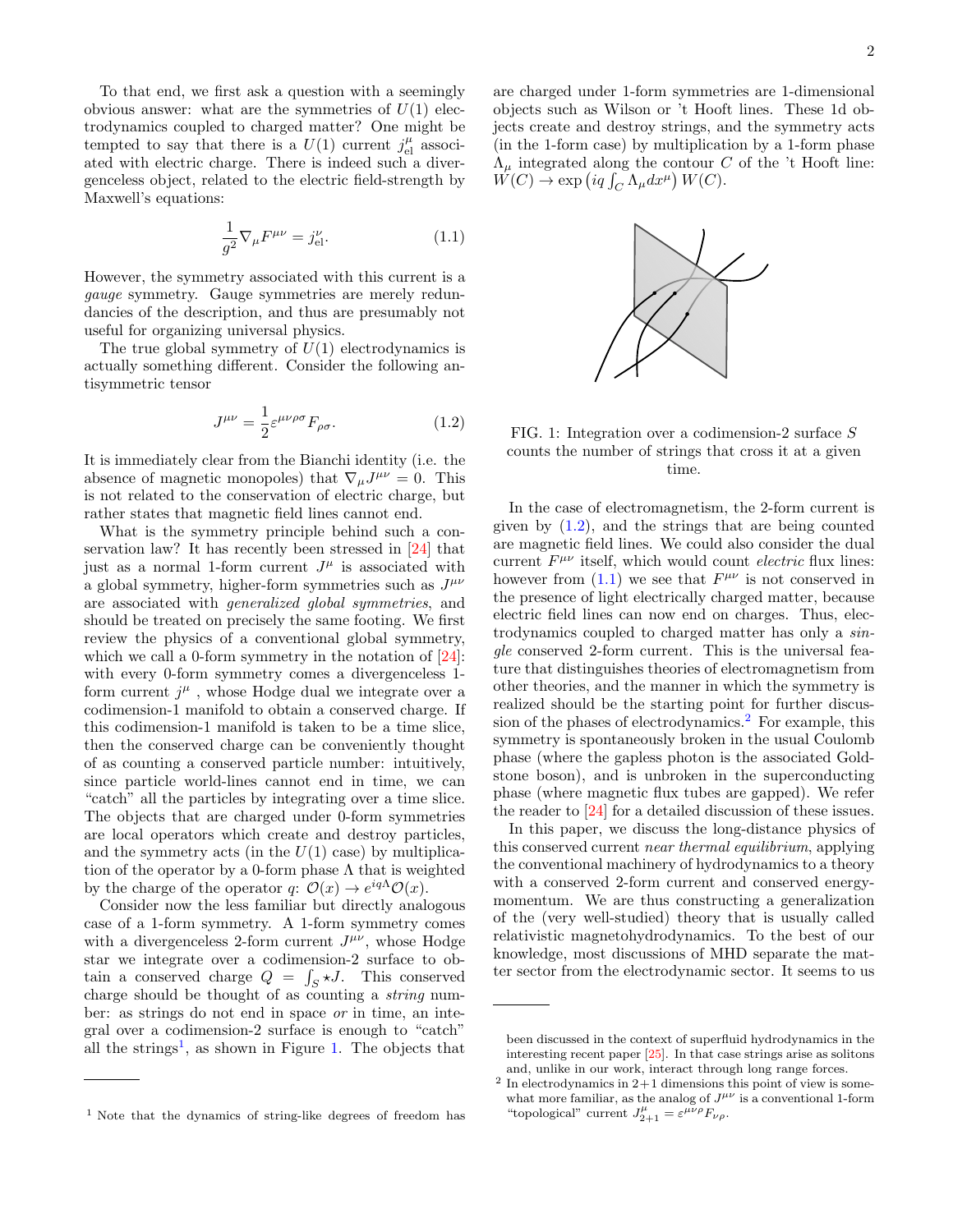that this separation makes sense only at weak coupling, and may often not be justified: for example, the plasma coupling constant Γ, defined as the ratio of potential to kinetic energies for a typical particle, is known to attain values up to  $\mathcal{O}(10^2)$  in various astrophysical and laboratory plasmas [\[26\]](#page-21-11). Experimental estimates of the ratio of shear viscosity to entropy density (where a small value is widely understood as being a universal measure of interaction strength  $[4]$ ) in such plasmas at high Γ obtain minimum values that are  $\mathcal{O}(1) - \mathcal{O}(10)$  [\[27\]](#page-21-12). These suggest the presence of strong electromagnetic correlations.

Our discussion will not make any assumptions of weak coupling and should therefore be valid for any value of Γ: we will be guided purely by symmetries and the principles of the effective field theory of hydrodynamics. Beyond the (global) symmetries, the construction of the hydrodynamic gradient expansions also requires us to choose relevant hydrodynamic fields (degrees of freedom), which, as we will discuss, crucially depend on the symmetry breaking pattern in the physical system at hand. In particular, in addition to conventional hydrodynamics at finite temperature, we will also study a variant of magnetohydrodynamics at at very low temperatures. This theory has an emergent Lorentz invariance associated with boosts along the background magnetic field lines, and the parametrization of hydrodynamic fluctuations is considerably different. Interestingly, at  $T = 0$ leading-order corrections to ideal hydrodynamics only enter at second order, thus showing the direct relevance of higher-order hydrodynamics (see e.g. [\[6,](#page-21-3) [8,](#page-21-13) [9,](#page-21-14) [11\]](#page-21-15)). While this treatment does not include the typical light modes that emerge at  $T = 0$ , it does capture a universal selfcontained sector of magnetohydrodynamics.

We now describe an outline of the rest of this paper. In Section [II](#page-3-0) we discuss the construction of ideal hydrodynamic theory at finite temperature. In Section [III](#page-6-0) we move beyond ideal hydrodynamics: we work to first order in derivatives, and demonstrate that there are seven transport coefficients that are consistent with entropy production, describing also how they may be computed through Kubo formulas. In Section [IV](#page-9-0) we study linear fluctuations around the equilibrium solution and derive the dispersion relations and dissipative widths of gapless magnetohydrodynamic collective modes. In Section [V](#page-12-1) we study the simple extension of the theory associated with adding an extra conserved 1-form current (e.g. baryon number). In Section [VI](#page-13-0) we turn to the theory at strictly zero temperature, where we discuss novel phenomena that can be understood as arising from a hydrodynamic equilibrium state with extra unbroken symmetries. We conclude with a brief discussion and possible future applications in Section [VII.](#page-17-0)

Previous study of the hydrodynamics of a fluid of strings includes [\[28\]](#page-21-16). While this work was being written up, we came to learn of the interesting paper [\[29\]](#page-21-17), which also studies a dissipative theory of strings and makes the connection to MHD. Though the details of some derivations differ, there is overlap between that work and our

Sections [II](#page-3-0) and [III.](#page-6-0)

Note added: In the original version of this work on the arXiv there was an inaccurate count of transport coefficients; we thank the authors of [\[30\]](#page-21-18) for bringing this issue to our attention.

### <span id="page-3-0"></span>II. IDEAL MAGNETOHYDRODYNAMICS

Our hydrodynamic theory will describe the dynamics of the slowly evolving conserved charges, which in our case are the stress-energy tensor  $T^{\mu\nu}$  and the antisymmetric current  $J^{\mu\nu}$ .

#### <span id="page-3-1"></span>A. Coupling external sources

For what follows, it will be very useful to couple the system to external sources. The external source for the stress-energy tensor is a background metric  $g_{\mu\nu}$ , and we also couple the antisymmetric current  $J^{\mu\nu}$  to an external 2-form gauge field source  $b_{\mu\nu}$  by deforming the microscopic on-shell action  $S_0$  by a source term:

$$
S[b] \equiv S_0 + \Delta S[b], \quad \Delta S[b] \equiv \int d^4x \sqrt{-g} \ b_{\mu\nu} J^{\mu\nu}.
$$
 (2.1)

The currents are defined in terms of the total action as

<span id="page-3-2"></span>
$$
T^{\mu\nu}(x) \equiv \frac{2}{\sqrt{-g}} \frac{\delta S}{\delta g_{\mu\nu}(x)},\tag{2.2}
$$

$$
J^{\mu\nu}(x) \equiv \frac{1}{\sqrt{-g}} \frac{\delta S}{\delta b_{\mu\nu}(x)},\tag{2.3}
$$

Demanding invariance of this action under the gauge symmetry  $\delta_{\Lambda}b = d\Lambda$  with  $\Lambda$  a 1-form gauge-parameter results in

<span id="page-3-5"></span>
$$
\nabla_{\mu}J^{\mu\nu} = 0. \tag{2.4}
$$

Similarly, demanding invariance under an infinitesimal diffeomorphism that acts on the sources as a Lie derivative  $\delta_{\xi}g = \mathcal{L}_{\xi}g$ ,  $\delta_{\xi}b = \mathcal{L}_{\xi}b$ , gives us the (non)conservation of the stress-energy tensor in the presence of a source:

<span id="page-3-4"></span>
$$
\nabla_{\mu}T^{\mu\nu} = H^{\nu}{}_{\rho\sigma}J^{\rho\sigma},\tag{2.5}
$$

where  $H = db$ . The term on the right-hand side of the equation states that an external source can perform work on the system.

We now discuss the physical significance of the b-field source. A term  $b_{ti} = \mu$  should be thought of as a chemical potential for the charge  $J^{ti}$ , i.e. a string oriented in the i-th spatial direction.

For our purposes we can obtain some intuition by considering the theory of electrodynamics coupled to such an external source, i.e. consider using  $(1.2)$  to write the current as

<span id="page-3-3"></span>
$$
J^{\mu\nu} = \varepsilon^{\mu\nu\rho\sigma} \partial_{\rho} A_{\sigma}, \tag{2.6}
$$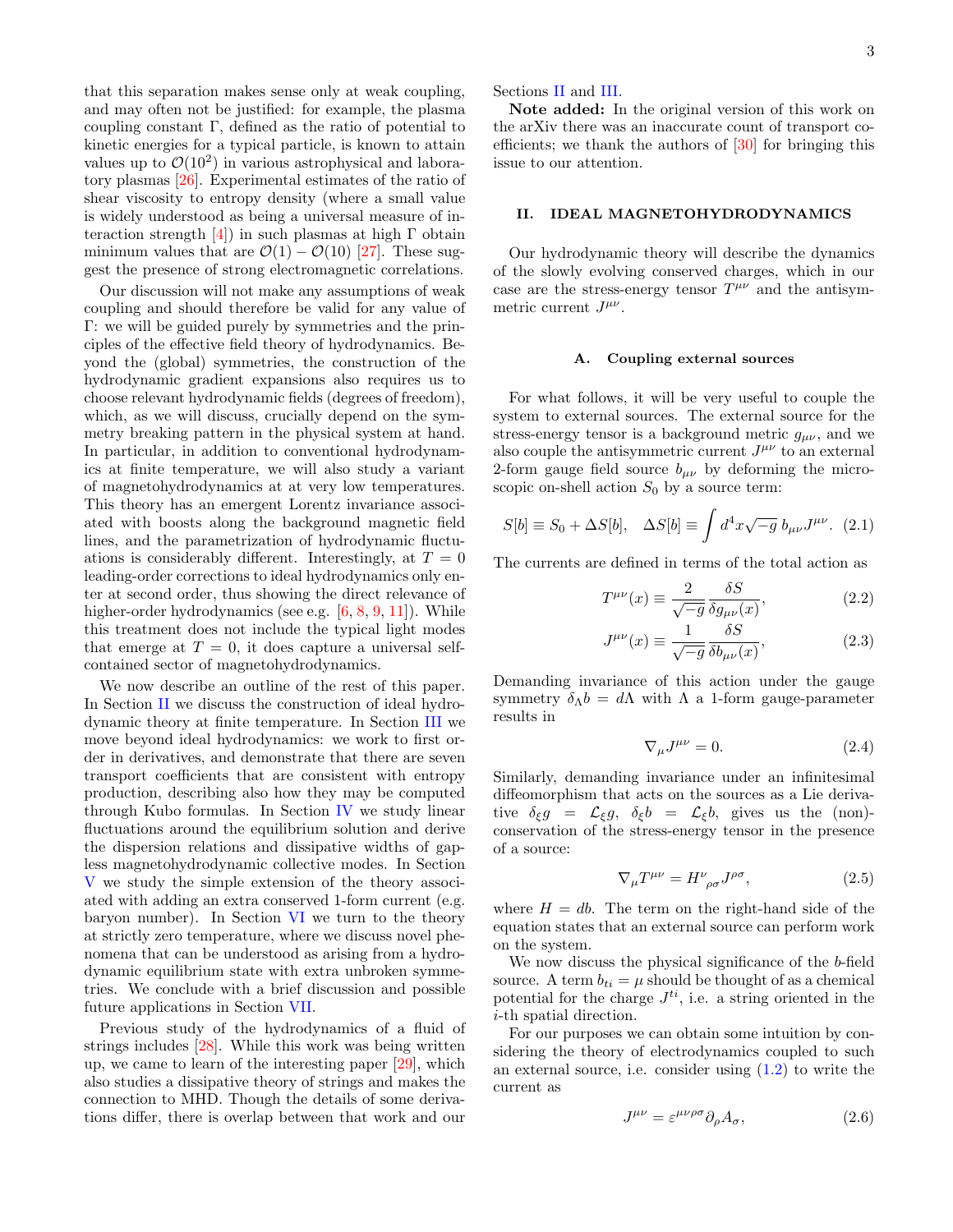with A the familiar gauge potential from electrodynam-ics.<sup>[3](#page-4-1)</sup> Then the coupling  $(2.1)$  becomes after an integration by parts:

$$
\Delta S[b] = \int d^4x \sqrt{-g} A_{\sigma} j^{\sigma}_{\text{ext}}, \quad j^{\sigma}_{\text{ext}} \equiv \varepsilon^{\sigma \rho \mu \nu} \partial_{\rho} b_{\mu \nu}, \quad (2.7)
$$

The field strength H associated to b can be interpreted as an external background electric charge density to which the system responds.

For example, consider a cylindrical region of space V that has a nonzero value for the chemical potential in the z direction:

$$
b_{tz}(x) = \frac{\mu}{2}\theta_V(x),\tag{2.8}
$$

where  $\theta_V(x)$  is 1 if  $x \in V$  and is 0 otherwise. Then from [\(2.7\)](#page-4-2) we see that we have

$$
j_{\text{ext}}^{\phi}(x) = \mu \delta_{\partial V}(x), \tag{2.9}
$$

i.e. we have an effective electric current running in a delta-function sheet in the  $\phi$  direction along the outside of the cylinder. Thus the chemical potential for producing a magnetic field line poking through a system is an electrical current running around the edge of the system, as one would expect from textbook electrodynamics. In our formalism the actual magnetic field created by this chemical potential is controlled by a thermodynamic function, the susceptibility for the conserved charge density  $J^{tz}$ .

We will sometimes return to the interpretation of b as charge source to build intuition: however we stress that in general when there are light electrically charged degrees of freedom present the  $A(x)$  defined in  $(2.6)$  does not have a local effective action and is not a useful quantity to consider.

#### <span id="page-4-0"></span>B. Hydrodynamic stress-energy tensor and current

We now turn to ideal hydrodynamics at non-zero temperature. We first discuss the equilibrium state. Recall that the analog of a conserved charge Q for our 2-form current is its integral over a codimension-2 spacelike sur-face S with no boundaries, as shown in Figure [1.](#page-2-1)

$$
Q = \int_{S} \star J. \tag{2.10}
$$

Q counts the number of field lines crossing S at any instant of time and is thus unaltered by deformations of S in both space and time. A thermal equilibrium density matrix is then given (for a particular choice of  $S$ ) by

$$
\rho(T,\mu) = \exp\left(-\frac{1}{T}\left(H - \mu Q\right)\right),\tag{2.11}
$$

where  $\mu$  is the chemical potential associated with the 2form charge. This density matrix can be generated by a Euclidean path integral with an appropriate component of  $b$  turned on, e.g. the  $S$  is the  $xy$  plane then we would use  $b_{tz} = \frac{\mu}{2}$ .

<span id="page-4-2"></span>Elementary arguments, which we spell out in detail in Appendix  $\overline{A}$ , then give us the form of the stress-energy tensor and the conserved higher rank current in thermal  $\text{equilibrium}^4$  $\text{equilibrium}^4$ :

<span id="page-4-4"></span>
$$
T_{(0)}^{\mu\nu} = (\varepsilon + p) u^{\mu} u^{\nu} + p g^{\mu\nu} - \mu \rho h^{\mu} h^{\nu},
$$
  
\n
$$
J_{(0)}^{\mu\nu} = 2 \rho u^{[\mu} h^{\nu]},
$$
\n(2.12)

satisfying the conservation equations in the ideal limit

$$
\nabla_{\mu}T^{\mu\nu}_{(0)} = 0, \qquad \nabla_{\mu}J^{\mu\nu}_{(0)} = 0. \tag{2.13}
$$

We have labeled this expression with a subscript 0, as this will be only the zeroth order term in an expansion in derivatives. Here  $u^{\mu}$  is the fluid velocity as in conventional hydrodynamics.  $h^{\mu}$  is the direction along the field lines, and we impose the following constraints:

$$
u_{\mu}u^{\mu} = -1, \qquad h_{\mu}h^{\mu} = 1, \qquad h_{\mu}u^{\mu} = 0. \tag{2.14}
$$

It will also often be useful to use the projector onto the two dimensional subspace orthogonal to both  $u$  and  $h$ :

<span id="page-4-7"></span><span id="page-4-6"></span>
$$
\Delta^{\mu\nu} = g^{\mu\nu} + u^{\mu}u^{\nu} - h^{\mu}h^{\nu}, \qquad (2.15)
$$

with trace  $\Delta^{\mu}_{\mu} = 2$ . In [\(2.12\)](#page-4-4),  $\rho$  is the conserved flux density, and p is the pressure. There is no mixed  $u^{\mu}h^{\nu}$ term, as this can be removed with no loss of generality by a Lorentz boost in the  $(u, h)$  plane.<sup>[5](#page-4-5)</sup>

Note the presence of the  $h^{\mu}h^{\nu}$  term in the stress-energy tensor, representing the tension in the field lines. Its coefficient in equilibrium is  $\mu \rho$ . It is a bit curious from the effective field theory perspective that this coefficient is fixed and is not given by an equation of state, like  $p$ , for example. There is a quick thermodynamic argument to explain this fact. Consider the variation of the internal energy for a system containing field lines running perpendicularly to a cross section of area A, with an associated tension  $\tau$  and a conserved charge Q given by the flux through the section:

$$
dU = TdS - pdV + \tau AdL + \mu LdQ, \qquad (2.16)
$$

<span id="page-4-1"></span><sup>&</sup>lt;sup>3</sup> We choose conventions whereby  $\varepsilon_{txyz} = 1$ .

<span id="page-4-3"></span><sup>4</sup> Equilibrium thermodynamics in the presence of magnetic fields has also recently been studied in [\[31\]](#page-21-19); that work differs from ours in that the magnetic fields there are fixed external sources for a conventional 1-form current, whereas in our case the magnetic fields are themselves the fluctuating degrees of freedom of a 2 form current.

<span id="page-4-5"></span> $5$  We note that the form of the stress-energy tensor  $(2.12)$ , including constraints [\(2.14\)](#page-4-6), is precisely that of anisotropic ideal hydrodynamics with different longitudinal and transverse pres-sures (with respect to some vector) [\[32,](#page-21-20) [33\]](#page-21-21). In that case,  $\mu \rho$ measures the difference between the two pressures. The role of this additional vector is now played by  $h^{\mu}$ .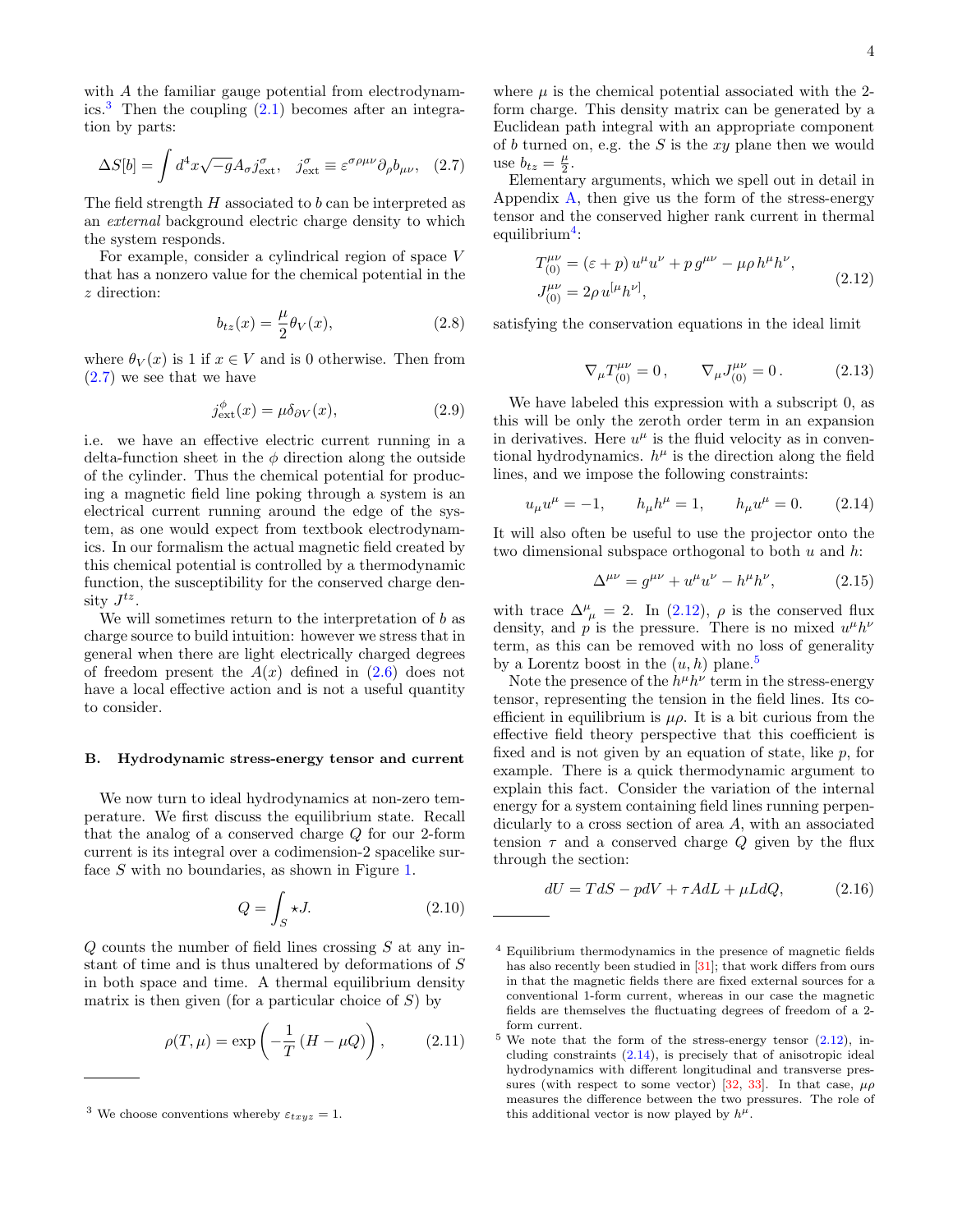<span id="page-5-0"></span>

|  |  |  | $ J_{ti} J_{ij} u_t u_i h_t h_i \rho,\mu,\varepsilon,p$ |
|--|--|--|---------------------------------------------------------|
|  |  |  |                                                         |
|  |  |  |                                                         |
|  |  |  |                                                         |

TABLE I: Charges under discrete symmetries of 2-form current and hydrodynamical degrees of freedom.

where  $L$  is the length of the system perpendicular to  $A$ . Because Q is a charge defined by an area integral, it is given by  $Q = \rho A$  and the factor of L in front of dQ is the correct scaling with the height of the system. Now perform a Legendre transform to the Landau grand potential:

$$
\Phi = U - TS - \mu LQ, \qquad (2.17)
$$

$$
d\Phi = -sVdT - pdV - \rho Vd\mu + (\tau - \mu \rho) AdL, \quad (2.18)
$$

where s is the entropy density. Notice that  $\Phi$  is the quantity naturally calculated by the on-shell action and we expect it to scale with volume in local Quantum Field Theory. This scaling is spoiled by the term proportional to dL unless  $\tau = \mu \rho$ . This condition is, therefore, enforced by extensivity.

The thermodynamics is, thus, completely specified by a single equation of state, i.e. by the pressure as a function of temperature and chemical potential  $p(T, \mu)$ . The relevant thermodynamic relations are

$$
\varepsilon + p = Ts + \mu \rho, \qquad dp = sdT + \rho d\mu, \qquad (2.19)
$$

with s the entropy density. Here we have made use of the volume scaling assumption.

The microscopic symmetry properties of J do not actually determine those of  $h^{\mu}$  and  $\rho$ , only that of their product. In this work we assume the charge assignments in Table [I,](#page-5-0) which are consistent with magnetohydrodynamical intuition and are particularly convenient. Note that that all scalar quantities (such as  $\rho$  and  $\mu$ ) are taken to have even parity under all discrete symmetries, and charge conjugation is taken to flip the sign of  $h$ . These symmetries will play a useful role later on in restricting corrections to the entropy current.

Hydrodynamics is a theory that describes systems that are in local thermal equilibrium but can globally be far from equilibrium, in which case the thermodynamic degrees of freedom become space-time dependent hydrodynamic fields. Thus the degrees of freedom are the two vectors  $u^{\mu}$ ,  $h^{\mu}$  and two thermodynamic scalars which can be taken to be  $\mu$  and  $T$ , leading to seven degrees of freedom. The equations of motion are the conservation equations  $(2.5)$  and  $(2.4)$ . As J is antisymmetric, one of the equations for the conservation of J does not include a time derivative and is a constraint on initial data. This constraint is consistently propagated by the remaining equations of motion, thus leaving effectively six equations for six variables, and the system is closed.

We now demonstrate that the equations of motion of ideal hydrodynamics result in a conserved entropy current. Consider dotting the velocity u into the conservation equation for the stress-energy tensor  $(2.5)$ . Using the thermodynamic identities [\(2.19\)](#page-5-1) we find

$$
u_{\nu} \nabla_{\mu} T^{\mu \nu} = -T \nabla_{\mu} (s u^{\mu}) - \mu \partial_{\mu} (\rho u^{\mu})
$$
  
-  $\mu \rho (u_{\nu} \nabla_{\mu} h^{\nu}) h^{\mu} = 0.$  (2.20)

We now project the conservation equation for  $J$  along  $h^\mu$ :

<span id="page-5-3"></span>
$$
h_{\nu}\nabla_{\mu}J^{\mu\nu} = \nabla_{\mu} \left(\rho u^{\mu}\right) - \rho h^{\mu} \left(\nabla_{\mu}u^{\nu}h_{\nu}\right) = 0. \quad (2.21)
$$

Inserting this into [\(2.20\)](#page-5-2) and using  $\nabla_{\mu}(u^{\nu}h_{\nu}) = 0$  to rearrange derivatives we find

<span id="page-5-2"></span>
$$
\nabla_{\mu}(su^{\mu}) = 0. \tag{2.22}
$$

We thus see that the local entropy current  $su^{\mu}$  is conserved, as we expect in ideal hydrodynamics.

We now turn to the interpretation of the other components of the hydrodynamic equations. The projections of  $(2.5)$  along  $h_{\nu}$  and  $\Delta_{\nu\sigma}$ , respectively, are

$$
h_{\nu} \left[ (\varepsilon + p) u^{\mu} \nabla_{\mu} u^{\nu} + \nabla^{\nu} p \right] - \nabla_{\mu} (\mu \rho h^{\mu}) = 0, \quad (2.23)
$$
  

$$
\Delta_{\nu \sigma} \left[ (\varepsilon + p) u^{\mu} \nabla_{\mu} u^{\nu} + \nabla^{\nu} p - \mu \rho h^{\mu} \nabla_{\mu} h^{\nu} \right] = 0. \quad (2.24)
$$

These are the components of the Euler equation for fluid motion in the direction parallel and perpendicular to the background field.

<span id="page-5-1"></span>Similarly, the evolution of the magnetic field is given by the projection of the conservation equation for  $J^{\mu\nu}$ along  $h_{\nu}$  in [\(2.21\)](#page-5-3) and along  $\Delta_{\nu\sigma}$  below:

$$
\Delta_{\nu\sigma} \left( u^{\mu} \nabla_{\mu} h^{\nu} - h^{\mu} \nabla_{\mu} u^{\nu} \right) = 0. \tag{2.25}
$$

The equation states that the transverse part of the magnetic field is Lie dragged by the fluid velocity.

This is the most general system that has the symmetries of Maxwell electrodynamics coupled to charged matter. In particular, unlike conventional treatments of MHD, we have made no assumption that the  $U(1)$  gauge coupling  $g^2$  is weak. Indeed it appears nowhere in our equations: in theories with light charged matter, the fact that  $g^2$  runs means that it does not have a universal significance and will not appear as a fundamental object in hydrodynamic equations.

To make contact with the traditional treatments of MHD, consider expanding the pressure in powers of  $\mu$ , e.g.

<span id="page-5-5"></span>
$$
p(\mu, T) = p_0(T) + \frac{1}{2}g(T)^2\mu^2 + \cdots
$$
 (2.26)

Here  $p_0(T)$  should be thought of as the pressure of the matter sector alone. The expansion is given in powers of  $\mu^2$ , as the sign of  $\mu$  is not physical<sup>[6](#page-5-4)</sup>. If we stop at

<span id="page-5-4"></span><sup>6</sup> In this theory, the sign of the magnetic field is carried by the direction of the  $h^{\mu}$  vector.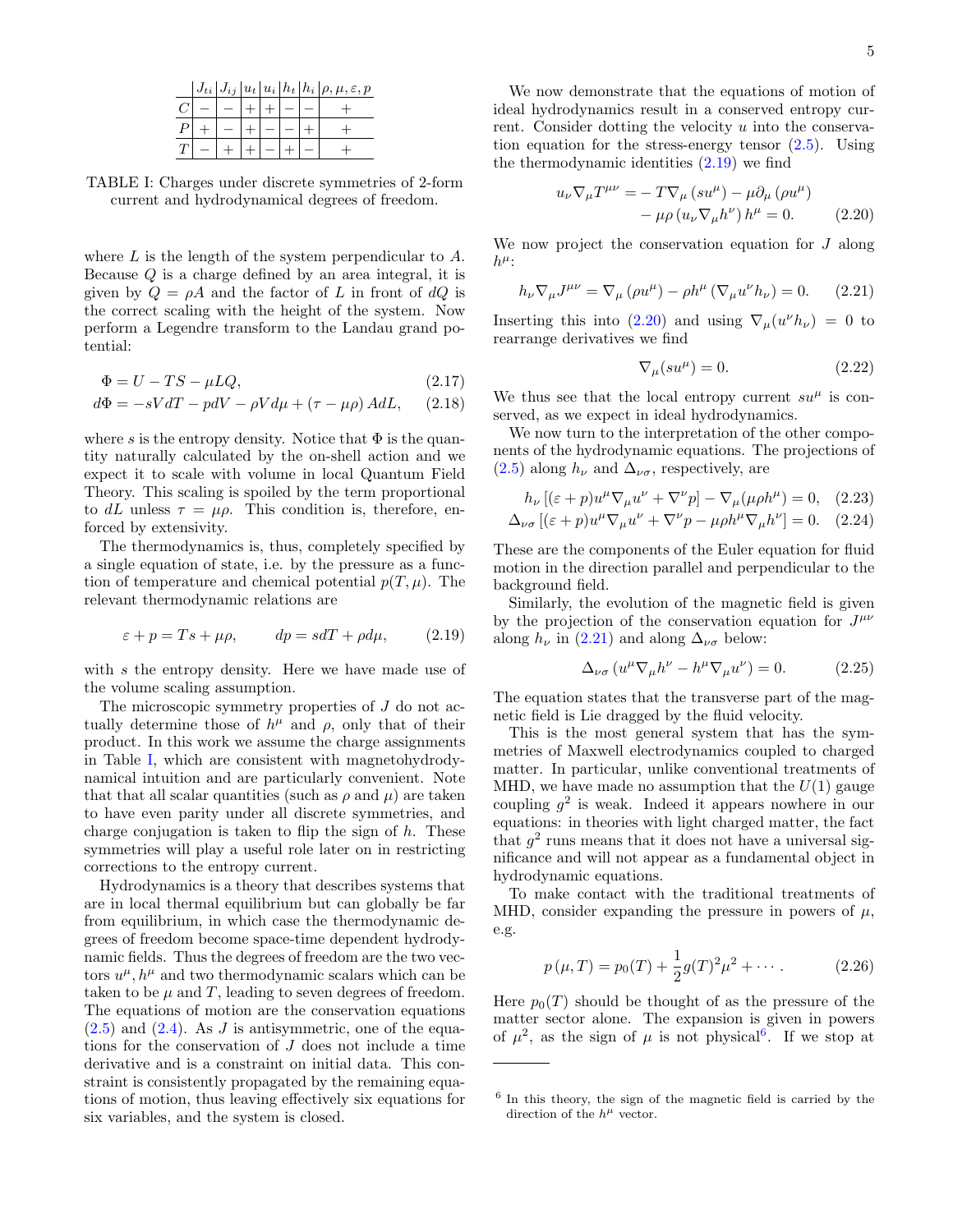this order and then further assume that the coefficient of the  $\mu^2$  term is independent of temperature  $g(T) = g$ , then the theory of ideal hydrodynamics arising from this particular equation of state is entirely equivalent to traditional relativistic MHD with gauge coupling given by g. From our point of view, this is then a weak-magneticfield limit of our more general theory. Note that this weak-field limit is entirely different from the hydrodynamic limit that we are taking throughout this paper, and there is an entirely consistent effective theory even if we do not take the weak-field limit. We discuss some physical consequences of keeping higher order terms in this expansion (which will be generically present in any interacting theory, even if their coefficient may be small under particular circumstances) later on in this paper.

Nevertheless, if we truncate the expansion for the pres-sure as in [\(2.26\)](#page-5-5) then we find from [\(2.19\)](#page-5-1):  $\rho = g^2 \mu$  and  $\varepsilon = \varepsilon_0 + \frac{\rho^2}{2a^2}$  $\frac{\rho}{2g^2}$  with  $\varepsilon_0 = T \partial_T p_0(T) - p_0$ . The ideal hydrodynamic theory of our 2-form current is now entirely equivalent to conventional treatments of ideal MHD, as presented in e.g. [\[34\]](#page-21-22). As  $s \sim \partial_T p$ , the T-independence of q and thus of the  $\mu$ -dependent piece of the pressure essentially means that the magnetic field degrees of freedom carry no entropy.

#### <span id="page-6-0"></span>III. FIRST-ORDER HYDRODYNAMICS

Hydrodynamics is an effective theory, and thus [\(2.12\)](#page-4-4) are only the zeroth order terms in a derivative expansion. We now move on to first order in derivatives: to be more precise, the full stress-energy tensor is given by

$$
T^{\mu\nu} = T_{(0)}^{\mu\nu} + T_{(1)}^{\mu\nu} + \cdots, \qquad (3.1)
$$

$$
J^{\mu\nu} = J^{\mu\nu}_{(0)} + J^{\mu\nu}_{(1)} + \cdots, \qquad (3.2)
$$

where the zeroth order term is given by the ideal MHD expressions in [\(2.12\)](#page-4-4), and our task now is to determine the first-order corrections as a function of the fluid variables such as the velocity and magnetic field. The numbers that parametrize these corrections are the transport coefficients such as viscosity and resistivity. The physics of dissipation and entropy increase enter at first order in the derivative expansion: as usual in hydrodynamics, the possible tensor structures that can appear (and thus the number of independent transport coefficients) are greatly constrained by the requirement that entropy always increases.

#### <span id="page-6-1"></span>A. Transport coefficients

We follow the standard procedure to determine these corrections [\[35\]](#page-21-23). We begin by writing down the most general form for the first-order terms:

<span id="page-6-4"></span>
$$
T_{(1)}^{\mu\nu} = \delta \varepsilon u^{\mu} u^{\nu} + \delta f \Delta^{\mu\nu} + \delta \tau h^{\mu} h^{\nu} + 2 \ell^{(\mu} h^{\nu)} + 2 k^{(\mu} u^{\nu)} + t^{\mu\nu}, J_{(1)}^{\mu\nu} = 2 \delta \rho u^{[\mu} h^{\nu]} + 2 m^{[\mu} h^{\nu]} + 2 n^{[\mu} u^{\nu]} + s^{\mu\nu}. \quad (3.3)
$$

Here  $\ell^{\mu}, k^{\mu}, m^{\mu}$ , and  $n^{\mu}$  are transverse vectors (i.e. orthogonal to both  $u^{\mu}$  and  $h^{\mu}$ ),  $t^{\mu\nu}$  is a transverse, traceless and symmetric tensor, and  $s^{\mu\nu}$  is a transverse, antisymmetric tensor.

Next, we exploit the possibility to change the hydrodynamical frame. In hydrodynamics, there is no intrinsic microscopic definition of the fluid variables  $\{u^{\mu}, h^{\mu}, \mu, T\}$ . Each field can therefore be infinitesimally redefined, as e.g.  $u^{\mu}(x) \rightarrow u^{\mu}(x) + \delta u^{\mu}(x)$ . The microscopic currents and the stress-energy tensor must remain invariant under this operation, and thus the redefinition alters the functional form of the relationship between the currents and the fluid variables. In conventional hydrodynamics of a charged fluid this freedom is often used to set  $T^{\mu\nu}_{(1)}u_{\nu} = 0$  (Landau frame) or  $j^{\mu}_{(1)} = 0$  (Eckart frame). We will use the scalar redefinitions of  $\mu$  and  $T$  to set  $\delta \rho = \delta \varepsilon = 0$  and the vector redefinitions of  $u^{\mu}$  and  $h^{\mu}$ to set  $k^{\mu} = n^{\mu} = 0$ . We now have the simpler expansion:

$$
T_{(1)}^{\mu\nu} = \delta f \,\Delta^{\mu\nu} + \delta \tau \, h^{\mu} h^{\nu} + 2 \,\ell^{(\mu} h^{\nu)} + t^{\mu\nu},\qquad(3.4)
$$

<span id="page-6-5"></span>
$$
J_{(1)}^{\mu\nu} = 2m^{[\mu}h^{\nu]} + s^{\mu\nu}.
$$
\n(3.5)

Our task now is to determine the form of the reduced set  $\{\delta f, \delta \tau, \ell^{\mu}, m^{\mu}, t^{\mu\nu}, s^{\mu\nu}\}\$  in terms of derivatives of the fluid variables.

To proceed, we require an expression for the nonequilibrium entropy current  $S^{\mu}$ . The textbook approach to this problem is to postulate a standard "canonical" form for this entropy current, motivated by promoting the thermodynamic relation  $Ts = p + \varepsilon - \mu \rho$  to the following covariant expression:

$$
TS^{\mu} = p u^{\mu} - T^{\mu\nu} u_{\nu} - \mu J^{\mu\nu} h_{\nu}.
$$
 (3.6)

Up to first order in derivatives, this is equivalent to

<span id="page-6-3"></span>
$$
S^{\mu} = s u^{\mu} - \frac{1}{T} T^{\mu\nu}_{(1)} u_{\nu} - \frac{\mu}{T} J^{\mu\nu}_{(1)} h_{\nu}
$$
 (3.7)

We will take this to be our entropy current. As in conventional hydrodynamics [\[36\]](#page-21-24), one can show that it is invariant under frame redefinitions of the sort described above.

Next, we directly evaluate the divergence  $\nabla_{\mu}S^{\mu}$ . Using the contraction of the conservation equations [\(2.5\)](#page-3-4) and  $(2.4)$  with  $u^{\mu}$ , we find after some straightforward algebra:

<span id="page-6-2"></span>
$$
\nabla_{\mu}S^{\mu} = -\left[T_{(1)}^{\mu\nu}\nabla_{\mu}\left(\frac{u_{\nu}}{T}\right) + J_{(1)}^{\mu\nu}\left(\nabla_{\mu}\left(\frac{h_{\nu}\mu}{T}\right) + \frac{u_{\sigma}H^{\sigma}_{\mu\nu}}{T}\right)\right].
$$
 (3.8)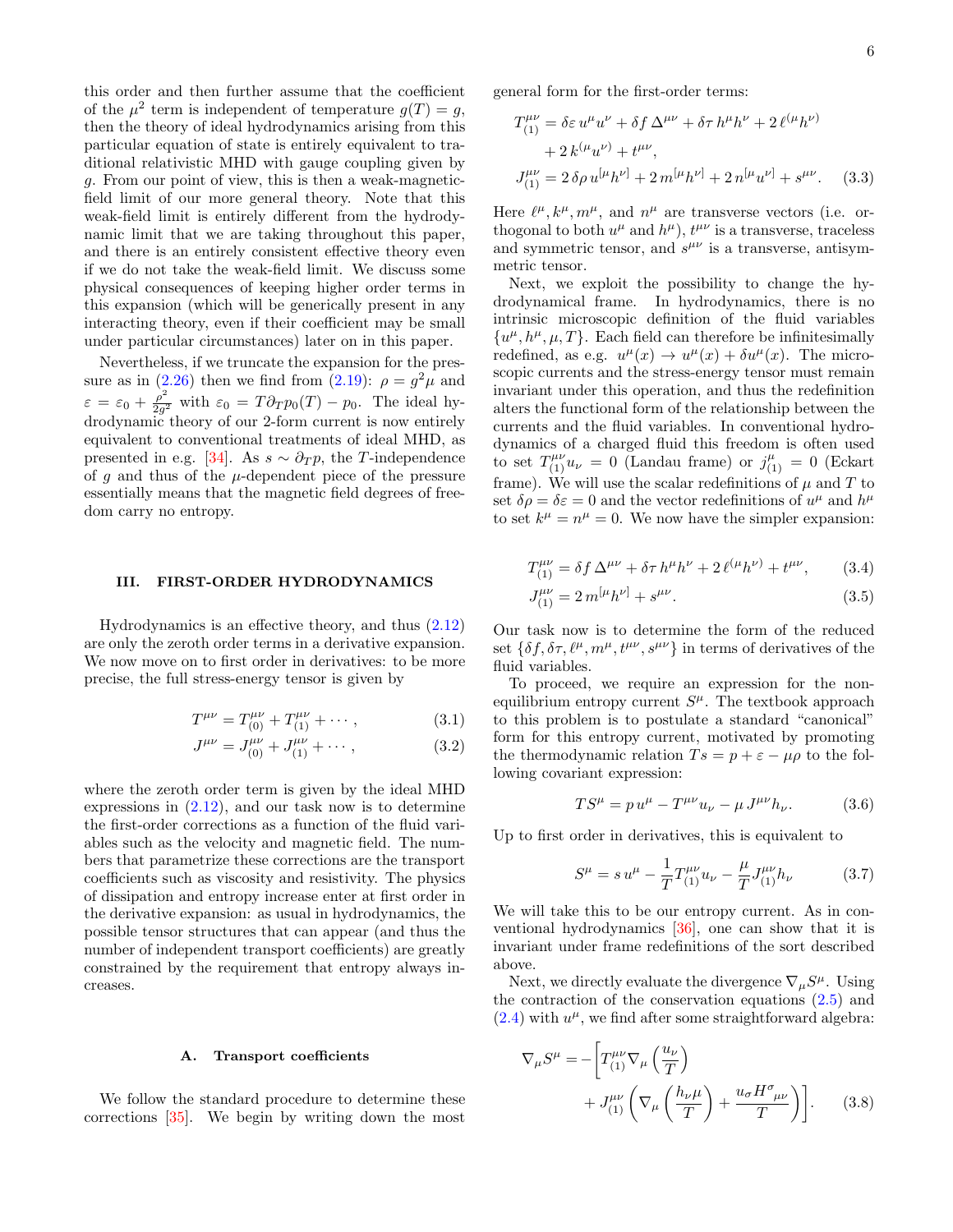We see that entropy is no longer conserved, as one expects for a dissipative theory. The second law of thermodynamics in its local form states that entropy should always increase. Thus the right-hand side of Eq. [\(3.8\)](#page-6-2) should be a positive definite quadratic form for all conceivable fluid flows. For the vector and tensor dissipative terms, positivity implies that the right-hand side is simply a sum of squares, requiring that the dissipative corrections take the following form:

$$
\ell^{\mu} = -2\eta_{\parallel} \Delta^{\mu\sigma} h^{\nu} \nabla_{(\sigma} u_{\nu)},\tag{3.9}
$$

$$
t^{\mu\nu} = -2\eta_{\perp} \left( \Delta^{\mu\rho} \Delta^{\nu\sigma} - \frac{1}{2} \Delta^{\mu\nu} \Delta^{\rho\sigma} \right) \nabla_{(\rho} u_{\sigma)}, \qquad (3.10)
$$

$$
m^{\mu} = -2r_{\perp} \Delta^{\mu\beta} h^{\nu} \left( T \nabla_{[\beta} \left( \frac{h_{\nu\vert} \mu}{T} \right) + u_{\sigma} H^{\sigma}_{\beta\nu} \right), (3.11)
$$

$$
s^{\mu\nu} = -2r_{\parallel} \Delta^{\mu\rho} \Delta^{\nu\sigma} \left( \mu \nabla_{[\rho} h_{\sigma]} + H^{\lambda}{}_{\rho\sigma} u_{\lambda} \right), \qquad (3.12)
$$

where the four transport coefficients  $\eta_{\perp,\parallel}$  and  $r_{\perp,\parallel}$  must all be positive.

In the bulk channel parametrized by  $\delta f$  and  $\delta \tau$  mixing is possible. The most general allowed form that is consistent with positivity is parametrized by three transport coefficients  $\zeta_{\perp,\parallel,\times}$ :

$$
\delta f = -\zeta_{\perp} \Delta^{\mu \nu} \nabla_{\mu} u_{\nu} - \zeta_{\times} h^{\mu} h^{\nu} \nabla_{\mu} u_{\nu}
$$
 (3.13)

$$
\delta \tau = -\zeta_{\times} \Delta^{\mu \nu} \nabla_{\mu} u_{\nu} - \zeta_{\parallel} h^{\mu} h^{\nu} \nabla_{\mu} u_{\nu}
$$
 (3.14)

Note that this mixing matrix is symmetric, in that the mixing term  $\zeta_{\times}$  is the same for  $\delta f$  and  $\delta \tau$ . This follows from an Onsager relation on mixed correlation functions, as we explain in Section [III B](#page-8-0) below.[7](#page-7-0)

Further demanding that the right-hand side of [\(3.8\)](#page-6-2) be a positive-definite quadratic form imposes two constraints on the bulk viscosities, which may be written as

$$
\zeta_{\perp} \ge 0 \qquad \zeta_{\perp} \zeta_{\parallel} \ge \zeta_{\times}^2 \tag{3.15}
$$

There are no further constraints that we know of. At first order we thus have seven transport coefficients  $\zeta_{\perp,\parallel,\times}$ ,  $\eta_{\perp,\parallel}$  and  $r_{\perp,\parallel}$ . If we were to allow all coefficients permitted by symmetries, we would instead have concluded that there were eleven independent transport coefficients consistent with the parity assignments under  $h^{\mu} \to -h^{\mu}$ , illustrating the constraints enforced by the second law of thermodynamics.

We now turn to the interpretation of these transport coefficients. It is clear that  $\zeta_{\perp,\parallel,\times}$  and  $\eta_{\perp,\parallel}$  are anisotropic bulk and shear viscosities respectively: for a charged fluid in a fixed external magnetic field one finds instead seven independent viscosities [\[37\]](#page-21-25), where the difference in counting arises from the fact that we have imposed a charge conjugation symmetry  $h^{\mu} \to -h^{\mu}$ .

The transport coefficients  $r_{\parallel,\perp}$  can be interpreted as the conventional electrical resistivity parallel and perpendicular to the magnetic field. To understand this, first note that the familiar electric field  $E^{\mu}$  is defined in terms of the electromagnetic field strength as  $E^{\mu} = F^{\mu\nu} u_{\nu}$ . Using  $(1.2)$  we find

<span id="page-7-6"></span><span id="page-7-1"></span>
$$
E_{\mu} = -\frac{1}{2} \varepsilon_{\mu\nu\rho\sigma} u^{\nu} J^{\rho\sigma}
$$
  
=  $-\frac{1}{2} \varepsilon_{\mu\nu\rho\sigma} u^{\nu} \left( 2m^{[\rho} h^{\sigma]} + s^{\rho\sigma} + \cdots \right),$  (3.16)

<span id="page-7-4"></span><span id="page-7-3"></span>where the ellipsis indicates further higher-order corrections. Note that a nonzero electric field enters only at first order in hydro: an electric field is not a low-energy object, as the medium is attempting to screen it.

<span id="page-7-8"></span>Next, we note that a resistivity is conventionally defined as the electric 1-form current response to an applied external electric field. However, our formalism instead naturally studies the converse object, i.e. the 2-form current response  $J^{\mu\nu}$  in a field theory with a total action  $S[b]$ deformed by a fixed external b-field source (which can be interpreted as an external electric current via [\(2.7\)](#page-4-2)). Thus, we need to perform a Legendre transform to find the analog of the quantum effective action  $\Gamma[\overline{J}]$ , which is a function of a specified 2-form current  $J$ :

$$
\Gamma[\overline{J}] \equiv S[b] - \int d^4x \sqrt{-g} \; b_{\mu\nu} \overline{J}^{\mu\nu}.
$$
 (3.17)

<span id="page-7-7"></span>Here,  $S[b]$  is defined to be the on-shell action in the presence of the b-field source, and b is implicitly determined by the condition that  $J \equiv \delta_b S = \overline{J}$ , i.e. that the stationary points of the action coincide with the specified value for  $\overline{J}$ . We now write  $\overline{J}$  in terms of a vector potential  $\overline{A}$  using [\(2.6\)](#page-3-3) and define the electrical 1-form current  $response \bar{j}^{\mu}$  via

<span id="page-7-2"></span>
$$
\overline{j}^{\mu}(x) \equiv \frac{\delta \Gamma[\overline{J}]}{\delta \overline{A}_{\mu}(x)} = -\varepsilon^{\mu\nu\rho\sigma} \partial_{\nu} b_{\rho\sigma}.
$$
 (3.18)

Note the sign difference with respect to the external fixed source  $j_{\text{ext}}^{\mu}$  defined in [\(2.7\)](#page-4-2). This arises from the Legendre transform and is the difference between having a fixed external source and a current response.

We now need to determine the relationship between the electric field  $(3.16)$  and the response 1-form current [\(3.18\)](#page-7-2). Consider a static and homogenous fluid flow with

<span id="page-7-5"></span>
$$
u^{\mu}(x) = \delta_t^{\mu}, \qquad h^{\mu}(x) = \delta_z^{\mu}, \qquad (3.19)
$$

in the presence of a homogenous but time-dependent b field source  $b_{xy}(t)$ ,  $b_{xz}(t)$ . From  $(3.18)$ , in the fixed J ensemble, this b-field can be interpreted as an electrical current response  $\overline{j}^z = -2b_{xy}$ ,  $\overline{j}^y = 2b_{xz}$ . Now inserting the expansion  $(3.11)$  and  $(3.12)$  into  $(3.16)$  and neglecting

<span id="page-7-0"></span><sup>7</sup> In the first version of this paper on the arXiv, the possibility of a nonzero  $\zeta_{\times}$  was not taken into account, leading to an incorrect count of transport coefficients. This inaccuracy was pointed out to us by the authors of [\[30\]](#page-21-18), and we thank them for bringing this to our attention.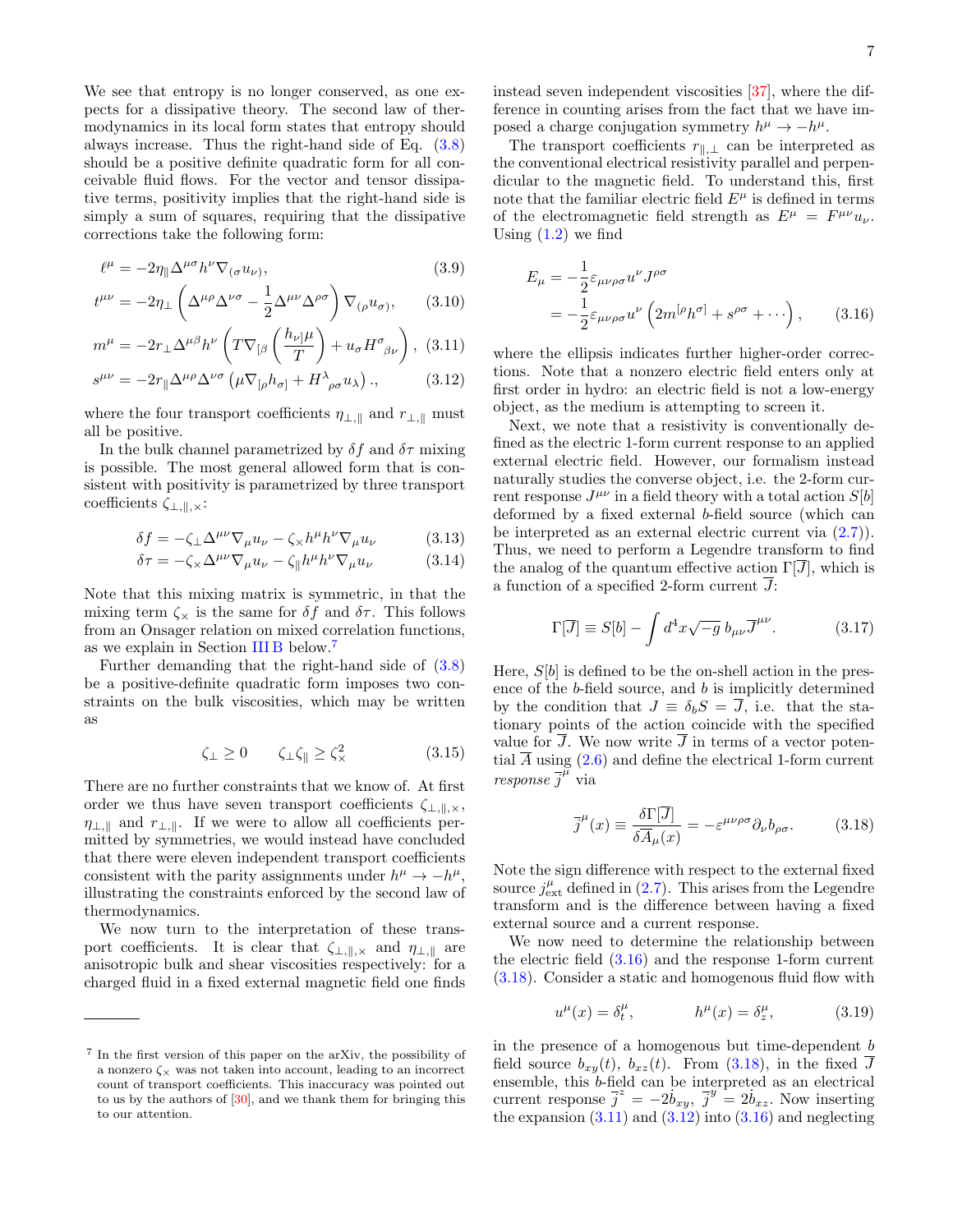the fluid gradient terms, we find that the electric field created by this current source is

$$
E_z = r_{\parallel} \overline{j}^z, \qquad E_y = r_{\perp} \overline{j}^y. \qquad (3.20)
$$

Thus,  $r_{\parallel,\perp}$  are indeed anisotropic resistivities as claimed.

Finally, we discuss a technical point: our starting point for the discussion of dissipation was the canonical form for the non-equilibrium entropy current  $(3.7)$ . It is now well-understood that this form for the entropy current is not unique: for example, in the hydrodynamics of fluids with anomalous global symmetries (and thus with parity violation), the second law requires that extra terms must be added to the entropy current, resulting eventually in extra transport coefficients corresponding to the chiral magnetic and vortical effects [\[1,](#page-20-2) [2\]](#page-21-26). It was however shown in [\[38\]](#page-21-27) that for a parity-preserving fluid with a conserved 1-form current all ambiguities in the entropy current can be fixed by demanding that entropy production on an arbitrary curved background be positive. We have performed a similar analysis for the 2-form current. Here, charge-conjugation invariance acts as  $h^{\mu} \to -h^{\mu}$ , and this symmetry together with positivity of entropy production on curved backgrounds is sufficient to show that the form of the entropy current exhibited in  $(3.7)$  is unique.

#### <span id="page-8-0"></span>B. Kubo formulae

We now derive Kubo formulae—i.e. expressions in terms of real-time correlation functions—for these transport coefficients. We follow an approach described in [\[5\]](#page-21-2) which we briefly review below.

It is a standard result in linear response theory that in the presence of a perturbation out of equilibrium by an infinitesimal source, the response is given of the system is given by the retarded correlator of the operator coupled to the source. For example, if we turn on a small b-field source, we find:

$$
\delta \langle J^{\mu\nu}(\omega, k) \rangle = -G_{JJ}^{\mu\nu, \rho\sigma}(\omega, k) b_{\rho\sigma}(\omega, k), \qquad (3.21)
$$

where  $G_{JJ}^{\mu\nu,\rho\sigma}(\omega,k)$  is the retarded correlator of J.

However, above we saw that in the presence of an infinitesimal perturbation around a static flow  $(3.19)$  by a time-varying but spatially homogenous b-field source  $b_{x,y}(t)$ ,  $b_{xz}(t)$ , the response within the hydrodynamic theory was

$$
J^{xy} = -2r_{\parallel} \dot{b}_{xy}(t), \qquad J^{xz} = -2r_{\perp} \dot{b}_{xz}(t). \qquad (3.22)
$$

Equating these two relations we find the following Kubo formulas for the parallel and perpendicular resistivities:

$$
r_{\parallel} = \lim_{\omega \to 0} \frac{G_{JJ}^{xy,xy}(\omega)}{-i\omega}, \quad r_{\perp} = \lim_{\omega \to 0} \frac{G_{JJ}^{xz,xz}(\omega)}{-i\omega}.
$$
 (3.23)

We will return to the physical interpretation of this formula shortly. First, we derive Kubo formulas for the viscosities. To do this, we consider perturbing the spatial part of the background metric slightly away from flat space:

$$
g_{ij} = \delta_{ij} + h_{ij}(t), \qquad g_{ti} = 0, \qquad g_{tt} = -1.
$$
 (3.24)

where  $h_{ij} \ll 1$ . The response of the stress-energy tensor to such a perturbation is given in linear response theory by

$$
\delta \langle T^{ij}(\omega, k) \rangle = -\frac{1}{2} G_{TT}^{ij,kl}(\omega, k) h_{kl}(\omega, k). \tag{3.25}
$$

The hydrodynamic response to such a source is given by  $(3.9)$  to  $(3.14)$  where the full contribution comes from the Christoffel symbol

<span id="page-8-3"></span>
$$
\nabla_{(i}u_{j)} = -\Gamma^{t}_{ij}u_{t} = \frac{1}{2}\dot{h}_{ij}.
$$
 (3.26)

Matching the response in each tensor channel just as above we find the following set of Kubo relations:

$$
\eta_{\parallel} = \lim_{\omega \to 0} \frac{G_{TT}^{xz,xz}(\omega)}{-i\omega}, \qquad \eta_{\perp} = \lim_{\omega \to 0} \frac{G_{TT}^{xy,xy}(\omega)}{-i\omega},
$$
\n
$$
\zeta_{\parallel} = \lim_{\omega \to 0} \frac{G_{TT}^{zz,zz}(\omega)}{-i\omega}, \qquad \zeta_{\perp} + \eta_{\perp} = \lim_{\omega \to 0} \frac{G_{TT}^{xx,xx}(\omega)}{-i\omega},
$$
\n(3.27)\n(3.28)

<span id="page-8-4"></span>
$$
\zeta_{\times} = \lim_{\omega \to 0} \frac{G_{TT}^{zz,xx}(\omega)}{-i\omega} = \lim_{\omega \to 0} \frac{G_{TT}^{xx,zz}(\omega)}{-i\omega}.
$$
 (3.29)

These are a straightforward anisotropic generalization of the usual formulas for the bulk and shear viscosity. Our normalization for the anisotropic bulk viscosity has been chosen so that no dimension-dependent factors enter into the Kubo formula; however this is not the standard normalization. Note that we present two equivalent formulas for the mixed bulk viscosity  $\zeta_{\times}$ ; the equality of these two correlation functions is guaranteed by the Onsager relations for off-diagonal correlation functions. Indeed, it is this Onsager relation that sets to zero a possible antisymmetric transport coefficient in  $(3.13)$ – $(3.14)$ .<sup>[8](#page-8-1)</sup>

We now turn to a discussion of the resistivity formula [\(3.23\)](#page-8-2). Unlike the hydrodynamics of a conventional 1 form current where we generally obtain a Kubo formula for the conductivity, here we find a Kubo formula directly for its inverse, the resistivity, in terms of correlators of the components of the antisymmetric tensor current corresponding to the electric field. The resistivity is the natural object here: in a theory of dynamical electromagnetism, we examine how an electric field responds to an external current flow, not the other way around.

<span id="page-8-2"></span><span id="page-8-1"></span><sup>&</sup>lt;sup>8</sup> The Kubo formulae  $(3.23)$  and  $(3.27)$ – $(3.29)$  agree with those presented in [\[30\]](#page-21-18). We thank Pavel Kovtun for discussions regarding these matters.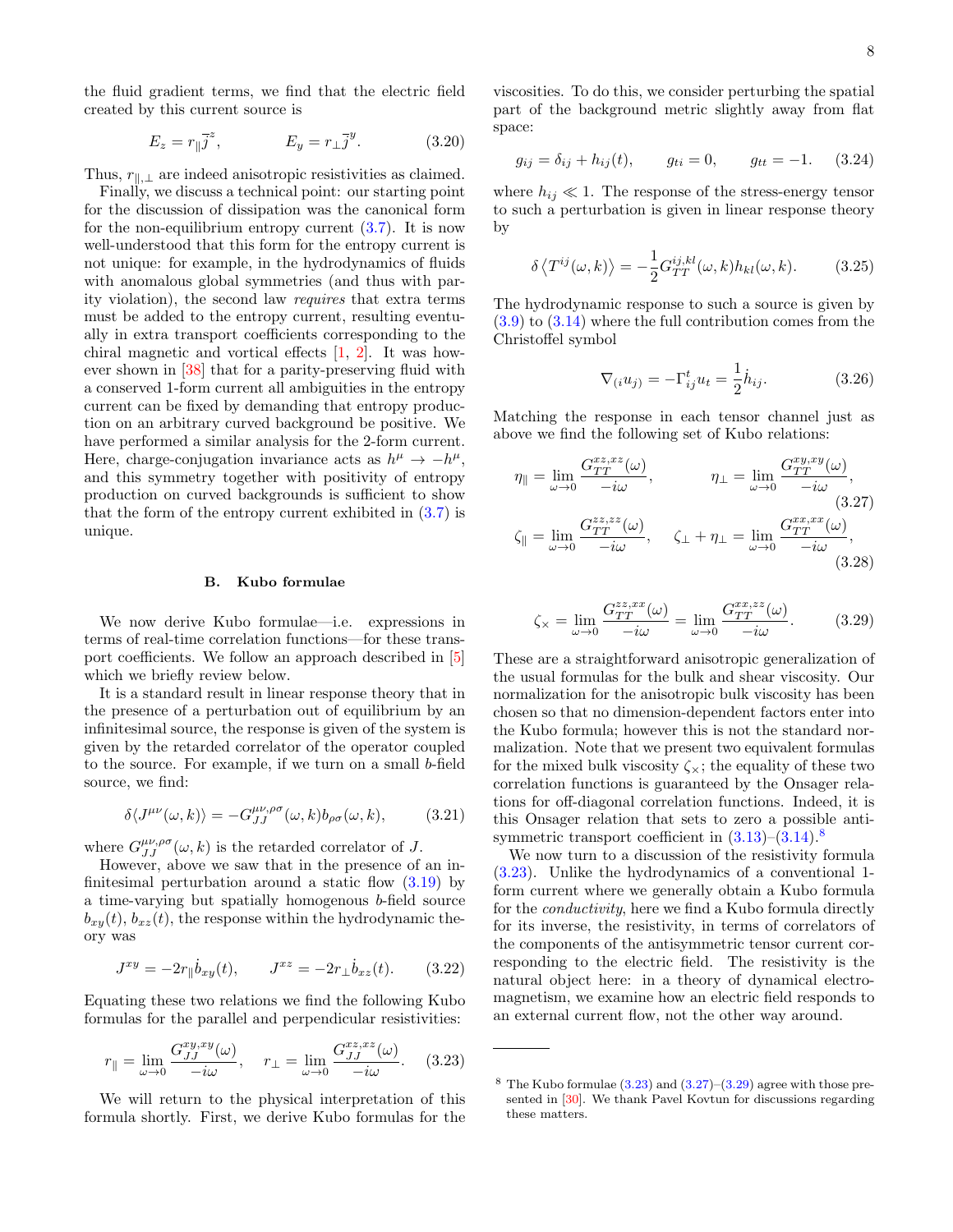To the best of our knowledge, such a Kubo formula for the resistivity in terms of electric field correlations is novel. Traditionally, in order to compute a resistivity one instead computes the conductivity of the 1-form global current that is being gauged, and then takes the inverse of the resulting number "by hand". This procedure—which essentially treats a gauge symmetry as a global one—is probably only physically reasonable at weak gauge coupling. On the other hand, the Kubo formula above permits a precise universal definition for the resistivity in a dynamical  $U(1)$  gauge theory, independently of the strength of the gauge coupling. It is interesting to study its implications.

For example, we might see whether it agrees with the traditional prescription. Consider a weakly coupled  $U(1)$ gauge theory with action

$$
S[A, \phi] = \int d^4x \left( \frac{1}{g^2} F^2 + A_\mu j_{el}^\mu [\phi] \right), \quad (3.30)
$$

where  $j_{el}^{\mu}$  is a 1-form current that is built out of other matter fields (schematically denoted by  $\phi$ ), that has been weakly gauged. The considerations here do not involve the background magnetic field and so we turn it to zero. Within this theory we may compute the finitetemperature correlator of the electric field to compute the resistivity through [\(3.23\)](#page-8-2).

<span id="page-9-1"></span>

FIG. 2: Sum over current-current insertions to compute electrical resistivity.

One first attempt to do so might involve summing the series of diagrams shown in Figure [2.](#page-9-1) The geometric sum leads to an answer of the schematic form

$$
\langle EE(\omega)\rangle \sim -(-i\omega)^2 \frac{g^2 G_{\gamma\gamma}(\omega)}{1 - \langle j_{el} j_{el}(\omega) \rangle g^2 G_{\gamma\gamma}(\omega)}, \quad (3.31)
$$

where  $G_{\gamma\gamma}$  is the free photon propagator for spatial polarizations and  $\langle j_{el} j_{el} \rangle$  is the correlation function of the electrical current. The photon propagator at zero spatial momentum has a pole at  $\omega \to 0$ : at low frequencies we now zoom in on this pole to find for the resistivity  $r$ :

$$
r \sim (-i\omega) \frac{1}{\langle j_{el} j_{el}(\omega) \rangle} \sim \frac{1}{\sigma}, \tag{3.32}
$$

where we have used the standard Kubo formula for the 0 form global conductivity  $\langle j_{el} j_{el}(\omega \to 0) \rangle = -i\omega\sigma$ . Thus,

within this approximation scheme, it is indeed true that the resistivity (defined via our Kubo formula) is equal to the inverse of the conductivity of the current that is being gauged.<sup>[9](#page-9-2)</sup>

<span id="page-9-3"></span>

FIG. 3: Example of new diagram that contributes to electrical resistivity.

Note, however, that this class of diagrams is not the only set of diagrams that one should include. One might also imagine diagrams of the form Figure [3:](#page-9-3) computationally they arise from the fact that the photon is now dynamical, and thus the classification of diagrams as "one-particle-irreducible" has changed. Such diagrams will contribute to  $(3.23)$ : as they simply do not exist in the theory of the global 1-form current  $j_{el}$ , they will necessarily modify the conclusion above, changing  $r$  away from  $\sigma^{-1}$ . We have not attempted a systematic study of such diagrams, but it would be very interesting to understand their effect. It seems likely that they can be suppressed at weak gauge coupling, justifying the approximation scheme above, but it is an important open issue to demonstrate precisely when this is possible.

#### <span id="page-9-0"></span>IV. APPLICATION: DISSIPATIVE ALFVÉN AND MAGNETOSONIC WAVES

In this section, we study the collective modes of the relativistic MHD theory constructed above. We will linearly perturb the background solution and determine the dispersion relations  $\omega(k)$  of the resulting modes. We organize the fluctuations in the following way: without loss of generality, we fix the direction of the background magnetic field by setting the  $h^{\mu}$  field to point in the zdirection,  $h^{\mu} = (0, 0, 0, 1)$  (note that its size is fixed by the normalization of  $h^{\mu}$ ). Furthermore, we can use a residual  $SO(2)$  symmetry to fix the 4-momentum as

$$
k^{\mu} = (\omega, q, 0, k) \equiv (\omega, \kappa \sin \theta, 0, \kappa \cos \theta), \tag{4.1}
$$

so that  $\theta$  measures the angle between the direction of the background magnetic field and momentum of the hydrodynamic waves. The background velocity field is fixed to

<span id="page-9-2"></span> $9\text{ Here we have been somewhat cavalier with details. To make these$ considerations precise, one should imagine performing the sum over bubbles in Euclidean signature, then analytically continuing to the retarded propagator at frequency  $\omega$  via  $\omega_E \rightarrow -i\omega$  before taking the small frequency limit. We have assumed here that no subtleties arise in this continuation.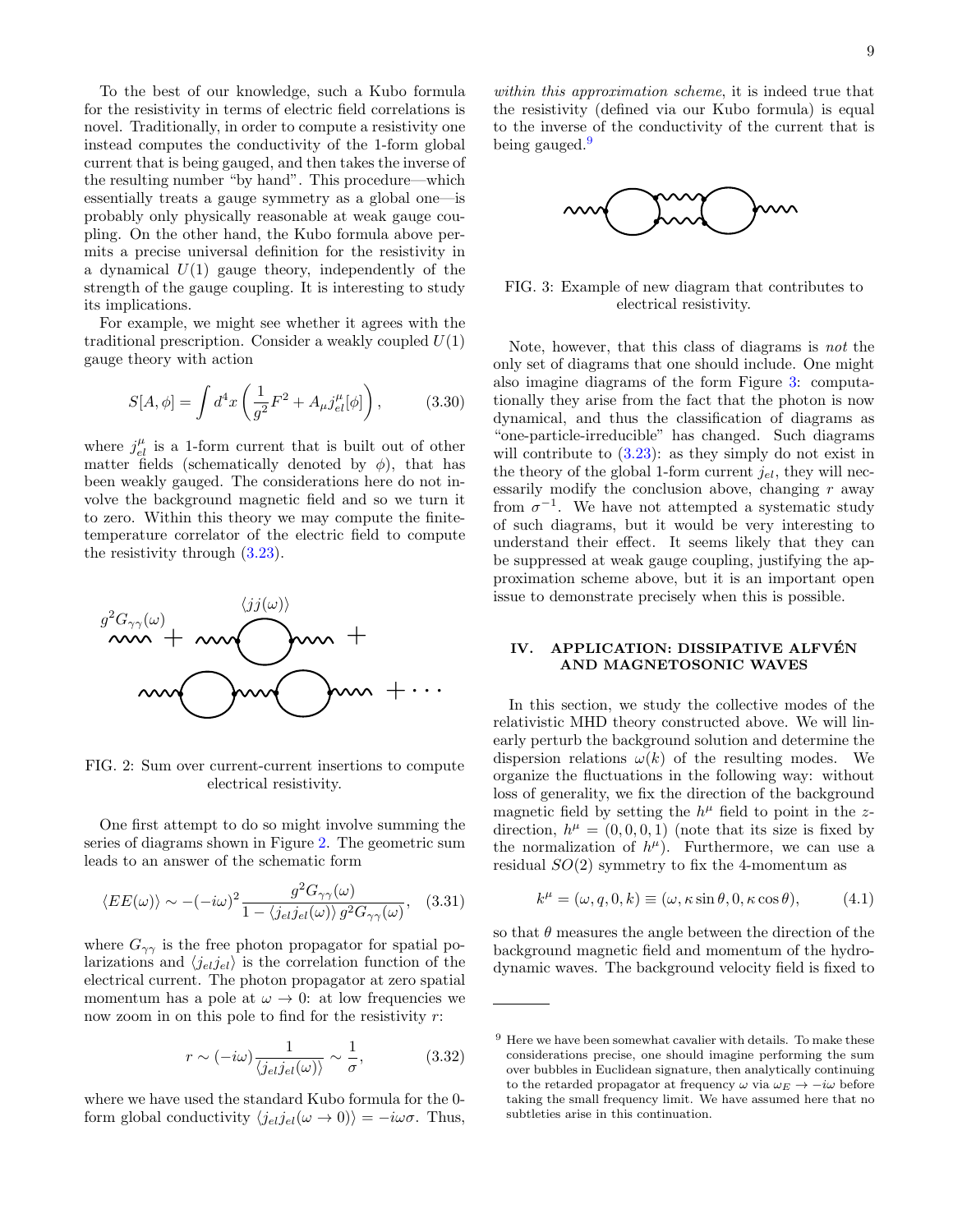$u^{\mu} = (1, 0, 0, 0)$  at rest and the background temperature and chemical potential are kept general and space-time independent. We then linearly perturb  $u^{\mu}$ ,  $h^{\mu}$ , T and  $\mu$ as

$$
u^{\mu} \to u^{\mu} + \delta u^{\mu} e^{-i\omega t + iqx + ikz}, \qquad (4.2)
$$

$$
h^{\mu} \to h^{\mu} + \delta h^{\mu} e^{-i\omega t + iqx + ikz}, \qquad (4.3)
$$

$$
T \to T + \delta T \, e^{-i\omega t + iqx + ikz},\tag{4.4}
$$

$$
\mu \to \mu + \delta \mu \, e^{-i\omega t + iqx + ikz}.\tag{4.5}
$$

Note that linearized constraints [\(2.14\)](#page-4-6) impose that

$$
u_{\mu}\delta u^{\mu}=0\,,\quad h_{\mu}\delta h^{\mu}=0\,,\quad u_{\mu}\delta h^{\mu}+h_{\mu}\delta u^{\mu}=0\,.\eqno(4.6)
$$

For a background source without curvature, i.e.  $H^{\mu}{}_{\rho\sigma} =$ 0, the fluctuations can be organized into two classes:

 $\bullet$  Transverse Alfvén waves with

$$
h_{\mu}\delta u^{\mu} = u_{\mu}\delta h^{\mu} = 0, \tag{4.7}
$$

$$
\kappa_{\mu}ow = \kappa_{\mu}ow = 0, \tag{4.8}
$$

$$
\delta T = \delta \mu = 0. \tag{4.9}
$$

Note that the fluid displacement is perpendicular to the background magnetic field; thus, they can be thought of as the usual vibrational modes that travel down a string with tension. These modes were first discovered in the magnetohydrodynamic context by Alfvén in  $[39]$ . For an introductory treatment, see e.g. [\[40\]](#page-22-0).

• Magnetosonic waves with  $\delta u^{\mu}$  and  $\delta h^{\mu}$  contained in the space spanned by  $\{u^{\mu}, h^{\mu}, k^{\mu}\}.$  These are more closely related to the usual sound mode in a finite temperature plasma. We will see that there are two branches of this kind: "fast" and "slow".

We first study Alfvén waves. Solving the conservation equations  $(2.4)$  and  $(2.5)$ , we find the dispersion relation for Alfvén waves to  $\mathcal{O}(\kappa^2)$  to be

$$
\omega = \pm v_A \kappa - \frac{i}{2} \left( \frac{1}{\varepsilon + p} \left( \eta_\perp \sin^2 \theta + \eta_\parallel \cos^2 \theta \right) + \frac{\mu}{\rho} \left( r_\perp \cos^2 \theta + r_\parallel \sin^2 \theta \right) \right) \kappa^2, \qquad (4.10)
$$

where the parameter that enters the Alfvén phase velocity is

$$
v_A^2 = \mathcal{V}_A^2 \cos^2 \theta, \qquad \mathcal{V}_A^2 = \frac{\mu \rho}{\varepsilon + p}.
$$
 (4.11)

The expression for the speed of the wave is standard. Recall that  $\mu \rho$  is the tension in the field lines; in the nonrelativistic limit  $(\varepsilon + p)$  is dominated by the rest mass, and this becomes the textbook formula for the speed of wave propagation down a string. We are not however aware of much previous discussion of dissipative corrections to

Alfvéen waves;  $[41]$  studied a dissipative fluid perturbatively coupled to electrodynamics, and our expression reduces to their angle-independent result if we assume an isotropic shear viscosity and no resistivity.

When the magnetic field is perpendicular to the direction of momentum, i.e.  $\cos^2 \theta = 0$ , the Alfvén wave ceases to propagate and becomes entirely diffusive, as is usually the case for transverse excitations in standard hydrodynamics. Note that the width of the mode depends on the momentum perpendicular to the strings; elementary treatments of MHD often assume that the Alfvén wave has no dependence on the perpendicular momentum at all, which is sometimes taken as license to make it arbitrarily high, allowing Alfvén waves that are arbitrarily well-localized in the plane perpendicular to the field (see e.g. [\[40\]](#page-22-0)). Here, we see that this is an artefact of the ideal hydrodynamic limit.

Turning now to the magnetosonic waves, a straightforward but somewhat tedious calculation shows that the dispersion relations for the two magnetosonic waves are given by

<span id="page-10-0"></span>
$$
\omega = \pm v_M \kappa - i\tau \kappa^2, \qquad (4.12)
$$

where

$$
v_M^2 = \frac{1}{2} \left\{ \left( \mathcal{V}_A^2 + \mathcal{V}_0^2 \right) \cos^2 \theta + \mathcal{V}_S^2 \sin^2 \theta \right\} \n\pm \sqrt{\left[ (\mathcal{V}_A^2 - \mathcal{V}_0^2) \cos^2 \theta + \mathcal{V}_S^2 \sin^2 \theta \right]^2 + 4 \mathcal{V}^4 \cos^2 \theta \sin^2 \theta} \right\}.
$$
\n(4.13)

Note that "fast" magnetosonic waves have  $a + sign$  before the square-root in Eq. [\(4.13\)](#page-10-0) and "slow" magnetosonic waves have  $a - sign$ . Above, we have defined the following quantities:

$$
\mathcal{V}_0^2 = \frac{s\chi}{T(c\chi - \lambda^2)},\tag{4.14}
$$

$$
\mathcal{V}_S^2 = \frac{s^2 \chi + \rho^2 c - 2\rho s \lambda}{(c\chi - \lambda^2)(\varepsilon + p)},\tag{4.15}
$$

$$
\mathcal{V}^4 = \frac{s(\rho \lambda - s \chi)^2}{T(c\chi - \lambda^2)^2(\varepsilon + p)},\tag{4.16}
$$

<span id="page-10-1"></span>and the susceptibilities:

$$
\chi = \frac{\partial \rho}{\partial \mu}, \quad c = \frac{\partial s}{\partial T}, \quad \lambda = \frac{\partial s}{\partial \mu} = \frac{\partial \rho}{\partial T}.
$$
 (4.17)

It is easy to see that the formulae above predict generically the existence of a two fully dissipative modes at  $\theta = \frac{\pi}{2}$ , namely the "slow" magnetosonic mode and the Alfv $\epsilon$ n mode. We can interpret  $\mathcal{V}_S$  as the speed of the "fast" magetosonic mode at  $\theta = \frac{\pi}{2}$ , a kind of speed of sound for the system. At  $\theta = 0$ , on the other hand, one magnetosonic mode has the same speed as the Alfvén mode while the other one has velocity  $V_0$ . We plot these velocities as a function of the angle  $\theta$  for some interesting examples below.

The dissipative parts of these modes can be calculated in a straightforward manner by going to one higher order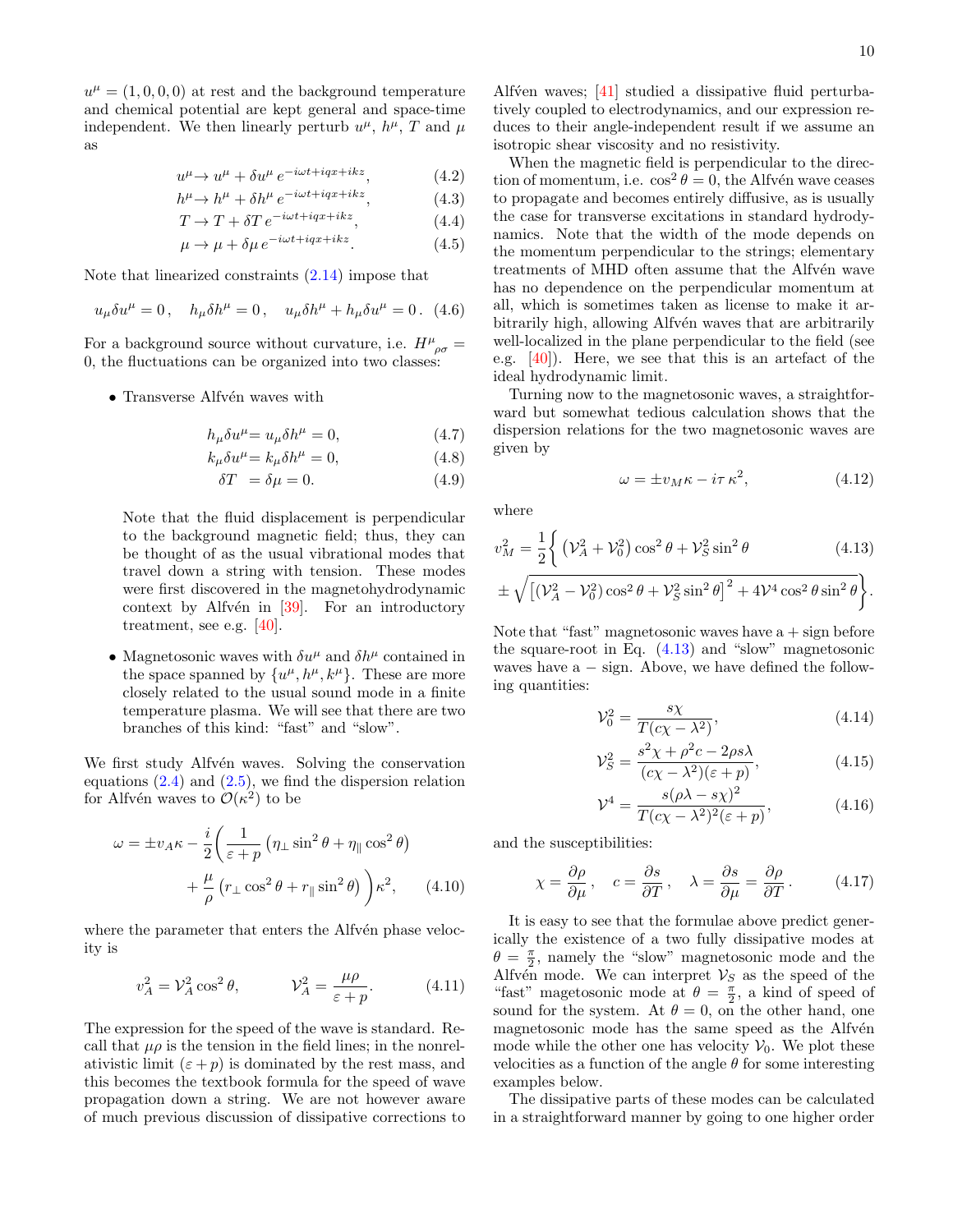in derivatives using the formalism above. Unfortunately, explicit expressions are rather cumbersome to write in print. We quote below only the values for  $\tau$  at  $\theta = 0$  and  $\theta = \frac{\pi}{2}$ , where we indicate which mode the width applies to by specifying the value of the phase velocity at that angle $10$ :

$$
\tau(\mathcal{V}_A, \theta = 0) = \frac{1}{2} \left( \frac{\eta_{\parallel}}{\varepsilon + p} + \frac{r_{\perp} \mu}{\rho} \right), \tag{4.18}
$$

$$
\tau(\mathcal{V}_0, \theta = 0) = \frac{1}{2} \frac{\zeta_{\parallel}}{sT},\tag{4.19}
$$

$$
\tau\left(0,\theta=\frac{\pi}{2}\right)=\frac{1}{2}\left(\frac{\eta_{\parallel}}{sT}+\frac{r_{\perp}(\varepsilon+p)^2}{T^2(s^2\chi+\rho^2c-2\rho s\lambda)}\right),\tag{4.20}
$$

$$
\tau\left(\mathcal{V}_S, \theta = \frac{\pi}{2}\right) = \frac{1}{2} \left( \frac{\zeta_{\perp} + \eta_{\perp}}{\varepsilon + p} + \frac{r_{\perp}(cT\rho + \rho\lambda\mu - sT\lambda - s\mu\chi)^2}{T^2(c\chi - \lambda^2)(s^2\chi + \rho^2c - 2\rho s\lambda)} \right). \tag{4.21}
$$

While the coefficient  $\zeta_{\times}$  enters into the dispersion relations of magnetosonic waves, its coefficient is proportional to  $\sin^2 \theta \cos^2 \theta$ , which implies that the magnetosonic dispersion relations have neither any dependence on the bulk viscosity  $\zeta_{\times}$  at  $\theta = 0$  nor at  $\theta = \pi/2$ . Notice that the dissipative part [\(4.18\)](#page-11-3) coincides exactly with the  $\theta \rightarrow 0$  limit of [\(4.10\)](#page-10-1). This is expected, as in this limit there is an enhanced  $SO(2)$  rotational symmetry around the shared axis of background magnetic field and momentum, relating the modes in question. As a result of this coincidence the results presented allow the measurement of only 5 of the 7 dissipative coefficients. As it turns out, if we allow measurements at arbitrary angles, then  $\zeta_{\times}$  can be determined, but the value of  $\eta_{\perp}$  can't be measured from the study of dissipation of linear modes alone. By introducing sources, one can of course use the Kubo formulae previously discussed to determine all transport coefficients.

#### <span id="page-11-0"></span>A. Magnetohydrodynamics at weak field

In order to recover the familiar results from standard magnetohydrodynamics, we can take the small chemical potential limit, which corresponds to weak magnetic fields. This is the regime in which the standard treatment is valid.

In the weak field limit, we can expand the equation of

state as (cf.  $(2.26)$ )

$$
p_{\text{weak}}(\mu, T) = p_0(T) + \frac{1}{2}g^2(T)\mu^2 + \cdots, \qquad (4.22)
$$

<span id="page-11-3"></span>where  $p_0(T)$  and  $g(T)$  are temperature-dependent functions that control the leading order behavior. In this limit, to leading order,

$$
v_A^2 = \frac{g^2 \mu^2}{sT} \cos^2 \theta + \cdots, \qquad (4.23)
$$

$$
\left(v_M^2\right)_{\text{fast}} = \frac{s}{c} + \cdots,\tag{4.24}
$$

$$
\left(v_M^2\right)_{\text{slow}} = \frac{g^2\mu^2}{sT}\cos^2\theta + \cdots. \tag{4.25}
$$

This agrees with the standard treatment (for a relativistic discussion, see e.g. [\[41\]](#page-22-1)). Notice that the slow magnetosonic mode and the Alfvén wave are indistinguishable to this order. If we want to separate them we need to go to higher order in the expansion. One nice example when one can do this and obtain concrete expressions is in the case where  $\mu$  is much larger than any other scale in the problem (while still being much smaller than  $T^2$ ). In this case, we have no other scale and the expansion of the equation of state to the necessary order is:

$$
p_{\text{weak}}\left(\mu, T\right) = \frac{a}{4}T^4 + \frac{g^2}{2}\mu^2 + \frac{\beta}{4}\frac{\mu^4}{T^4} + \cdots, \qquad (4.26)
$$

where a, q and  $\beta$  are dimensionless constants. We find the leading  $\mu^2$  effects on the velocities of modes to be

<span id="page-11-4"></span>
$$
v_A^2 = \frac{g^2 \mu^2}{aT^4} \cos^2 \theta + \cdots, \qquad (4.27)
$$

$$
\left(v_M^2\right)_{\text{fast}} = \frac{1}{3} + \frac{2}{3} \frac{g^2 \mu^2}{aT^4} \sin^2 \theta + \cdots, \qquad (4.28)
$$

$$
\left(v_M^2\right)_{\text{slow}} = \frac{g^2 \mu^2}{aT^4} \cos^2 \theta + \cdots,\tag{4.29}
$$

$$
v_A^2 - (v_M^2)_{\text{slow}} = \frac{g^4 + a\beta}{2a^2} \frac{\mu^4}{T^8} \sin^2 2\theta + \cdots. \tag{4.30}
$$

In each of the expressions, we have kept only the first nontrivial term to illustrate the angular dependence. The factor of  $\frac{1}{3}$  in the leading order expression for  $(v_M^2)_{\text{fast}}$ is characteristic of the sound mode of conformal fluids in 4 dimensions. The fact that sound is the fastest mode is in agreement with our expectations at high temperatures where propagation is by nature diffusive. Note that both the Alfvén and the slow magnetosonic wave speeds start at  $\mathcal{O}(\mu^2)$ , which is the small expansion parameter in this limit. Thus, they propagate very slowly indeed. We present some illustrative plots of these dispersion relations in Figure [4a.](#page-13-1)

#### <span id="page-11-1"></span>B. Magnetohydrodynamics at strong field

The situation is quite different for a fluid in which magnetic fields are strong. Here, our formalism can make

<span id="page-11-2"></span><sup>10</sup> Note that depending on the equation of state and the specific values of  $\mu$  and  $T$  (which determine the relative numerical magnitudes of  $\mathcal{V}_A$  and  $\mathcal{V}_0$ ) it can be either the fast or the slow magnetosonic mode that has phase velocity coinciding with the Alfvén wave at  $\theta = 0$ , as can be seen explicitly in Figures [4a](#page-13-1) and [4b.](#page-13-1)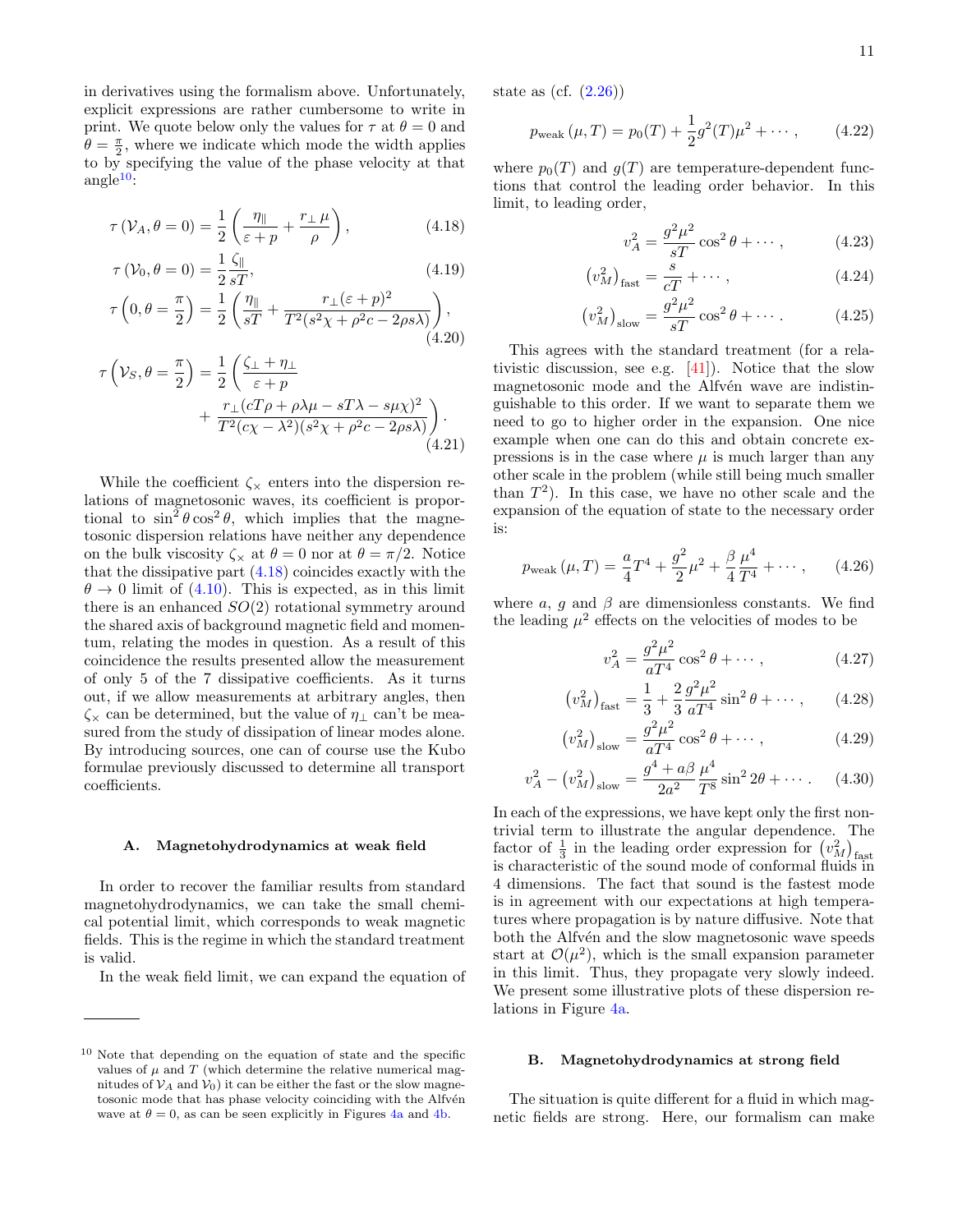concrete predictions away from the weak coupling limit. For concreteness let us assume, similarly as in the previous discussion, that  $T^2$  is much larger than any other scale in the problem, while still much smaller than  $\mu$ . In that case we can write the equation of state in a small temperature expansion (strong magnetic field) as:

<span id="page-12-2"></span>
$$
p_{\text{strong}}\left(\mu, T\right) = \frac{g^{\prime 2}}{2}\mu^2 + \frac{a^{\prime}}{4}T^4 + \frac{\beta^{\prime}}{8}\frac{T^8}{\mu^2} + \cdots, \quad (4.31)
$$

where  $g'$ ,  $a'$  and  $\beta'$  are dimensionless constants. The expansion above is shown to the second subleading order to highlight that this expansion is, despite similarities, indeed different from [\(4.26\)](#page-11-4). The fact that the leading order terms agree (in form, but not numerical coefficients) between the two expansions is a coincidence due to our working in 4 dimensions.

From the above equation of state, we can calculate the mode velocities to first non-trivial order in temperature corrections:

$$
v_A^2 = \cos^2 \theta - \frac{a'T^4}{g'^2\mu^2} \cos^2 \theta + \cdots, \qquad (4.32)
$$

$$
\left(v_M^2\right)_{\text{fast}} = 1 - \frac{a'T^4}{g'^2\mu^2} \frac{2}{2 + \sin^2\theta} + \cdots, \tag{4.33}
$$

$$
\left(v_M^2\right)_{\text{slow}} = \frac{1}{3}\cos^2\theta\tag{4.34}
$$

$$
-\frac{T^4\cos^2\theta}{9g^{\prime 2}a^{\prime}\mu^2}\left(4g^{\prime 2}\beta^{\prime}+\frac{3a^{\prime 2}\sin^2\theta}{2+\sin^2\theta}\right)+\cdots.
$$

There are a few interesting features of these expressions. For propagation in the direction of the magnetic field lines, the Alfven wave now has the same velocity as the fast magnetosonic mode, instead of having the same velocity as the slow mode, which was the case in the large temperature expansion. Furthermore, the speed of these modes is that of light in the strict  $T \to 0$  limit. This feature is completely general and independent of the particular no-scale assumption for the Alfvén wave. Another important difference is that Alfvén modes can only propagate along magnetic field lines while fast magnetic modes propagate in any direction.

The slow magnetosonic mode is somewhat peculiar. Notice that the  $\beta'$  coefficient contributes at an earlier order in  $T$  than in the other modes. A more striking related feature is that the leading factor of  $\frac{1}{3}$  is not universal and depends strongly on the power of the leading temperature contribution. If, for example,  $a'$  had been zero, we would have found that the zero temperature velocity squared of the slow mode in the direction of the magnetic field lines was instead  $\frac{1}{7}$ . Therefore, the high magnetic field limit is non-universal for this mode. The reason behind this is that this mode is the only one that contains  $\delta T$  fluctuations as  $\mu \gg T^2$ . It is an interesting question weather a universal hydrodynamic theory can be built that only describes the physics of fluctuating chemical potentials at fixed temperature if  $\mu \gg T^2$ . We answer this question in the affirmative in section [VI.](#page-13-0)

We present some representative plots of the velocities in the strong-field expansion in Figure [4b.](#page-13-1)

#### <span id="page-12-0"></span>C. Cyclotron mode

Lastly, let us mention that by introducing a non-trivial curvature for the source of our generalized charge, we can recover the familiar cyclotron mode of plasma physics in the presence of a finite electric charge. At zero spatial momentum in the presence of a spatial and isotropic external field  $H_{ijk} = n\epsilon_{ijk}$ , we find that the system can undergo cyclotron motion with frequency

$$
\omega = \pm \frac{2n}{\mu \sqrt{1 + \frac{Ts}{\mu \rho}}}.\tag{4.35}
$$

### <span id="page-12-1"></span>V. MAGNETOHYDRODYNAMICS WITH A BARYON NUMBER

<span id="page-12-3"></span>The theory that we have developed above demonstrates the essential physics in the hydrodynamics of conserved flux tubes. However, for phenomenological applications we should extend it slightly to also include a conventional 0-form global symmetry (e.g. baryon number). This turns out to be entirely straightforward, and thus we present here only results without derivations.

<span id="page-12-4"></span>We denote the baryon number current by  $B^{\mu}$ . We have  $\nabla_{\mu}B^{\mu}=0$ , and we denote its conserved charge and chemical potential by  $n_B$  and  $\mu_B$ . The thermodynamic relations of interest are:

$$
\varepsilon + p = \mu_B n_B + \mu \rho + T s,\tag{5.1}
$$

$$
dp = s dT + \rho d\mu + n_B d\mu_B. \tag{5.2}
$$

At the level of ideal hydrodynamics, the relations [\(2.12\)](#page-4-4) remain unaltered, and the expression for the baryon current is

$$
B_{(0)}^{\mu} = n_B u^{\mu}.
$$
 (5.3)

The conservation equation for  $T^{\mu\nu}$  is modified to include a contribution from an external gauge field  $F_B = dA_B$ that couples to the baryon current:

$$
\nabla_{\mu}T^{\mu\nu} = H^{\nu}{}_{\rho\sigma}J^{\rho\sigma} + F^{\nu\mu}_{B}B_{\mu}.
$$
 (5.4)

Just as before, the ideal hydro equations result in a conserved entropy current  $su^{\mu}$  at the ideal hydrodynamic level.

If we move to first order hydro, the canonical form for the entropy current is

$$
S^{\mu} = s u^{\mu} - \frac{1}{T} T^{\mu\nu}_{(1)} u_{\nu} - \frac{\mu}{T} J^{\mu\nu}_{(1)} h_{\nu} - \frac{\mu}{T} B^{\mu}_{(1)}.
$$
 (5.5)

We expand the first order correction to the baryon current as

$$
B_{(1)}^{\mu} = \delta n_B u^{\mu} + q h^{\mu} + f^{\mu}, \qquad (5.6)
$$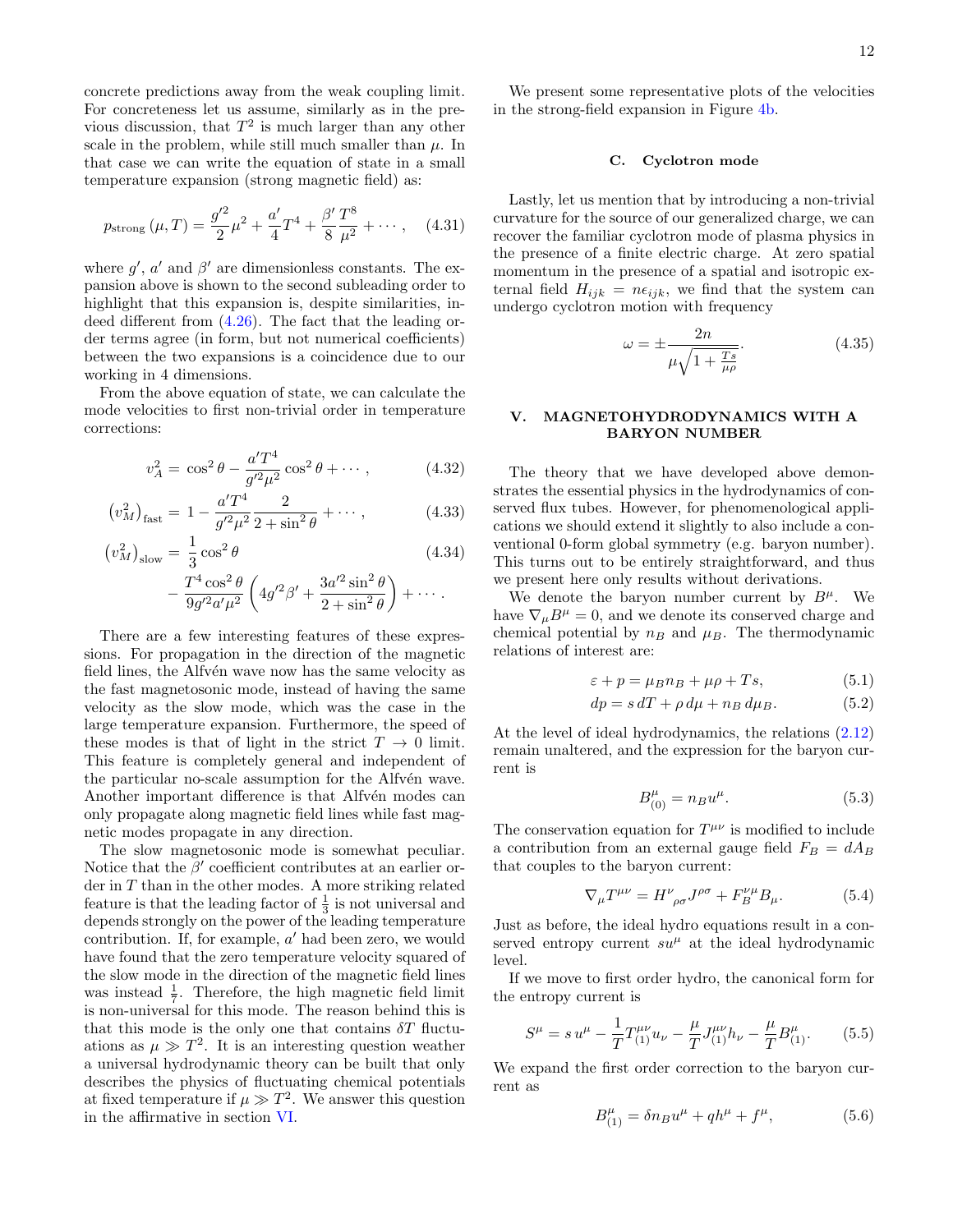<span id="page-13-1"></span>

FIG. 4: Sample plots illustrating velocity squared of Alfven wave  $v_A^2$  (solid black line), fast magnetosonic wave  $(v_M^2)$ <sub>fast</sub> (dotted line), and slow magnetosonic wave  $(v_M^2)_{slow}$  (dashed line) as a function of angle  $\theta$  between the momentum of the wave and the background magnetic field.

with  $\delta n_B$  and q first-order scalars and  $f^{\mu}$  a transverse vector. It is convenient to use scalar redefinitions of the baryon chemical potential to set  $\delta n_B = 0$ ; then an entropy analysis similar to that above results in the following expressions:

$$
q = -\sigma_{\parallel} h^{\mu} \left( T \partial_{\mu} \left( \frac{\mu_B}{T} \right) - F_{\mu \nu}^{B} u^{\nu} \right), \qquad (5.7)
$$

$$
f^{\mu} = -\sigma_{\perp} \Delta^{\mu\nu} \left( T \partial_{\nu} \left( \frac{\mu_B}{T} \right) - F_{\nu \rho}^{B} u^{\rho} \right), \tag{5.8}
$$

where the transport coefficients  $\sigma_{\perp,\parallel}$  are simply conventional global (if anisotropic) conductivities for the baryon current.

#### <span id="page-13-0"></span>VI. RELATIVISTIC MHD AT ZERO TEMPERATURE

In this section, we turn our attention to MHD at zero temperature. What do we mean by this? Normally, a system at  $T = 0$  is outside the hydrodynamic limit as there is no way to properly define a long wave-length limit compared with typical decay widths. Another way of stating this fact is the following: at  $T = 0$  there is no dissipation and this leads to long-lived excitations that do not arise necessarily as a consequence of conservation laws, leading to the presence of gapless modes that need to be included in the description of these systems. Also common is the pressence of gapless Goldstone modes when there is a broken symmetry.

There is however a physical situation of interest that can be described from a hydrodynamic perspective. Consider a system at a very low temperature compared with the scale set by  $\mu$ . Is there a universal description of this system? The answer is typically no. The reason is that there are finite energy excitations around this equilibrium state that require understanding of the finite temperature theory. An example of this feature is given by

the physics of the slow magnetosonic mode described in section [IV B.](#page-11-1) The situation is even more severe if more light modes need to be included as  $T \to 0$ . One can, instead, consider a subsector of the theory where temperature fluctuations are not allowed. In this case, we are effectively studying a small part of the Hilbert space at energies  $E \sim \mu Q$ . In order to do this we can then restrict to  $T = 0$  in our equation of state and study the universal properties implied by the conservation of charge. Notice that an important feature of this system is that entropy is typically zero (i.e. the number of states we are considering is not exponentially large) according to the third law of thermodynamics. A curious counter-example to this seem to be holographic systems at finite density for standard conserved 1-form currents [\[42\]](#page-22-2). We will be agnostic about this for now and come back to this issue at the end of this section around equation [\(6.36\)](#page-17-1).

The program above can be carried out in standard hydrodynamics of conserved 1-form currents. See Appendix [B](#page-19-0) for a short discussion. The physics of this system is, however, conceptually not fundamentally different from usual hydrodynamics at  $T \neq 0$ . The reason is that the symmetry breaking pattern of a theory at finite density but  $T = 0$  is identical to the  $T \neq 0$  situation. It is always the case that the  $SO(3,1)$  Lorentz symmetry is broken down to  $SO(3)$ . This is because the charge density still selects a rest frame, even at  $T = 0$ .

The situation is much more interesting in our description of magnetohydrodynamics. At  $T \neq 0$  and  $\mu = 0$  we have the usual symmetry breaking pattern  $SO(3,1) \rightarrow$ SO(3). At  $\mu \neq 0$ , more symmetries are broken: the presence of background magnetic fields leads to the choice of a preferred spatial direction, further breaking Lorentz symmetry as  $SO(3,1) \rightarrow SO(2)$  and leading to the richer theory described in the previous sections. What happens at  $T = 0$  and  $\mu \neq 0$ ? Interestingly, the situation is different from the case discussed before. At  $T=0$ , there is only an anti-symmetric tensor turned on in the back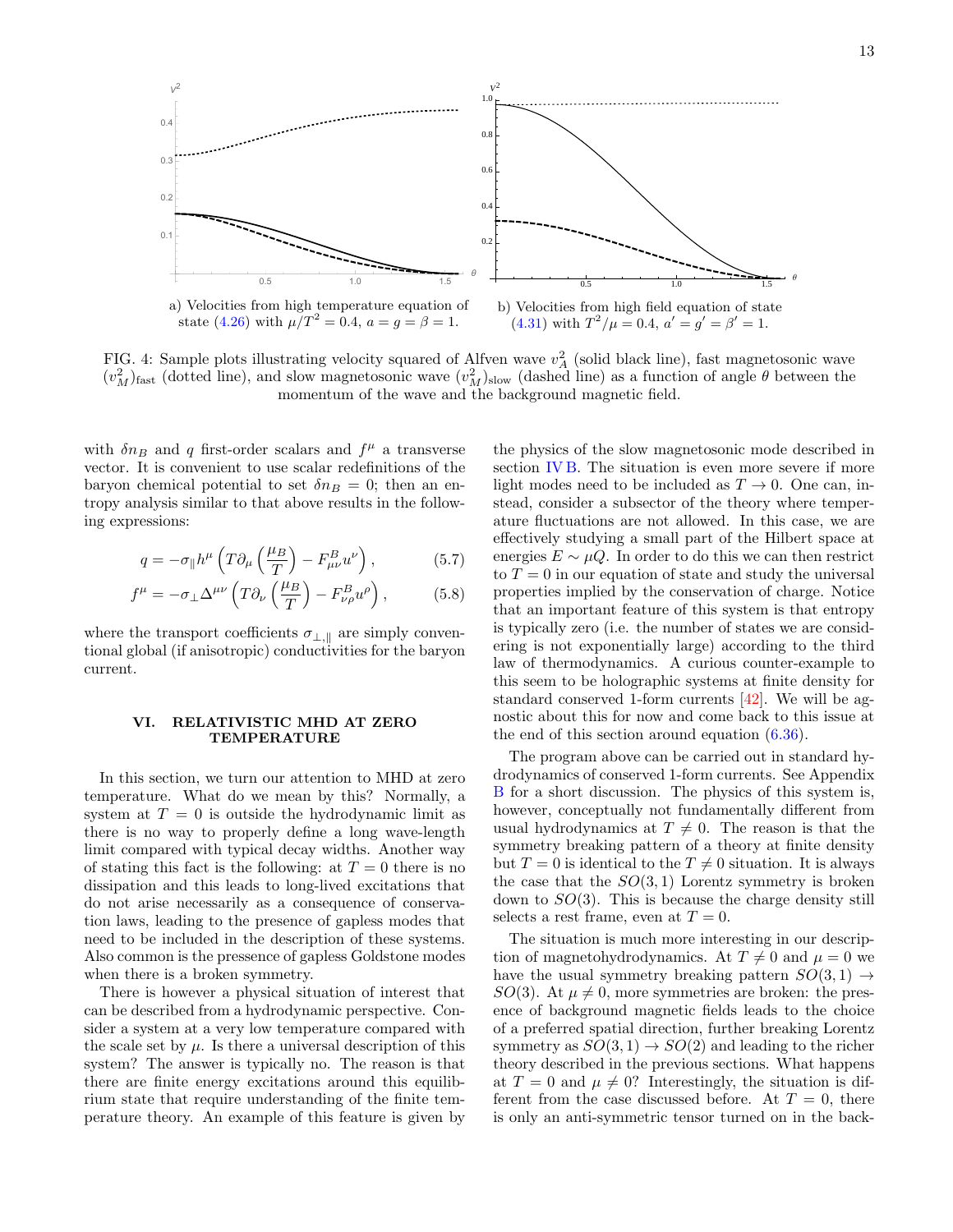ground responsible for the magnetic field. This configuration is invariant under Lorentz boosts along the magnetic field lines. Therefore, in this case we have an enhanced symmetry  $SO(3,1) \rightarrow SO(1,1) \times SO(2)$  with respect to the finite temperature case.

This novel symmetry breaking pattern implies that the thermodynamic variables necessary to describe the system are completely different from the discussion in Section [II.](#page-3-0) In what follows we describe this new theory. There are concrete applications of this formalism in the understanding of systems at strong magnetic fields, such as some astrophysical systems.

#### <span id="page-14-0"></span>A. Effective degrees of freedom

The relevant hydrodynamic fields are a scalar chemical potential  $\mu$  and an antisymmetric  $u_{\mu\nu}$  field that parameterizes the rest frame enjoying  $SO(1,1) \times SO(2)$  symmetry. We normalize it as

$$
u_{\mu\nu}u^{\mu\nu} = -2.\t\t(6.1)
$$

As in usual hydrodynamics, the normalization is possible as  $\mu$  carries this information. What is crucial, however, is the sign above, signalling that the tensor above is "mostly" in the plane acted on by  $SO(1,1)$ . This is similar to the familiar  $u_{\mu}u^{\mu} = -1$  constraint. We would like, however,  $u^{\mu\nu}$  to satisfy a stronger constraint and live entirely in the plane acted on by the  $SO(1,1)$ , so there exists a frame where the charge is entirely at rest. This is enforced in a covariant manner by further demanding that

$$
u^{\mu\nu}u_{\nu\rho}u^{\rho\sigma} = u^{\mu\sigma}.
$$
 (6.2)

It will be convenient to introduce a symmetric tensor

$$
\Omega^{\mu\nu} \equiv u^{\mu\lambda} u_{\lambda}{}^{\nu}.
$$
 (6.3)

The tensor  $\Omega$  is the  $SO(1,1)$ -invariant metric on the 2d subspace spanned by the magnetic field. It projects any index onto this subspace. We will also make use of the projector orthogonal to this subspace, which projects onto the  $SO(2)$ -invariant sector:

$$
\Pi^{\mu\nu} \equiv g^{\mu\nu} - \Omega^{\mu\nu},\tag{6.4}
$$

with trace  $\Pi^{\mu}_{\ \mu} = \Omega^{\mu}_{\ \mu} = 2$ . Henceforth, we will focus on the theory in flat space,  $g_{\mu\nu} = \eta_{\mu\nu}$ . It will also be useful to visualise our construction in a Cartesian coordinate system aligned to the magnetic field by setting  $u^{tz} =$  $-u^{zt} = 1$ , while all remaining components are zero. The  $SO(1, 1)$  group then acts on  $(t, z)$  and leaves invariant the metric  $\Omega_{\mu\nu}$ .  $SO(2)$  acts on  $(x, y)$  and leaves invariant the metric  $\Pi_{\mu\nu}$ .

We can now write down the most general stress-energy tensor and the antisymmetric conserved 2-form in flat space:

<span id="page-14-1"></span>
$$
T_{(0)}^{\mu\nu} = -\varepsilon \,\Omega^{\mu\nu} + p \,\Pi^{\mu\nu}, J_{(0)}^{\mu\nu} = \rho \, u^{\mu\nu},
$$
\n(6.5)

where  $\varepsilon$ , p and  $\rho$  are functions of  $\mu$  only. It is also important to note that the thermodynamic relation [\(2.19\)](#page-5-1) has now become

$$
\varepsilon + p = \mu \rho, \qquad dp = \rho \, d\mu. \tag{6.6}
$$

We can recover the zero temperature hydrodynamic theory of  $(6.5)$  from the finite temperature theory  $(2.12)$ by the following identification of the hydrodynamic variables:

<span id="page-14-5"></span>
$$
u^{\mu\nu} = 2 u^{[\mu} h^{\nu]}, \tag{6.7}
$$

keeping  $\mu$  finite and sending T to zero. In this language, the symmetric  $SO(1,1)$  and  $SO(2)$  metrics are

$$
\Omega^{\mu\nu} = h^{\mu}h^{\nu} - u^{\mu}u^{\nu},\tag{6.8}
$$

$$
\Pi^{\mu\nu} = g^{\mu\nu} + u^{\mu}u^{\nu} - h^{\mu}h^{\nu} = \Delta^{\mu\nu}, \tag{6.9}
$$

where  $\Delta^{\mu\nu}$  is the finite temperature projector from Eq.  $(2.15).$  $(2.15).$ 

<span id="page-14-2"></span>At  $T^2 \ll \mu$ , we, therefore, expect a universal subsector of hydrodynamics to satisfy, in the ideal limit, the dynamical conservation equations

$$
\nabla_{\mu}T_{(0)}^{\mu\nu} = 0, \qquad (6.10)
$$

$$
\nabla_{\mu}J_{(0)}^{\mu\nu} = 0, \qquad (6.11)
$$

with the constituent relations  $(6.5)$ .

As always, it is important to check that this system of equations closes and is not overdetermined. The system we are considering has a priori 5 degrees of freedom given by the scalar  $\mu$  and the four degrees of freedom in  $u_{\mu\nu}$ subject to the constraints  $(6.1)$  and  $(6.2)$ . These four degrees of freedom can be viewed, in terms of symmetries, as the non-trivial action of the Lorentz group on a tensor preserving the  $SO(1,1) \times SO(2)$  symmetries.

<span id="page-14-3"></span>On the other hand, we see that the system above consists, naively, of eight equations of motion. This presents a danger, as the system of equations could be overdetermined. This is, however, not so. One of the equations (the time component of the charge conservation) is actually a constraint, as in the  $T \neq 0$  case. This constraint is consistently propagated by the other equations of motion. Thus, enforcing this constraint removes two equations of motion and one degree of freedom, still leaving an excess of two equations. For this system to not be overdetermined they need to be trivial. Luckily this is exactly the case for  $(6.5)$ . Consider the equation

<span id="page-14-4"></span>
$$
\left(\nabla_{\mu}T^{\mu\nu}\right)\Omega_{\nu\lambda} + \mu\left(\nabla_{\mu}J^{\mu\nu}\right)u_{\nu\lambda} = 0. \tag{6.12}
$$

This equality is satisfied off-shell for any field  $u_{\mu\nu}$ satisfying the constraints  $(6.1)$  and  $(6.2)$ , and thus the two equations of motion that it contains are redundant. Therefore, the system of equations under consideration is consistent as a full set of non-linear partial differential equations. Interestingly, as we elaborate on in Appendix [B,](#page-19-0) [\(6.12\)](#page-14-4) can be viewed as the natural zero-temperature generalization of the equation for the conservation of the entropy current at finite temperature.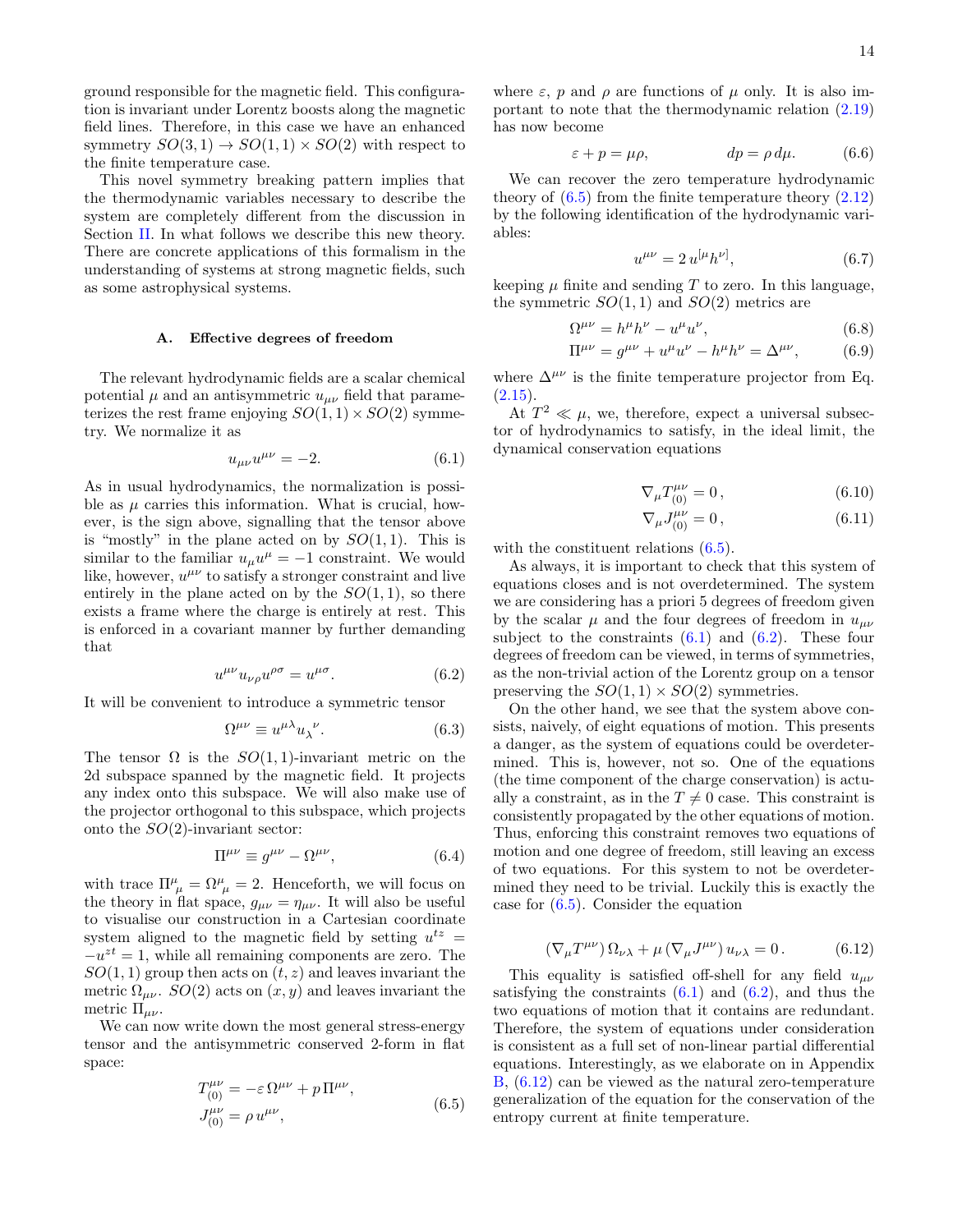#### <span id="page-15-0"></span>B. Beyond ideal hydrodynamics

We now move beyond ideal hydrodynamics. From the structure of available tensors, it is clear that there are no suitable one-derivative structures as they would have an odd number of indices. Therefore  $T_{(1)}^{\mu\nu} = J_{(1)}^{\mu\nu} = 0$ . The leading order corrections only enter at the level of second-order hydrodynamics. This observation, which follows only from available tensor structures is consistent with the fact that at  $T = 0$ , the theory is expected to be non-dissipative. Since first-order corrections to ideal hydrodynamics are normally purely dissipative, such corrections should be absent.

To determine the form of the potential second-order corrections, we first discuss the decomposition of an arbitrary tensor under  $SO(2) \times SO(1, 1)$ . Using  $a, b, \ldots$  for  $SO(1,1)$  indices and  $i, j, \ldots$  for  $SO(2)$  indices, an antisymmetric tensor  $s^{\mu\nu}$  breaks into three blocks:  $s^{ab}$  and  $s^{ij}$ , which are tensors under  $SO(1,1)$  and  $SO(2)$  respectively, as well as the off-diagonal elements  $s^{ia}$  that transform as a product of vectors under  $SO(1,1)$  and  $SO(2)$ (denoted as  $v \otimes v$ ). A similar classification holds for symmetric tensors  $t^{\mu\nu}$ , except that we can also extract out the scalar traces of the tensors  $t^{ab}$  and  $t^{ij}$ .

The three projectors onto the tensor representation of  $SO(1,1), SO(2)$ , and vector representations of  $SO(1,1)$ ⊗  $SO(2)$  are

$$
SO(1,1): \qquad P^{\mu\nu}_{(\omega)\rho\sigma} = \Omega^{\mu}_{\ \rho} \Omega^{\nu}_{\ \sigma}, \tag{6.13}
$$

$$
SO(2): \qquad P_{(\Pi)\rho\sigma}^{\mu\nu} = \Pi^{\mu}_{\ \rho} \Pi^{\nu}_{\ \sigma}, \tag{6.14}
$$

$$
v \otimes v: \qquad P^{\mu\nu}_{(v)\rho\sigma} = \Omega^{\mu}_{\ \rho} \Pi^{\nu}_{\ \sigma} + \Pi^{\mu}_{\ \rho} \Omega^{\nu}_{\ \sigma}, \qquad (6.15)
$$

with traces  $P^{\mu}_{(q)}$  $(\omega)\mu_{\rho\sigma} = \Omega_{\rho\sigma}, P^{\mu}_{(I)}$  $\lim_{\mu \to 0}$  =  $\Pi_{\rho\sigma}$  and  $P^{\mu}_{(v)\mu\rho\sigma}$  = 0. Hence, the symmetric and traceless projectors of an arbitrary matrix  $M^{\mu\nu}$  onto the three sectors are

$$
SO(1,1): \qquad \left(P_{(\omega)\rho\sigma}^{(\mu\nu)} - \frac{1}{2}\Omega^{\mu\nu}\Omega_{\rho\sigma}\right)M^{\rho\sigma},\qquad(6.16)
$$

$$
SO(2): \qquad \left(P_{(\Pi)\rho\sigma}^{(\mu\nu)} - \frac{1}{2}\Pi^{\mu\nu}\Pi_{\rho\sigma}\right)M^{\rho\sigma}, \qquad (6.17)
$$

$$
v \otimes v: \qquad \qquad P_{(v)\rho\sigma}^{(\mu\nu)} M^{\rho\sigma}, \qquad (6.18)
$$

and the antisymmetric parts follow from  $P^{[\mu\nu]}_{\rho\sigma}M^{\rho\sigma}$  in all three cases.

We now use this classification to parametrize the most general correction to  $(6.5)$ , i.e. the analog of  $(3.3)$  at zero temperature:

<span id="page-15-2"></span>
$$
T_{(2)}^{\mu\nu} = -\delta \varepsilon \ \Omega^{\mu\nu} + \delta p \ \Pi^{\mu\nu} + t_{SO(1,1)}^{\mu\nu} + t_{SO(2)}^{\mu\nu} + t_{\nu\otimes v}^{\mu\nu},
$$
 (6.19)  

$$
J_{(2)}^{\mu\nu} = \delta \rho \ u^{\mu\nu} + s_{SO(2)}^{\mu\nu} + s_{\nu\otimes v}^{\mu\nu}.
$$

Here, a two-index object with the  $SO(2)$  or the  $SO(1,1)$ subscript indicates that the object transforms as a tensor under the appropriate group, whereas the  $v \otimes v$  subscript

indicates that it transforms as a product of vectors under  $SO(2)$  and  $SO(1,1)$ . Note that in the antisymmetric sector, any putative  $s^{\mu\nu}_{SO(1,1)}$  is proportional to  $u^{\mu\nu}$ , and thus any corrections from those terms have been included in the  $\delta \rho u^{\mu\nu}$  term.

We now note, paralleling the discussion around  $(3.3)$ , that we may exploit the possibility to change the hydrodynamic frame under a scalar redefinition  $\mu \to \mu + \delta \mu$  and an antisymmetric tensor redefinition  $u^{\mu\nu} \to u^{\mu\nu} + \delta u^{\mu\nu}$ . The redefinitions are subject to two constraints: firstly, the perturbation of the normalization constraint  $(6.1)$  results in

<span id="page-15-1"></span>
$$
u_{\mu\nu}\delta u^{\mu\nu} = 0.\t\t(6.20)
$$

Secondly, the perturbation of the subspace constraint [\(6.2\)](#page-14-3) can be written in the following form:

$$
\left(P^{\mu\nu}_{(\Pi)\rho\sigma} - 2P^{\mu\nu}_{(\omega)\rho\sigma}\right)\delta u^{\rho\sigma} = 0, \tag{6.21}
$$

This annihilates the part of  $\delta u^{\mu\nu}$  living in the  $SO(1,1)$ and  $SO(2)$  tensor blocks, meaning that it lives entirely in the (antisymmetric part of the) vector  $\otimes$  vector block. This automatically implies the first constraint, i.e. Eq.  $(6.20).$  $(6.20).$ 

By using the scalar redefinitions of  $\mu$ , we may eliminate a single scalar correction in  $(6.19)$ , which we take to be  $\delta \rho$ . Furthermore, using the antisymmetric tensor redefinition of  $u^{\mu\nu}$ , we may further remove the vector ⊗ vector term  $s^{\mu\nu}_{v\otimes v}$ . Thus, we find the simpler frame-fixed structure of corrections to the conserved hydrodynamic tensors to be

$$
T_{(2)}^{\mu\nu} = -\delta \varepsilon \ \Omega^{\mu\nu} + \delta p \ \Pi^{\mu\nu} + t_{SO(1,1)}^{\mu\nu} + t_{SO(2)}^{\mu\nu} + t_{SO(2)}^{\mu\nu} + t_{\nu\otimes v}^{\mu\nu},
$$
 (6.22)  

$$
J_{(2)}^{\mu\nu} = s_{SO(2)}^{\mu\nu}.
$$

These expressions are analogous to the finite temperature expressions in Eq.  $(3.5)$ . The task is now to determine these six corrections in terms of the available second derivative objects. For the purposes of this paper, we will only focus on terms that play a role in linearized hydrodynamics and enter into linear dispersion relations. As is well known in the hydrodynamics literature  $[6, 9, 11]$  $[6, 9, 11]$  $[6, 9, 11]$  $[6, 9, 11]$ , a full nonlinear analysis even at a two derivative order typically involves tens of possible structures.

We expand the effective degrees of freedom to linear order,

$$
\mu \to \mu + \delta \mu, \qquad u_{\mu\nu} \to u_{\mu\nu} + \delta u_{\mu\nu}, \qquad (6.23)
$$

where we take  $\mu$  and  $u_{\mu\nu}$  to be constant. Note that to linear order we can write all structures efficiently in momentum space spanned by  $k^{\mu}$ . Furthermore, it will come in handy to make use of the decomposition into  $SO(1,1)$ and SO(2) indices. Following the notation above

<span id="page-15-3"></span>
$$
u_{\mu\nu} \to u_{ab} \,, \tag{6.24}
$$

$$
\delta u_{\mu\nu} \to \delta u_{[ai]} \,, \tag{6.25}
$$

$$
k^{\mu} \to (\omega^a, q^i). \tag{6.26}
$$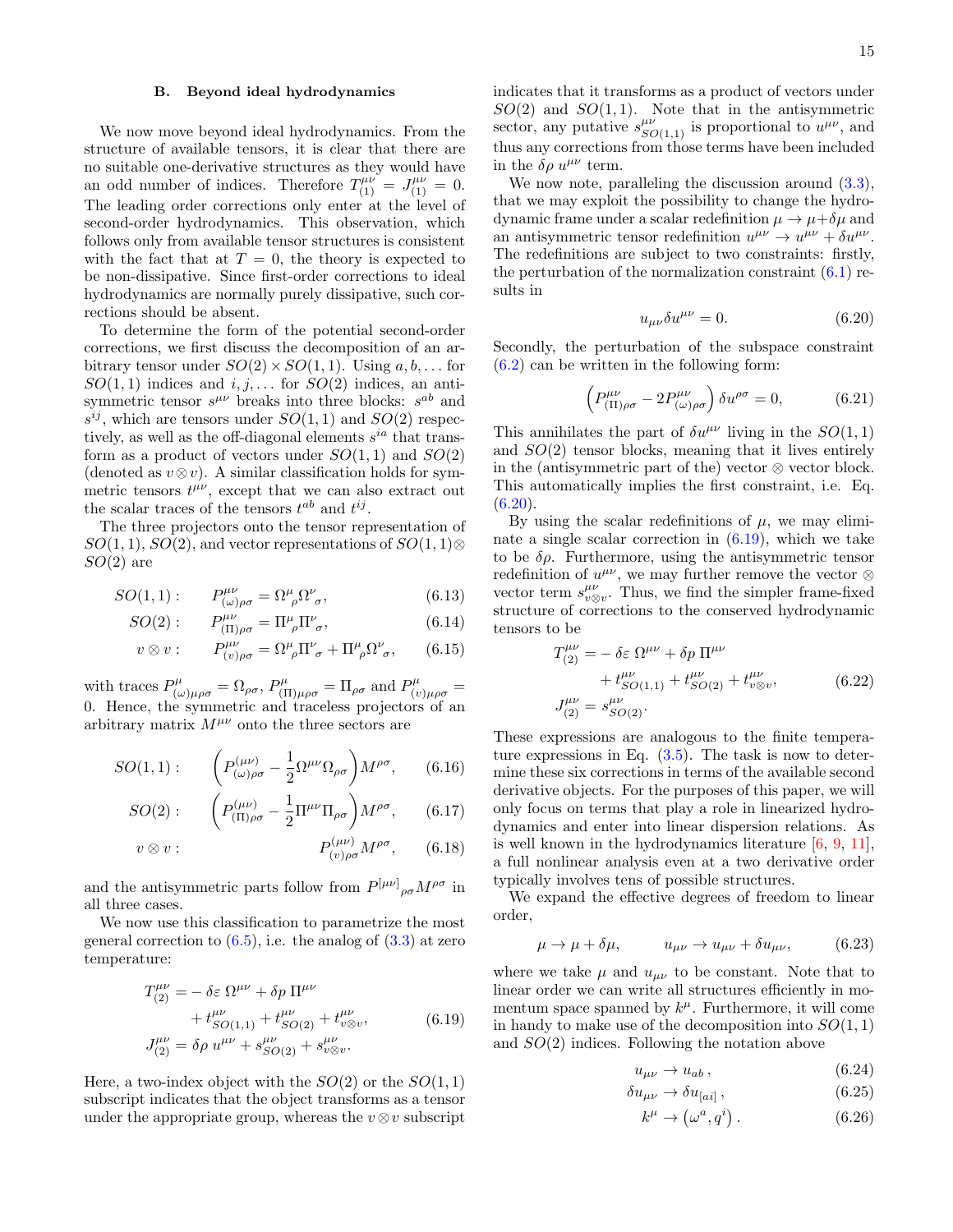We find in this approximation the following allowed tensor structures $^{11}$  $^{11}$  $^{11}$ :

<span id="page-16-4"></span>
$$
\delta \varepsilon = \zeta_{(1,1)} \left[ q_i \, \delta u^{ai} \, u_{ab} \, \omega^b \right],\tag{6.27}
$$

$$
\delta p = \zeta_{(2)} \left[ q_i \, \delta u^{ai} \, u_{ab} \, \omega^b \right],\tag{6.28}
$$

$$
t_{SO(1,1)}^{ab} = \eta_{(1,1)} \left[ 2q_i \, \delta u^{ci} \, u_c^{(a} \, \omega^{b)} -\Omega^{ab} q_i \, \delta u^{ci} \, u_{cd} \, \omega^d \right],\tag{6.29}
$$

$$
t_{SO(2)}^{ij} = \eta_{(2)} \left[ 2q^{(i} \delta u^{aj)} u_{ab} \omega^{b} - \Pi^{ij} q_k \delta u^{ak} u_{ab} \omega^{b} \right],
$$
\n(6.30)

$$
t_{v\otimes v}^{ai} = t_{v\otimes v}^{ia} = \nu_0 \left[ q_j \delta u^{bj} u_b^a q^i \right] + \nu_1 \left[ \delta u^{bi} u_b^a \omega^c \omega_c \right] + \nu_2 \left[ \delta u^{bi} u_b^a q^j q_j \right],
$$
 (6.31)

$$
s_{SO(2)}^{ij} = 0, \t\t(6.32)
$$

with transport coefficients parameterized by  $\zeta_{(1,1)}, \zeta_{(2)}$ ,  $\eta_{(1,1)}, \eta_{(2)}, \nu_0, \nu_1, \nu_2$ . Note that at linear order no antisymmetric tensors in the  $SO(2)$  sector remain after using the equations of motion of the ideal system. The details behind this construction are described in Appendix [C.](#page-20-0)

Importantly, it turns out that not all of these corrections are permitted for a consistent system: we discuss this in the next section.

#### <span id="page-16-0"></span>C. Application: Modes of the system

To find the modes of MHD at zero temperature, we apply the same procedure as in Section [IV.](#page-9-0) We choose coordinates such that the background is given by  $u^{tz} =$  $-u^{zt} = 1$  and the other components equal to zero. In our covariant notation from before, we identify  $t, z$  with  $a, b, \ldots$  and  $x, y$  with  $i, j, \ldots$ 

As in the previous case, we can always use the  $SO(2)$ symmetry to rotate the  $q<sup>i</sup>$  momentum into the x axis. But in this case we can also make use of the  $SO(1,1)$ symmetry acting on the  $(t, z)$  plane. Differently from the  $SO(2)$  case, here, there are two different representations of  $SO(1,1)$  that we can consider<sup>[12](#page-16-2)</sup>. An  $SO(1,1)$  vector  $\omega^a$  can be:

- lightlike:  $\omega^a \omega_a = 0$ ,
- timelike:  $\omega^a \omega_a < 0$ .

Let us first consider the lightlike case and choose  $\omega^t = \omega, \ \omega^z = \omega, \ q^x = q, \ q^y = 0.$  Solving the system

of equations, we find this choice is a solution for excitations in the Alfvén channel,

$$
\delta u^{ia} q_i = \delta u^{ia} \omega_a = 0 \,, \quad \delta \mu = 0 \,. \tag{6.33}
$$

Notice that this implies that Alfvén waves have dispersion relations manifestly independent of  $q$ . Using the familiar representation familiar from the finite temperature case,

$$
k^{\mu} = (\omega, q, 0, k) \equiv (\omega, \kappa \sin \theta, 0, \kappa \cos \theta), \quad (6.34)
$$

we obtain the dispersion relation

<span id="page-16-3"></span>
$$
\omega_A = k = \kappa \cos \theta. \tag{6.35}
$$

This dispersion relation is also manifestly independent of all transport coefficients. One might have expected that higher derivative corrections could have modified it, making the Alfvén mode into a timelike representation of  $SO(1,1)$ . This is not the case, however. Furthermore, it is simple to see that this situation persists to all orders in derivatives. A correction to the linear equations of motion appears in the form of a vector linear in  $\delta u^{ia}$ . In order to make a vector, one of these two indices needs to be contracted, but for Alfvén waves all contractions vanish and the dispersion relation cannot be corrected at any order in derivatives. The result  $(6.35)$  is, therefore, completely universal in any magnetohydrodynamical theory at high enough  $\mu \gg T^2$  and it agrees with our large  $\mu$  expansion [\(4.32\)](#page-12-3). The mode corresponds to the transverse fluctuation of magnetic field lines. This fluctuation can only move in the direction of the magnetic field and at the speed of light as seen from  $(6.35)$ .

Now, consider the second, timelike case. It is now possible to use the symmetries to choose  $\omega^t = \omega, \ \omega^z = 0$ ,  $q^x = q, q^y = 0$ . These modes correspond to magnetosonic excitations. In this case the higher derivative corrections do contribute to the dispersion relation.

There remains an important point that constrains these higher derivative corrections. In the previous discussion concerning the ideal fluid at  $T = 0$ , it was of crucial importance that two equations in the system [\(6.12\)](#page-14-4) happened to be trivial for the system not to be overdetermined. This property of the differential equations is lost once the higher derivative corrections are included. It appears that ensuring the system to not be overdetermined is a more dramatic version of the usual requirements that apply to the divergence of the entropy current (in standard hydrodynamics) and severely restricts the possible number (and signs) of transport coefficients.

A complete resolution of the issue and enumeration of the resulting constraints on second order coefficients would demand understanding the full non-linear behavior of the theory, which lies outside the scope of this article. For linear perturbations, it is interesting to remark that the formerly trivial equation  $(6.12)$  can be written as a

<span id="page-16-1"></span><sup>&</sup>lt;sup>11</sup> Here we have demanded that corrections to the energy momentum tensor should be even under  $u_{\mu\nu} \to -u_{\mu\nu}$ ,  $\delta u^{ai} \to -\delta u^{ai}$ , as the ideal term. This is consistent with the charge assignments in Table [I.](#page-5-0)

<span id="page-16-2"></span><sup>12</sup> In principle, one could also have spacelike representations  $\omega^a \omega_a > 0$ . They correspond, however, to dissipative modes not present in this non-dissipative  $T = 0$  theory.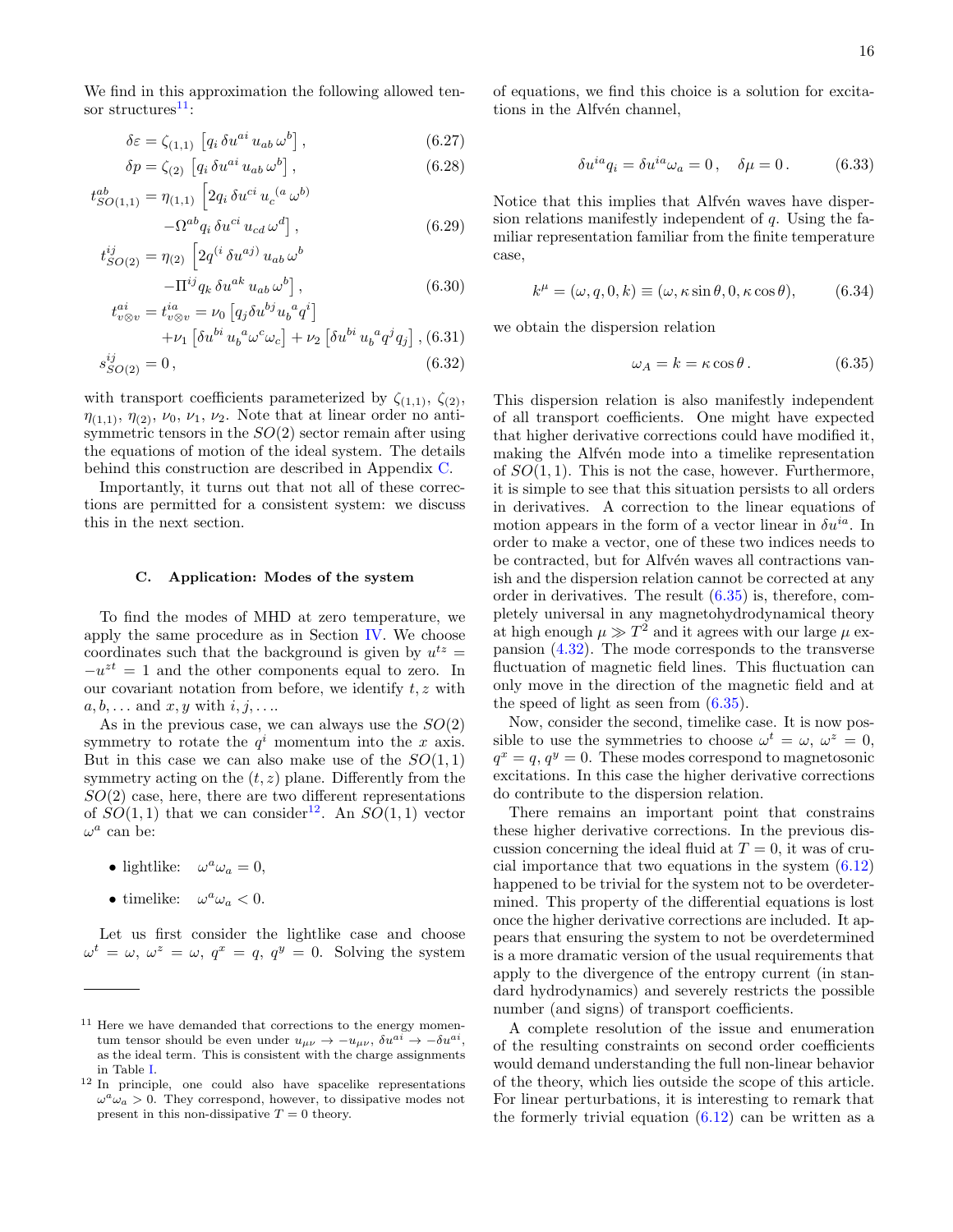total divergence:

<span id="page-17-1"></span>
$$
\left(\nabla_{\mu}T^{\mu\nu}\right)\Omega_{\nu\lambda} + \mu\left(\nabla_{\mu}J^{\mu\nu}\right)u_{\nu\lambda} \sim
$$
  

$$
\nabla_{\mu}\left(T^{\mu\nu}\Omega_{\nu\lambda} + \mu J^{\mu\nu}u_{\nu\lambda} - p\Omega^{\mu}_{\ \lambda}\right). \tag{6.36}
$$

Therefore, a sufficient but not necessary condition for consistency at the linear level is to demand that the term inside the divergence vanish identically. This is somewhat reminiscent of a third law of thermodynamics at  $T = 0$ . This condition would have the effect of setting  $\zeta_{(1,1)} = \eta_{(1,1)} = \nu_0 = \nu_1 = \nu_2 = 0$ , leaving only  $\zeta_{(2)}$ and  $\eta_{(2)}$  available. Unfortunately, this condition is not sufficient at the non-linear level; terms that have been omitted from [\(6.36\)](#page-17-1) can spoil the consistency relation.

Therefore in this article we take a more conservative stance and simply demand the minimal condition for the linear system to be self-consistent. Explicit solution of the equations of motion for the magnetosonic mode yields the necessary condition:

$$
\nu_0 = -\nu_2 + \frac{\rho}{\mu \chi} \left( \nu_1 - \eta_{(1,1)} + \zeta_{(1,1)} \right), \tag{6.37}
$$

and gives the following dispersion relation:

$$
\omega_M = \pm \sqrt{\frac{\rho}{\mu \chi}} q \left( 1 + \frac{1}{2\mu^2 \chi} \left[ \left( \zeta_{(1,1)} - \eta_{(1,1)} \right) - \frac{\mu \chi}{\rho} \left( \zeta_{(2)} + \eta_{(2)} \right) \right] q^2 \right),
$$
\n(6.38)

where  $\chi = \frac{\partial \rho}{\partial \mu}$ . Boosting this result in the  $(t, z)$  plane, we get

$$
\omega_M = \pm \left( v_M \kappa + \alpha_M \kappa^3 \right), \tag{6.39}
$$

with

$$
v_M = \sqrt{\cos^2 \theta + \frac{\rho}{\mu \chi} \sin^2 \theta} \tag{6.40}
$$

and

$$
\alpha_M = \frac{\rho}{2\mu^3 \chi^2} \frac{\sin^4 \theta}{\sqrt{\cos^2 \theta + \frac{\rho}{\mu \chi} \sin^2 \theta}} \times \left[ (\zeta_{(1,1)} - \eta_{(1,1)}) - \frac{\mu \chi}{\rho} (\zeta_{(2)} + \eta_{(2)}) \right].
$$
 (6.41)

In the particular case when no other scale enters the problem, we must have  $\frac{\rho}{\mu \chi} = 1$  and the formulae above agree with  $(4.34)$ . In this case, the speed of the universal magnetosonic mode is that of light in the ideal limit, but it can be corrected at higher order in the derivative expansion. As expected, this must impose causality constraints on the transport coefficients.

#### <span id="page-17-0"></span>VII. CONCLUSIONS AND OUTLOOK

In this work, we have systematically developed the hydrodynamic theory of a 2-form current at finite temperature, describing the dynamics of a finite density of strings as it relaxes towards thermal equilibrium. As we have emphasized, the conventional theory of relativistic magnetohydrodynamics fits into this general class of theories, where the density of strings represents magnetic flux. Thus our work may be viewed as a construction of a generalized theory of MHD from the point of view of symmetries and effective field theory, making no reference to any sort of weak electromagnetic coupling. For a particular choice of equation of state (one in which temperature and chemical potential decouple entirely) our theory reduces to conventional MHD, but this choice is not required on effective field theory grounds.

We also worked to first order beyond ideal hydrodynamics, finding that there are a total of seven transport coefficients that can be interpreted as anisotropic resistivities and viscosities. Along the way, we provide a precise definition of a resistivity for a dynamical  $U(1)$  gauge theory and explain how this resistivity can be computed microscopically from Kubo formulas involving correlation functions of the electric field operator. It is interesting to note that we expect that our universal resistivity will precisely coincide with the inverse of the conventionally defined conductivity of the "gauged" electric current only at weak electromagnetic coupling.

While our theory is conceptually satisfying, it also makes precise physical predictions. For example, as a first step, we studied small fluctuations around thermal equilibrium, identifying within our framework wellknown magnetohydrodynamic modes. We systematically study of the dissipation of these modes, obtaining (to the best of our knowledge) novel physics, such as angledependent dissipation of Alfvén and magnetosonic waves. In principle, these predictions are open to experimental verification.

We then turned to a truncation of the theory at low temperatures: this involves an emergent Lorentz symmetry along the background magnetic field lines, and as a result hydrodynamic fluctuations involve a fluid tensor rather than a fluid velocity. This leads to an interesting generalization of hydrodynamics. We initiated the study of this new framework, working out the structure of linear perturbations and listing possible higher derivative corrections to second order in fluid momenta. We find it particularly interesting that a consistency condition on the closure of the differential equations appears to play a role analogous to the constraints imposed by the second law of thermodynamics in conventional hydrodynamics. This deserves further exploration.

There are many directions for future research. One could imagine studying this hydrodynamic theory from holography, by developing the magnetohydrodynamic analog of the fluid-gravity correspondence [\[7\]](#page-21-29). The dual of the 2-form current will now be a 2-form gauge field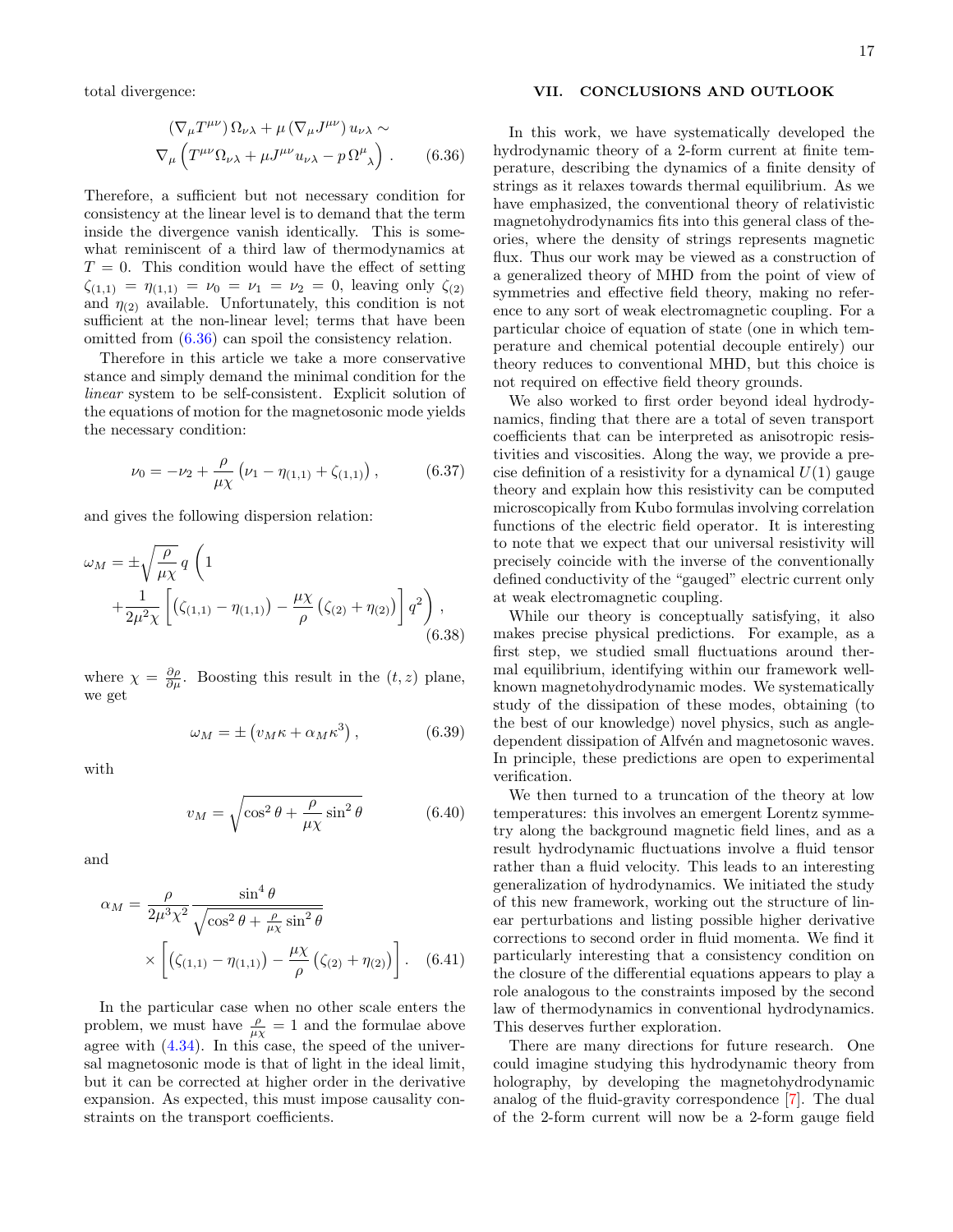propagating in a five-dimensional bulk. It turns out that the background black hole solution corresponding to an equilibrium fluid is S-dual to the black holes studied in [\[43\]](#page-22-3), and our theory could be tested by studying perturbations around this background.

A further direction is to understand the formulation of MHD, in light of our work, in the language of the effective field theory of Goldstone bosons for space-time symmetry breaking along the lines of [\[44\]](#page-22-4). As generalized global symmetries provide new examples with potentially novel symmetry breaking patterns, these theories provide a natural arena to test the power of the formulation in [\[44\]](#page-22-4). Such a framework may allow for the systematic study of fluctuations. It would also be interesting to go to higher orders in hydrodynamics and to understand any possible instabilities in the long-distance hydrodynamic theory in our formalism.<sup>[13](#page-18-1)</sup>

Finally, we stress that our theory differs from that of traditional MHD, as it separates the universal constraints of symmetry and the effective theory of hydrodynamics from non-universal artefacts that arise from assuming a weak electromagnetic coupling. As we explain in the introduction, the effective strength of electromagnetic interactions in sufficiently dense plasmas can be very large indeed, and it would be very interesting to explore if our generalized theory of strings could be experimentally relevant for plasma physics.

#### Acknowledgements

We thank A. Belin, J. Bhattacharya, S. Hartnoll, P. Kovtun, H. Liu, J. McGreevy, S. Minwalla, A. Nicolis, N. Poovuttikul, D. T. Son, A. Starinets and G. Torrieri for illuminating discussions. This work is part of the Delta ITP consortium, a program of the NWO that is funded by the Dutch Ministry of Education, Culture and Science (OCW).

#### <span id="page-18-0"></span>Appendix A: Ideal fluid partition function and thermodynamics

In this Appendix, we follow [\[10,](#page-21-30) [45\]](#page-22-5) to derive the equilibrium form of the ideal stress-energy tensor and current [\(2.12\)](#page-4-4)

$$
T_{(0)}^{\mu\nu} = (\varepsilon + p) u^{\mu} u^{\nu} + p g^{\mu\nu} - \mu \rho h^{\mu} h^{\nu},
$$
  
\n
$$
J_{(0)}^{\mu\nu} = 2 \rho u^{[\mu} h^{\nu]},
$$
\n(A1)

from a partition function. This is done by writing down the form of the most general Euclidean partition function in the presence of static (but spatially dependent)

metric and 2-form gauge field sources. Gauge and diffeomorphism invariance constrain the form of this partition function, providing an efficient way to derive constraints the hydrodynamic stress-energy tensor and currents. As we are performing a static Euclidean computation this only allows access to objects that can be probed by equilibrium fluid flows.

We should first define what is meant by "equilibrium". In conventional fluid dynamics, to have an equilibrium solution one requires a timelike Killing vector  $\xi$  to define the direction of fluid flow  $u^{\mu} \sim \xi^{\mu}$ . We will also require an additional spacelike Killing vector  $\zeta$  to define the direction of the strings  $h^{\mu} \sim \zeta^{\mu}$ . Note that with no loss of generality we may take  $\xi \cdot \zeta = 0$ . Provided that these two vectors have vanishing Lie bracket,  $\mathcal{L}_{\xi}\zeta = 0$ , it is straightforward to show that such a field profile satisfies the equations of motion arising from the conservation of [\(A1\)](#page-18-2), corresponding to a fluid at rest with the strings oriented in the direction of  $\zeta$ .

As  $\xi$  and  $\zeta$  have vanishing Lie bracket, we can take them to define a coordinate system  $(t, z)$ . Thus we may write the background Lorentzian background metric of the form

$$
ds^{2} = g_{ij} (x^{k}) dx^{i} dx^{j}
$$
  
+  $g_{ab} (x^{i}) (dx^{a} - A_{i}^{a} (x^{k}) dx^{i}) (dx^{b} - A_{i}^{b} (x^{k}) dx^{i}).$   
(A2)

Where here  $a, b$  run over  $t, z$  and  $i, j$  run over the remaining coordinates. Furthermore, since  $\xi \cdot \zeta = 0$ , we may take the metric in the  $(t, z)$  directions to be diagonal,

<span id="page-18-3"></span>
$$
g_{ab}dx^a dx^b = -g_{tt}dt^2 + g_{zz}dz^2.
$$
 (A3)

We are now interested in accessing the physics of this equilibrium flow from a Euclidean partition function. Thus, consider the Wick rotation of  $(A2)$  to Euclidean signature. We identify Euclidean time with period  $T_0^{-1}$ and we identify the z coordinate with period  $L_0$ . We further expand all quantities in derivatives in the remaining  $x^i$  directions.

What is the gauge-invariant data on which the partition function can depend? To lowest order in derivatives, it can depend on the proper distances around the time and z cycles:

$$
\frac{g_{tt}(x^i)}{T_0}, \qquad g_{zz}(x^i)L_0, \qquad (A4)
$$

<span id="page-18-2"></span>as well as the gauge-invariant Wilson "sheet", corresponding to the integral of the background source  $B_{\mu\nu}$ over the  $(t, z)$  torus:

$$
\mathcal{W}(x^i) \equiv \int B_{tz}(x^i) dt dz = B_{tz}(x^i) \frac{L_0}{T_0}.
$$
 (A5)

Now to the lowest order in derivatives the partition func-

<span id="page-18-1"></span><sup>13</sup> See [\[21\]](#page-21-6) for a recent discussion of stability of (Navier-Stokes) hydrodynamics in connection with the Israel-Stewart theory.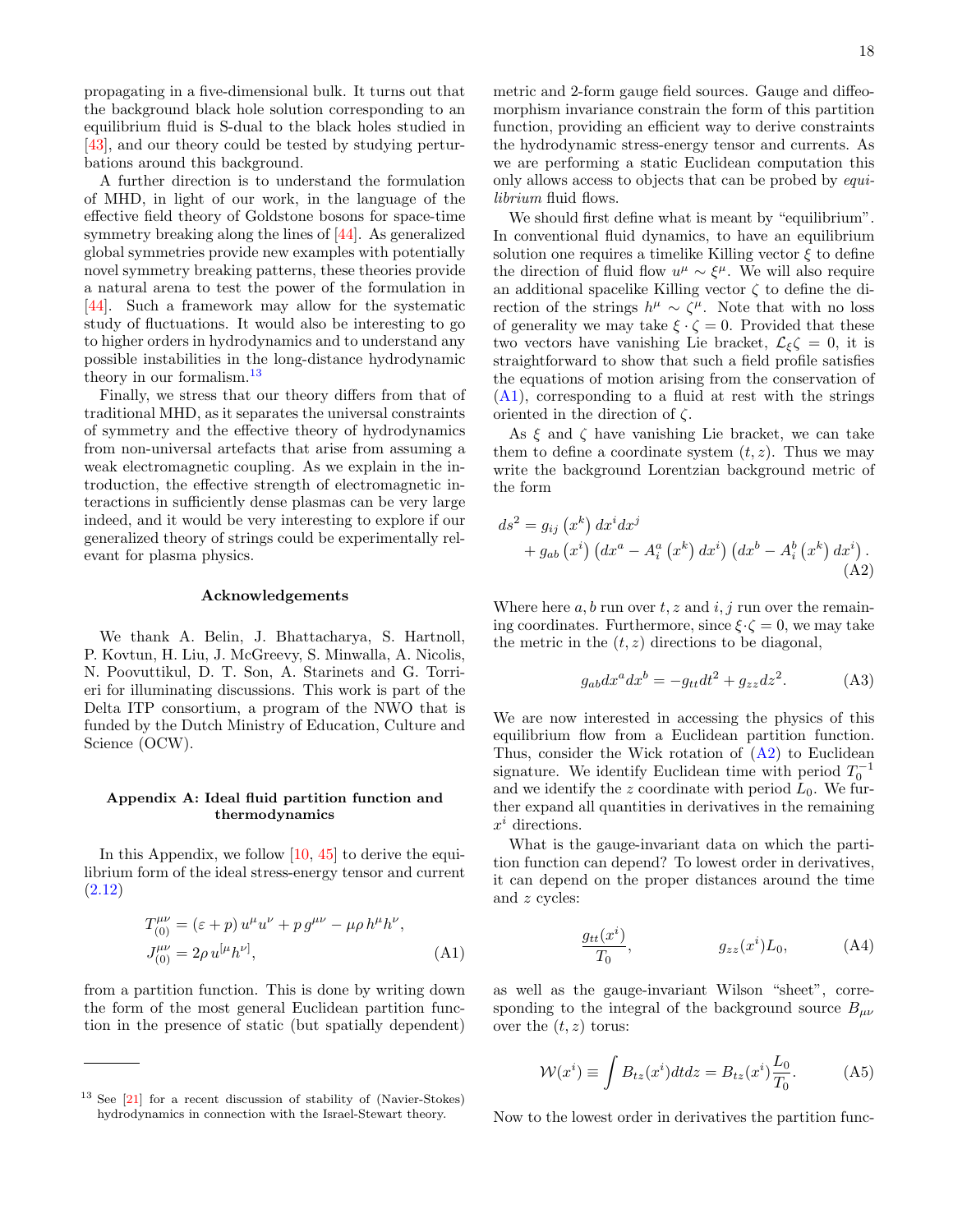tion will take the form:

$$
\log Z \equiv W
$$
  
=  $\frac{1}{T_0} \int d^3x \sqrt{-g} \mathcal{P} \left( T_0 \sqrt{g^{tt}}, L_0 \sqrt{g_{zz}}, B_{tz} \sqrt{g^{tt} g^{zz}} \right),$  (A6)

where we have chosen to take as an independent variable the Wilson sheet normalized by the proper distances, and where everything depends on the transverse coordinates  $x^i$ . Now if we assume that the z coordinate distance L is much bigger than the other scales in the problem we can neglect the dependence of the partition function on it, and conclude that

$$
W(L \to \infty) = \frac{1}{T_0} \int d^3x \sqrt{-g} \mathcal{P} \left( T_0 \sqrt{g^{tt}}, B_{tz} \sqrt{g^{tt} g^{zz}} \right).
$$
\n(A7)

For notational convenience we will denote the two arguments of P by  $\alpha$  and  $\beta$  respectively. Now we use the definitions of the stress-energy tensor in terms of functional derivatives with respect to sources:

$$
T_{\mu\nu}(x) = -\frac{2T_0}{\sqrt{-g}} \frac{\delta W}{\delta g^{\mu\nu}(x)},
$$
 (A8)

$$
J^{\mu\nu}(x) = \frac{T_0}{\sqrt{-g}} \frac{\delta W}{\delta b_{\mu\nu}(x)},
$$
 (A9)

to conclude:

$$
T^{tt} = -g^{tt} \left( \mathcal{P} - \sqrt{g^{tt}} T_0 \partial_\alpha \mathcal{P} - \sqrt{g^{tt} g^{zz}} B_{tz} \partial_\beta \mathcal{P} \right), \tag{A10}
$$

$$
T^{ij} = \mathcal{P}g^{ij},\tag{A11}
$$

$$
T^{zz} = g^{zz} \left( \mathcal{P} - \sqrt{g^{tt} g^{zz}} B_{tz} \partial_{\beta} \mathcal{P} \right), \tag{A12}
$$

$$
J^{tz} = \sqrt{g^{tt}g^{zz}} \partial_{\beta} \mathcal{P}.
$$
 (A13)

These expressions have precisely the form of the ideal hydrodynamic stress-energy tensor postulated in [\(A1\)](#page-18-2), with the identifications:

$$
p(x) = \mathcal{P}(x),\tag{A14}
$$

$$
\varepsilon = -\mathcal{P} + \sqrt{g^{tt}} T_0 \partial_\alpha \mathcal{P} + \sqrt{g^{tt} g^{zz}} \partial_\beta \mathcal{P}, \qquad (A15)
$$

$$
\rho = \partial_{\beta} \mathcal{P},\tag{A16}
$$

$$
\mu = \sqrt{g^{tt} g^{zz}} B_{tz}.\tag{A17}
$$

If we further identify

$$
T = \sqrt{g^{tt}} T_0, \qquad s = \partial_\alpha \mathcal{P}, \qquad (A18)
$$

we find that the expression for the energy is actually the thermodynamic identity

$$
\varepsilon + p = Ts + \mu \rho. \tag{A19}
$$

Note that the relation  $dp = sdT + \rho d\mu$  is now automatically satisfied.

It was shown in [\[10,](#page-21-30) [45\]](#page-22-5) that, in general, such considerations can be extended to higher orders in the derivative expansion, and provide an alternative route to deriving the constraints on transport that arise from the local form of the second law. It would be interesting to understand whether this is the case for the higher-form current studied in this paper.

#### <span id="page-19-0"></span>Appendix B: Hydrodynamics of a 1-form current at zero temperature.

Here, we discuss the physics of a zero-temperature standard hydrodynamics with a 1-form conserved current, rather than the 2-form theory (cf. Section [VI\)](#page-13-0). As this is a simpler version of the theory discussed in Section [VI,](#page-13-0) we will be somewhat brief.

The theory has a conserved stress-energy tensor and 1-form  $U(1)$  current. The degrees of freedom are a normalized fluid velocity and the chemical potential  $\mu$ . At the ideal level the stress-energy tensor and current are given by

$$
T_{(0)}^{\mu\nu} = (\varepsilon + p)u^{\mu}u^{\nu} + pg^{\mu\nu}, \qquad j_{(0)}^{\mu} = \rho u^{\mu}, \qquad \text{(B1)}
$$

where the relevant thermodynamic relations are just as in [\(6.6\)](#page-14-5)

<span id="page-19-1"></span>
$$
\varepsilon + p = \mu \rho, \qquad dp = \rho d\mu. \qquad (B2)
$$

We note that there are a total of four degrees of freedom (in 4 spacetime dimensions). However, there are five equations of motion:

$$
\nabla_{\mu}T_{(0)}^{\mu\nu} = 0, \qquad \nabla_{\mu}j_{(0)}^{\mu} = 0. \qquad (B3)
$$

Thus, this system naively appears overconstrained. This is an illusion, as in fact the combination of equations

<span id="page-19-3"></span><span id="page-19-2"></span>
$$
\left(\nabla_{\mu}T^{\mu\nu}\right)u_{\nu} + \mu\nabla_{\mu}j^{\mu} = 0
$$
\n(B4)

holds off-shell, i.e. for any stress-energy tensor and current that are parametrized in terms of fluid variables as in  $(B1)$ . Thus, this equation is redundant, and we have four dynamical equations for four degrees of freedom.

It is interesting to note that in the usual finite temperature theory of ideal hydrodynamics, [\(B4\)](#page-19-2) is instead (off-shell) equal to the divergence of the entropy current. Thus, it is tempting to think of the vanishing of the entropy at zero temperature as the key principle that allows a consistent zero-temperature hydrodynamics.

We do not describe solutions to the set of equations [\(B3\)](#page-19-3) in great detail, except to state that they admit a linearly dispersing sound mode with dispersion relation

$$
\omega^2 = v_s^2 k^2, \qquad v_s^2 = \frac{\rho}{\mu \chi}, \qquad \chi = \frac{d\rho}{d\mu} \ . \tag{B5}
$$

It would be interesting to develop this theory further, e.g. to go beyond ideal hydrodynamics, or to understand whether it can be related to fluctuations of holographic finite density systems at zero temperature such as those studied in [\[46,](#page-22-6) [47\]](#page-22-7). We leave these questions to future work.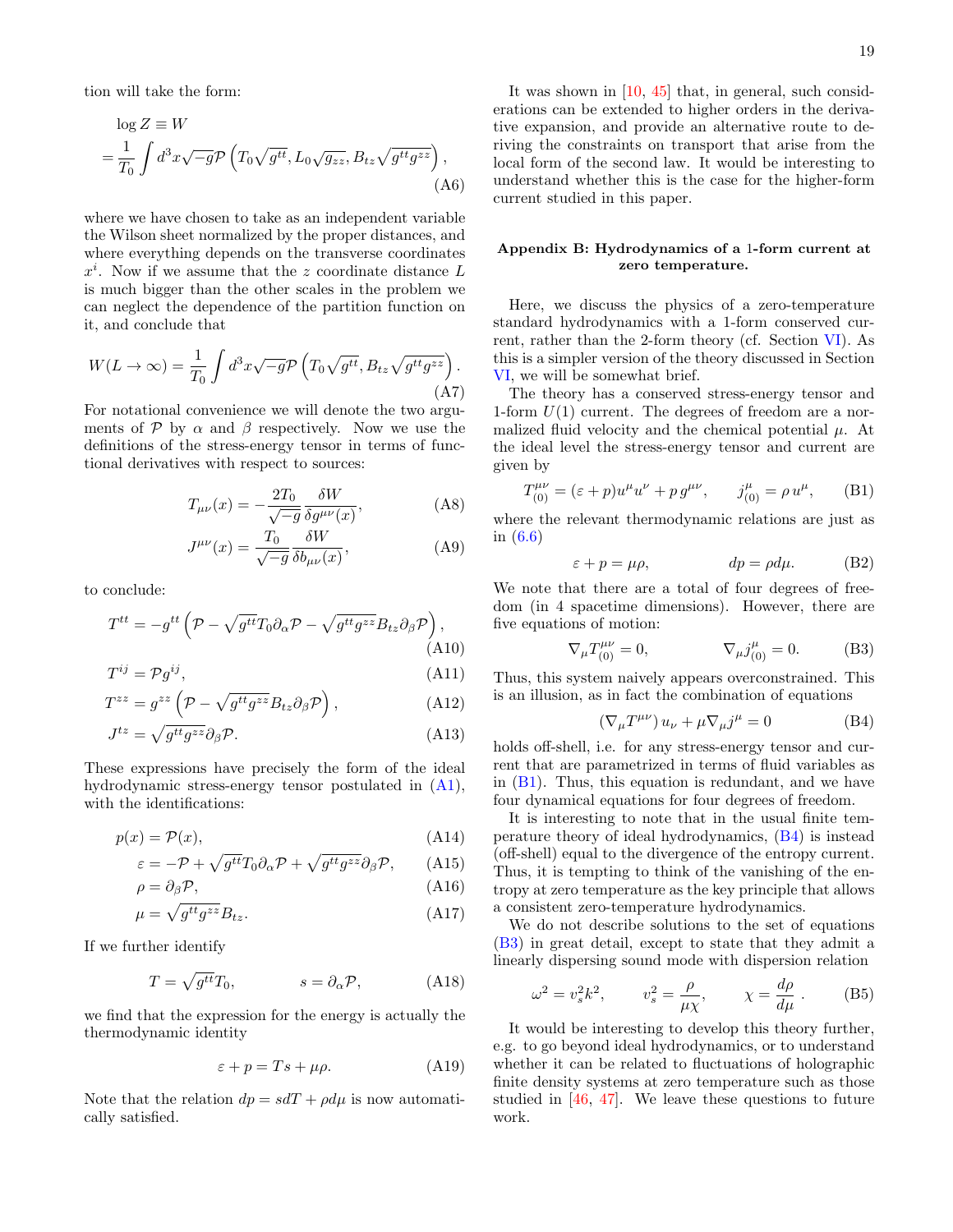### <span id="page-20-0"></span>Appendix C: Classification of tensor structures in MHD at zero temperature

In order to write all possible higher order (in derivatives) modifications of the constitutive relations [\(6.5\)](#page-14-1), one needs to construct all possible tensors of the desired type out of the building blocks provided by the effective degrees of freedom. In our case, after linearization [\(6.23\)](#page-15-3), these are

$$
\delta u^{ai}, \, u_{ab}, \, \omega^a, q^i, \, \delta \mu. \tag{C1}
$$

Notice that we have used the same notation as in the main section of this paper where  $SO(1,1)$  indices are given by  $a, b, \ldots$  and  $SO(2)$  indices by  $i, j, \ldots$  the fact that  $\delta u^{ai}$  is in a bi-fundamental representation is a direct consequence of the constraint [\(6.2\)](#page-14-3).

An expansion in derivatives is an expansion in  $\omega^a$  and  $q<sup>i</sup>$ . To first order, it is straightforward to see that no two index object can be constructed with the above ingredients. This implies that at  $T = 0$  we can't correct our ideal equations to first order. The situation becomes more interesting at second order.

As in standard hydrodynamics, the classification of tensor structures for higher derivative corrections is greatly simplified by making use of ideal equations of motion. Because this is a perturbative construction performed order by order, one can always use lower order equations of motion in constraining higher order terms.

The ideal equations of motion can be efficiently written by projecting them onto  $SO(1,1)$  and  $SO(2)$  vector equations. First, consider the conservation of the antisymmetric current  $J^{\mu\nu}$ :

$$
SO(1,1): \ \ \chi \omega_b \, u^{ba} \, \delta \mu = \rho \, q_i \, \delta u^{ai}, \tag{C2}
$$

$$
SO(2): \ \rho \omega_a \delta u^{ai} = 0. \tag{C3}
$$

The first of the above equations states that any  $SO(1,1)$ derivative of  $\delta\mu$  can be expressed in terms of the derivatives of  $\delta u^{ai}$ . The second equation states that we cannot contract  $\delta u^{ai}$  with  $\omega^a$ .

The conservation of  $T^{\mu\nu}$  can also be decomposed and expanded to linear order to yield

$$
SO(1,1): \ \mu \chi \omega^a \delta \mu = \mu \rho q_i \delta u^{bi} u_b^a, \qquad (C4)
$$

<span id="page-20-1"></span>
$$
SO(2): \ \rho q^i \delta \mu = \mu \rho u^{ab} \omega_a \delta u_b^i. \tag{C5}
$$

The first equation above is identical to the  $SO(1, 1)$  equation arising form  $J^{\mu\nu}$  conservation. This was pointed out around [\(6.12\)](#page-14-4) and is a crucial feature that allows for the consistency of the equations. The  $SO(2)$  equation implies that  $SO(2)$  derivative of  $\delta\mu$  can be written in terms of derivatives of  $\delta u^{ai}$ . A straightforward consequence is

that by using the above remarks, we can disregard  $\delta \mu$ completely in building our higher derivative corrections, as this is not an independent quantity.

One can also consider further constraints that appear at the level of two derivatives by considering the "integrability" conditions:

$$
0 = \omega^{[a} \,\omega^{b]} \delta \mu = \frac{\rho}{\chi} \, q_i \, \delta u^{ci} u_c^{[a} \omega^{b]},\tag{C6}
$$

$$
0 = q^{[i}q^{j]}\delta\mu = \mu u^{ab}\omega_a \delta u_b^{[i}q^{j]},\tag{C7}
$$

$$
q^i \omega^a \frac{\delta \mu}{\mu} = \frac{\rho}{\mu \chi} q_j \, \delta u^{bj} u_b^a q^i = u^{bc} \omega_b \delta u_c^i \omega^a. \quad \text{(C8)}
$$

These constraints end up reducing the number of independent antisymmetric and bi-fundamental tensors.

Armed with the above constraints, we can classify all tensors quadratic in derivatives, (or quadratic in powers of  $\omega^a$ ,  $q^i$ ). Notice that because we build only linear structures and  $\delta\mu$  has been excluded from the building blocks as a consequence of the ideal equations of motion, the tensor  $\delta u^{ai}$  must appear exactly once in all tensor structures. Lastly, we consider a theory respecting the charge assignments of table [I.](#page-5-0) This implies that all corrections to the energy momentum tensor  $T^{\mu\nu}$  must be even under  $(u_{\mu\nu} \rightarrow -u_{\mu\nu}, \delta u^{ai} \rightarrow -\delta u^{ai})$ , while corrections to the current  $J^{\mu\nu}$  must be odd.

Using these rules, we construct all possible scalars and tensors:

- (even) scalars:  $\delta u^{ai} q_i u_a^b \omega_b$ ,
- (even) symmetric traceless  $SO(1,1)$  tensors:  $2q_i \,\delta u^{ci} u_c^{(a} \omega^{b)} - \Omega^{ab} q_i \,\delta u^{ci} u_{cd} \omega^d,$
- $\bullet$  (even) symmetric traceless  $SO(2)$  tensors:  $2q^{(i}\,\delta u^{aj)}\,u_{ab}\,\omega^b - \Pi^{ij}q_k\,\delta u^{ak}\,u_{ab}\,\omega^b,$
- (even) bi-fundamental tensors:  $q_j \delta u^{bj} u$  $a_q^i,$  $\delta u^{bi} u_b^a \omega^c \omega_c$ ,  $\delta u^{bi} u_b^a q^j q_j$ ,
- (odd) antisymmetric  $SO(2)$  tensors: none.

These structures match exactly the expressions [\(6.27-](#page-16-4) [6.32\)](#page-16-4). A few comments are important regarding details in the construction of the above structures. First, one could have guessed that a new symmetric  $SO(1, 1)$  tensor can be built by acting on the one above on both indices with  $u^a_{\ b}$ . The tracelessness condition implies this new tensor is equal to the one presented above. Also, one could have naively constructed a fourth bi-fundamental tensor, but this one can be expressed in terms of the ones above by the "integrability" constraints. Lastly, parity under  $(u_{\mu\nu} \rightarrow -u_{\mu\nu}, \delta u^{ai} \rightarrow -\delta u^{ai})$  is responsible for the absence of  $SO(2)$  antisymmetric tensors. Even if the parity condition were to be relaxed, the constraints would still prohibit this structure.

<span id="page-20-2"></span>[1] D. T. Son and P. Surowka, "Hydrodynamics with Triangle Anomalies," [Phys. Rev. Lett.](http://dx.doi.org/10.1103/PhysRevLett.103.191601) 103 (2009)

[<sup>191601,</sup>](http://dx.doi.org/10.1103/PhysRevLett.103.191601) [arXiv:0906.5044 \[hep-th\]](http://arxiv.org/abs/0906.5044).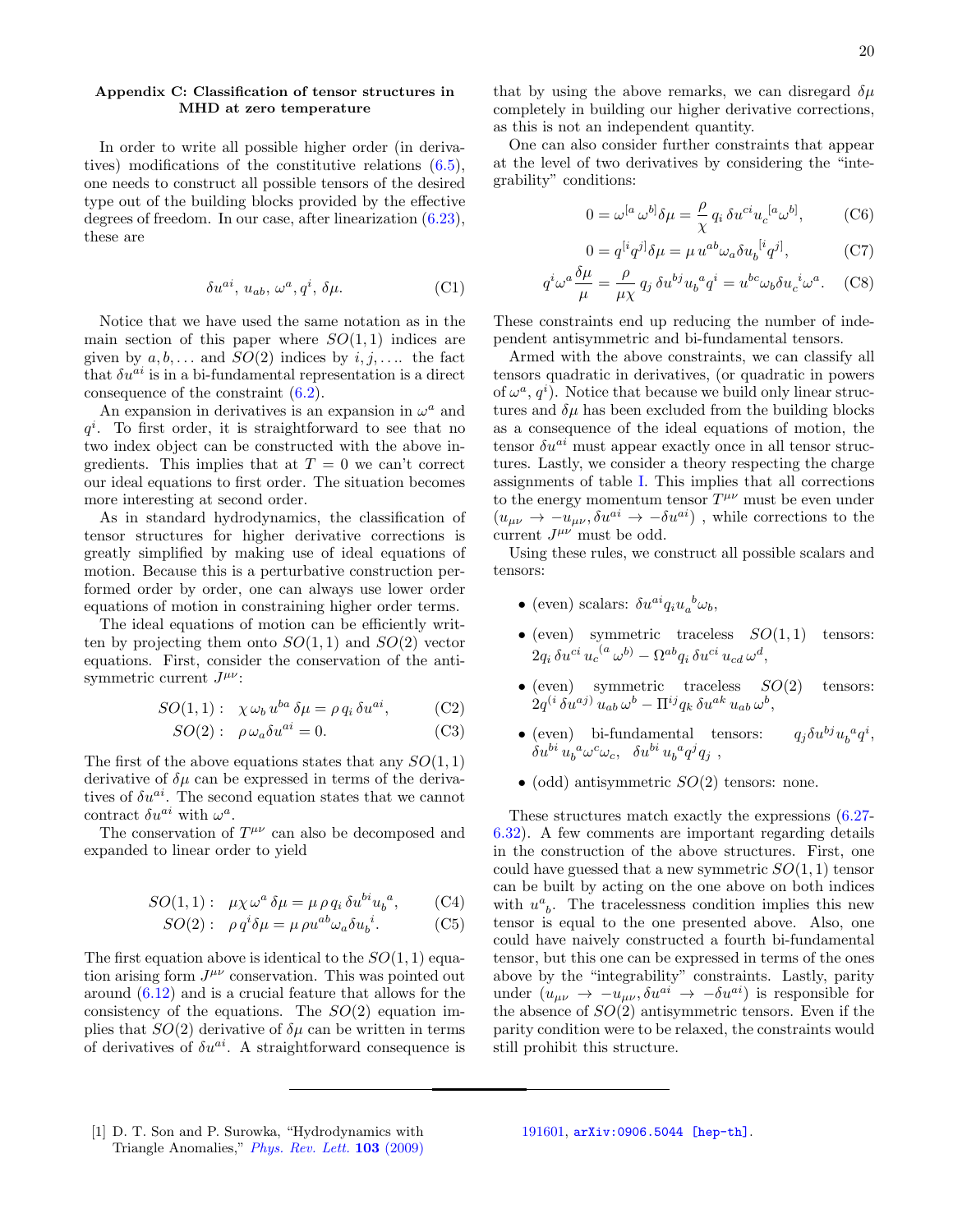- <span id="page-21-26"></span>[2] Y. Neiman and Y. Oz, "Relativistic Hydrodynamics with General Anomalous Charges,"  $JHEP$  03 [\(2011\)](http://dx.doi.org/10.1007/JHEP03(2011)023) [023,](http://dx.doi.org/10.1007/JHEP03(2011)023) [arXiv:1011.5107 \[hep-th\]](http://arxiv.org/abs/1011.5107).
- <span id="page-21-0"></span>[3] A. V. Sadofyev and M. V. Isachenkov, "The Chiral magnetic effect in hydrodynamical approach," [Phys.](http://dx.doi.org/10.1016/j.physletb.2011.02.041) Lett. B697 (2011) 404-406, [arXiv:1010.1550](http://arxiv.org/abs/1010.1550) [\[hep-th\]](http://arxiv.org/abs/1010.1550).
- <span id="page-21-1"></span>[4] P. Kovtun, D. T. Son, and A. O. Starinets, "Viscosity" in strongly interacting quantum field theories from black hole physics," [Phys. Rev. Lett.](http://dx.doi.org/10.1103/PhysRevLett.94.111601) 94 (2005) 111601, [arXiv:hep-th/0405231 \[hep-th\]](http://arxiv.org/abs/hep-th/0405231).
- <span id="page-21-2"></span>[5] D. T. Son and A. O. Starinets, "Viscosity, Black Holes, and Quantum Field Theory," [Ann. Rev. Nucl. Part.](http://dx.doi.org/10.1146/annurev.nucl.57.090506.123120) Sci. 57 (2007) 95-118,  $arXiv:0704.0240$  [hep-th].
- <span id="page-21-3"></span>[6] R. Baier, P. Romatschke, D. T. Son, A. O. Starinets, and M. A. Stephanov, "Relativistic viscous hydrodynamics, conformal invariance, and holography," JHEP 04 [\(2008\) 100,](http://dx.doi.org/10.1088/1126-6708/2008/04/100) [arXiv:0712.2451 \[hep-th\]](http://arxiv.org/abs/0712.2451).
- <span id="page-21-29"></span>[7] S. Bhattacharyya, V. E. Hubeny, S. Minwalla, and M. Rangamani, "Nonlinear Fluid Dynamics from Gravity," JHEP 02 [\(2008\) 045,](http://dx.doi.org/10.1088/1126-6708/2008/02/045) [arXiv:0712.2456](http://arxiv.org/abs/0712.2456) [\[hep-th\]](http://arxiv.org/abs/0712.2456).
- <span id="page-21-13"></span>[8] P. Romatschke, "Relativistic Viscous Fluid Dynamics and Non-Equilibrium Entropy," [Class. Quant. Grav.](http://dx.doi.org/10.1088/0264-9381/27/2/025006) 27 [\(2010\) 025006,](http://dx.doi.org/10.1088/0264-9381/27/2/025006) [arXiv:0906.4787 \[hep-th\]](http://arxiv.org/abs/0906.4787).
- <span id="page-21-14"></span>[9] S. Bhattacharyya, "Constraints on the second order transport coefficients of an uncharged fluid," [JHEP](http://dx.doi.org/10.1007/JHEP07(2012)104) 07 [\(2012\) 104,](http://dx.doi.org/10.1007/JHEP07(2012)104) [arXiv:1201.4654 \[hep-th\]](http://arxiv.org/abs/1201.4654).
- <span id="page-21-30"></span>[10] K. Jensen, M. Kaminski, P. Kovtun, R. Meyer, A. Ritz, and A. Yarom, "Towards hydrodynamics without an entropy current," *[Phys. Rev. Lett.](http://dx.doi.org/10.1103/PhysRevLett.109.101601)* **109** (2012) 101601, [arXiv:1203.3556 \[hep-th\]](http://arxiv.org/abs/1203.3556).
- <span id="page-21-15"></span>[11] S. Grozdanov and N. Kaplis, "Constructing higher-order hydrodynamics: The third order," *[Phys. Rev.](http://dx.doi.org/10.1103/PhysRevD.93.066012)* **D93** [no. 6, \(2016\) 066012,](http://dx.doi.org/10.1103/PhysRevD.93.066012) [arXiv:1507.02461 \[hep-th\]](http://arxiv.org/abs/1507.02461).
- <span id="page-21-4"></span>[12] F. M. Haehl, R. Loganayagam, and M. Rangamani, "The eightfold way to dissipation," [Phys. Rev. Lett.](http://dx.doi.org/10.1103/PhysRevLett.114.201601) 114 [\(2015\) 201601,](http://dx.doi.org/10.1103/PhysRevLett.114.201601) [arXiv:1412.1090 \[hep-th\]](http://arxiv.org/abs/1412.1090).
- <span id="page-21-5"></span>[13] S. Dubovsky, L. Hui, A. Nicolis, and D. T. Son, "Effective field theory for hydrodynamics: thermodynamics, and the derivative expansion," [Phys.](http://dx.doi.org/10.1103/PhysRevD.85.085029) Rev. D85 [\(2012\) 085029,](http://dx.doi.org/10.1103/PhysRevD.85.085029) [arXiv:1107.0731 \[hep-th\]](http://arxiv.org/abs/1107.0731).
- [14] S. Endlich, A. Nicolis, R. A. Porto, and J. Wang, "Dissipation in the effective field theory for hydrodynamics: First order effects," *[Phys. Rev.](http://dx.doi.org/10.1103/PhysRevD.88.105001)* **D88** [\(2013\) 105001,](http://dx.doi.org/10.1103/PhysRevD.88.105001) [arXiv:1211.6461 \[hep-th\]](http://arxiv.org/abs/1211.6461).
- [15] S. Grozdanov and J. Polonyi, "Viscosity and dissipative hydrodynamics from effective field theory," [Phys. Rev.](http://dx.doi.org/10.1103/PhysRevD.91.105031) D91 [no. 10, \(2015\) 105031,](http://dx.doi.org/10.1103/PhysRevD.91.105031) [arXiv:1305.3670](http://arxiv.org/abs/1305.3670) [\[hep-th\]](http://arxiv.org/abs/1305.3670).
- [16] P. Kovtun, G. D. Moore, and P. Romatschke, "Towards an effective action for relativistic dissipative hydrodynamics," JHEP 07 [\(2014\) 123,](http://dx.doi.org/10.1007/JHEP07(2014)123) [arXiv:1405.3967 \[hep-ph\]](http://arxiv.org/abs/1405.3967).
- [17] M. Harder, P. Kovtun, and A. Ritz, "On thermal fluctuations and the generating functional in relativistic hydrodynamics," JHEP 07 [\(2015\) 025,](http://dx.doi.org/10.1007/JHEP07(2015)025) [arXiv:1502.03076 \[hep-th\]](http://arxiv.org/abs/1502.03076).
- [18] M. Crossley, P. Glorioso, and H. Liu, "Effective field theory of dissipative fluids," [arXiv:1511.03646](http://arxiv.org/abs/1511.03646) [\[hep-th\]](http://arxiv.org/abs/1511.03646).
- [19] F. M. Haehl, R. Loganayagam, and M. Rangamani, "The Fluid Manifesto: Emergent symmetries, hydrodynamics, and black holes," *JHEP* 01 [\(2016\) 184,](http://dx.doi.org/10.1007/JHEP01(2016)184)

[arXiv:1510.02494 \[hep-th\]](http://arxiv.org/abs/1510.02494).

- [20] F. M. Haehl, R. Loganayagam, and M. Rangamani, "Topological sigma models & dissipative hydrodynamics," JHEP 04 [\(2016\) 039,](http://dx.doi.org/10.1007/JHEP04(2016)039) [arXiv:1511.07809 \[hep-th\]](http://arxiv.org/abs/1511.07809).
- <span id="page-21-6"></span>[21] D. Montenegro and G. Torrieri, "Lagrangian formulation of relativistic Israel-Stewart hydrodynamics," Phys. Rev. D94 [no. 6, \(2016\) 065042,](http://dx.doi.org/10.1103/PhysRevD.94.065042) [arXiv:1604.05291 \[hep-th\]](http://arxiv.org/abs/1604.05291).
- <span id="page-21-7"></span>[22] M. Rangamani, "Gravity and Hydrodynamics: Lectures on the fluid-gravity correspondence," [Class. Quant.](http://dx.doi.org/10.1088/0264-9381/26/22/224003) Grav. 26 [\(2009\) 224003,](http://dx.doi.org/10.1088/0264-9381/26/22/224003) [arXiv:0905.4352 \[hep-th\]](http://arxiv.org/abs/0905.4352).
- <span id="page-21-8"></span>[23] P. Kovtun, "Lectures on hydrodynamic fluctuations in relativistic theories," J. Phys.  $\mathbf{A45}$  [\(2012\) 473001,](http://dx.doi.org/10.1088/1751-8113/45/47/473001) [arXiv:1205.5040 \[hep-th\]](http://arxiv.org/abs/1205.5040).
- <span id="page-21-9"></span>[24] D. Gaiotto, A. Kapustin, N. Seiberg, and B. Willett, "Generalized Global Symmetries," JHEP 02 [\(2015\) 172,](http://dx.doi.org/10.1007/JHEP02(2015)172) [arXiv:1412.5148 \[hep-th\]](http://arxiv.org/abs/1412.5148).
- <span id="page-21-10"></span>[25] B. Horn, A. Nicolis, and R. Penco, "Effective string theory for vortex lines in fluids and superfluids," [JHEP](http://dx.doi.org/10.1007/JHEP10(2015)153) 10 [\(2015\) 153,](http://dx.doi.org/10.1007/JHEP10(2015)153) [arXiv:1507.05635 \[hep-th\]](http://arxiv.org/abs/1507.05635).
- <span id="page-21-11"></span>[26] S. Ichimaru, "Strongly coupled plasmas: high-density classical plasmas and degenerate electron liquids," [Rev.](http://dx.doi.org/10.1103/RevModPhys.54.1017) Mod. Phys. 54 [\(Oct, 1982\) 1017–1059.](http://dx.doi.org/10.1103/RevModPhys.54.1017) [http:](http://link.aps.org/doi/10.1103/RevModPhys.54.1017) [//link.aps.org/doi/10.1103/RevModPhys.54.1017](http://link.aps.org/doi/10.1103/RevModPhys.54.1017).
- <span id="page-21-12"></span>[27] V. E. Fortov and V. B. Mintsev, "Quantum bound of the shear viscosity of a strongly coupled plasma," [Phys.](http://dx.doi.org/10.1103/PhysRevLett.111.125004) Rev. Lett. 111 [\(Sep, 2013\) 125004.](http://dx.doi.org/10.1103/PhysRevLett.111.125004) [http://link.aps.](http://link.aps.org/doi/10.1103/PhysRevLett.111.125004) [org/doi/10.1103/PhysRevLett.111.125004](http://link.aps.org/doi/10.1103/PhysRevLett.111.125004).
- <span id="page-21-16"></span>[28] M. M. Caldarelli, R. Emparan, and B. Van Pol, "Higher-dimensional Rotating Charged Black Holes," JHEP 04 [\(2011\) 013,](http://dx.doi.org/10.1007/JHEP04(2011)013) [arXiv:1012.4517 \[hep-th\]](http://arxiv.org/abs/1012.4517).
- <span id="page-21-17"></span>[29] D. Schubring, "Dissipative String Fluids," [Phys. Rev.](http://dx.doi.org/10.1103/PhysRevD.91.043518) D91 [no. 4, \(2015\) 043518,](http://dx.doi.org/10.1103/PhysRevD.91.043518) [arXiv:1412.3135 \[hep-th\]](http://arxiv.org/abs/1412.3135).
- <span id="page-21-18"></span>[30] J. Hernandez and P. Kovtun, "Relativistic magnetohydrodynamics," [arXiv:1703.08757 \[hep-th\]](http://arxiv.org/abs/1703.08757).
- <span id="page-21-19"></span>[31] P. Kovtun, "Thermodynamics of polarized relativistic matter," JHEP 07 [\(2016\) 028,](http://dx.doi.org/10.1007/JHEP07(2016)028) [arXiv:1606.01226](http://arxiv.org/abs/1606.01226) [\[hep-th\]](http://arxiv.org/abs/1606.01226).
- <span id="page-21-20"></span>[32] R. Ryblewski and W. Florkowski, "General formulation of transverse hydrodynamics," [Phys. Rev.](http://dx.doi.org/10.1103/PhysRevC.77.064906) C77 (2008) [064906,](http://dx.doi.org/10.1103/PhysRevC.77.064906) [arXiv:0804.2427 \[nucl-th\]](http://arxiv.org/abs/0804.2427).
- <span id="page-21-21"></span>[33] W. Florkowski, "Anisotropic fluid dynamics in the early stage of relativistic heavy-ion collisions," [Phys. Lett.](http://dx.doi.org/10.1016/j.physletb.2008.07.101) B668 [\(2008\) 32–35,](http://dx.doi.org/10.1016/j.physletb.2008.07.101) [arXiv:0806.2268 \[nucl-th\]](http://arxiv.org/abs/0806.2268).
- <span id="page-21-22"></span>[34] J. D. Bekenstein and E. Oron, "New conservation laws in general-relativistic magnetohydrodynamics," [Phys.](http://dx.doi.org/10.1103/PhysRevD.18.1809) Rev. D 18 [\(Sep, 1978\) 1809–1819.](http://dx.doi.org/10.1103/PhysRevD.18.1809) [http:](http://link.aps.org/doi/10.1103/PhysRevD.18.1809) [//link.aps.org/doi/10.1103/PhysRevD.18.1809](http://link.aps.org/doi/10.1103/PhysRevD.18.1809).
- <span id="page-21-23"></span>[35] L. Landau and E. Lifshitz, "Fluid mechanics. 1987," Course of Theoretical Physics (1987) .
- <span id="page-21-24"></span>[36] J. Bhattacharya, S. Bhattacharyya, and S. Minwalla, "Dissipative Superfluid dynamics from gravity," [JHEP](http://dx.doi.org/10.1007/JHEP04(2011)125) 04 [\(2011\) 125,](http://dx.doi.org/10.1007/JHEP04(2011)125) [arXiv:1101.3332 \[hep-th\]](http://arxiv.org/abs/1101.3332).
- <span id="page-21-25"></span>[37] X.-G. Huang, A. Sedrakian, and D. H. Rischke, "Kubo formulae for relativistic fluids in strong magnetic fields," Annals Phys. 326 [\(2011\) 3075–3094,](http://dx.doi.org/10.1016/j.aop.2011.08.001) [arXiv:1108.0602 \[astro-ph.HE\]](http://arxiv.org/abs/1108.0602).
- <span id="page-21-27"></span>[38] J. Bhattacharya, S. Bhattacharyya, S. Minwalla, and A. Yarom, "A Theory of first order dissipative superfluid dynamics," JHEP 05 [\(2014\) 147,](http://dx.doi.org/10.1007/JHEP05(2014)147) [arXiv:1105.3733 \[hep-th\]](http://arxiv.org/abs/1105.3733). [39] H. Alfvén, "Existence of
- <span id="page-21-28"></span>Electromagnetic-Hydrodynamic Waves," [Nature](http://dx.doi.org/10.1038/150405d0)